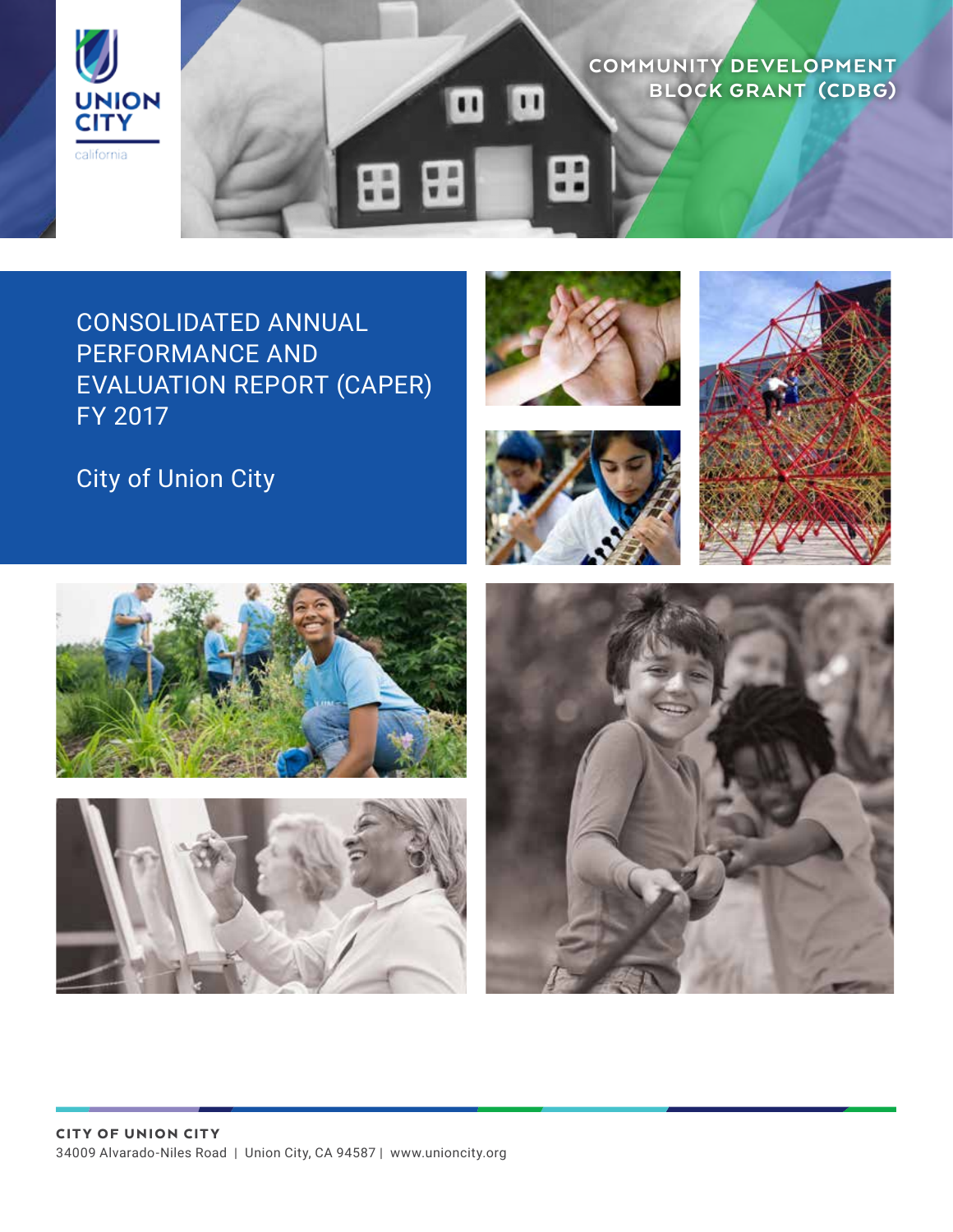# **Contents**

| CR-25 - Homeless and Other Special Needs 91.220(d, e); 91.320(d, e); 91.520(c)  10       |  |
|------------------------------------------------------------------------------------------|--|
|                                                                                          |  |
|                                                                                          |  |
|                                                                                          |  |
|                                                                                          |  |
|                                                                                          |  |
|                                                                                          |  |
| Attachment B - Summary of Accomplishments for Analysis of Impediments to Fair Housing 21 |  |
|                                                                                          |  |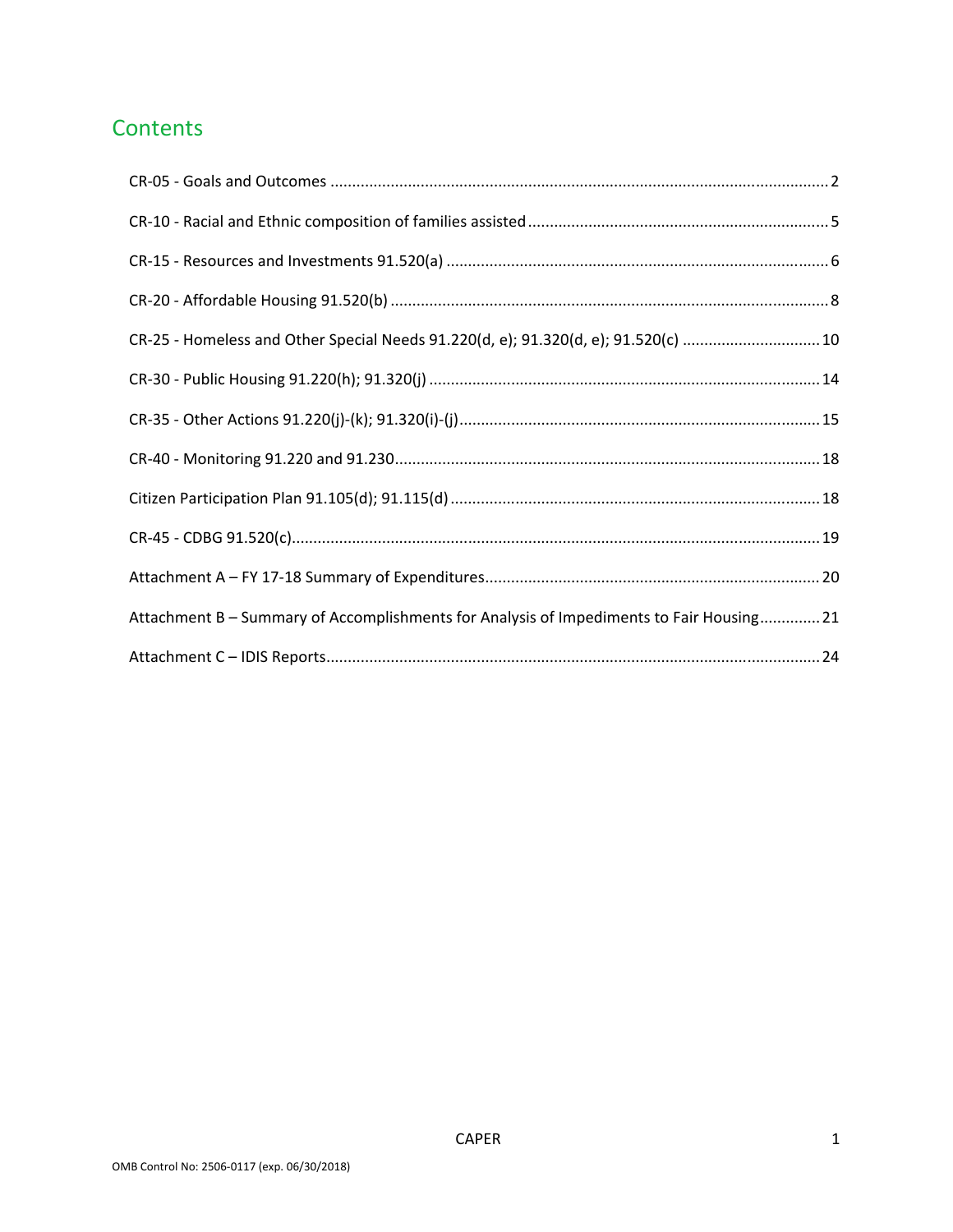# CR‐05 ‐ Goals and Outcomes

### **Progress the jurisdiction has made in carrying out its strategic plan and its action plan. 91.520(a)**

Union City is a member of the Alameda County HOME Consortium ("Consortium") and the HOME Consortium consists of Alameda, Fremont, Hayward, Livermore, Pleasanton, San Leandro, Union City, and the Urban County, which includes the cities of Albany, Dublin, Emeryville, Newark, Piedmont, and the unincorporated areas of the County. The Consortium has adopted a five‐year consolidated planning cycle starting July 1, 2015 through June 30, 2020 and the City has completed the third year of this Consolidated Plan. During fiscal year 2017‐2018, the City used Community Development Block Grant (CDBG) funds to support activities that benefit low‐ and moderate‐income households throughout the City. Below is a summary of the actions the City took to carry out its 2017‐2018 Annual Action Plan and Consolidated Plan:

- The City allocated CDBG funds and leveraged General Fund dollars to support 11 social service programs.
- The City also allocated CDBG funding, leveraged with HOME funds to the Alameda County Healthy Homes Department to implement the City's Housing Rehabilitation Program, which provides repair and rehabilitation grants to low income homeowners. This year the program completed 20 minor home repair projects using CDBG funding. Three major rehabilitation projects were funded with HOME - one project was completed in FY 17-18 and two projects are under construction.
- The City used CDBG funding to support Eden Council for Hope and Opportunity (ECHO) Housing's fair housing and tenant/landlord counseling programs.
- The City used CDBG funding to support Community Child Care Council (4Cs) of Alameda County to provide micro‐enterprise assistance to in‐home child care providers.
- CDBG funds were used for the ongoing repayment of a Section 108 loan used to build the Ruggieri Senior Center.

See Attachment C – IDIS Reports for additional information:

- PR 03 CDBG Activity Summary Report
- PR 23 Summary of Accomplishments Report
- PR 26 CDBG Financial Summary Report
- PR 26 CDBG Activity Summary by Selected Grant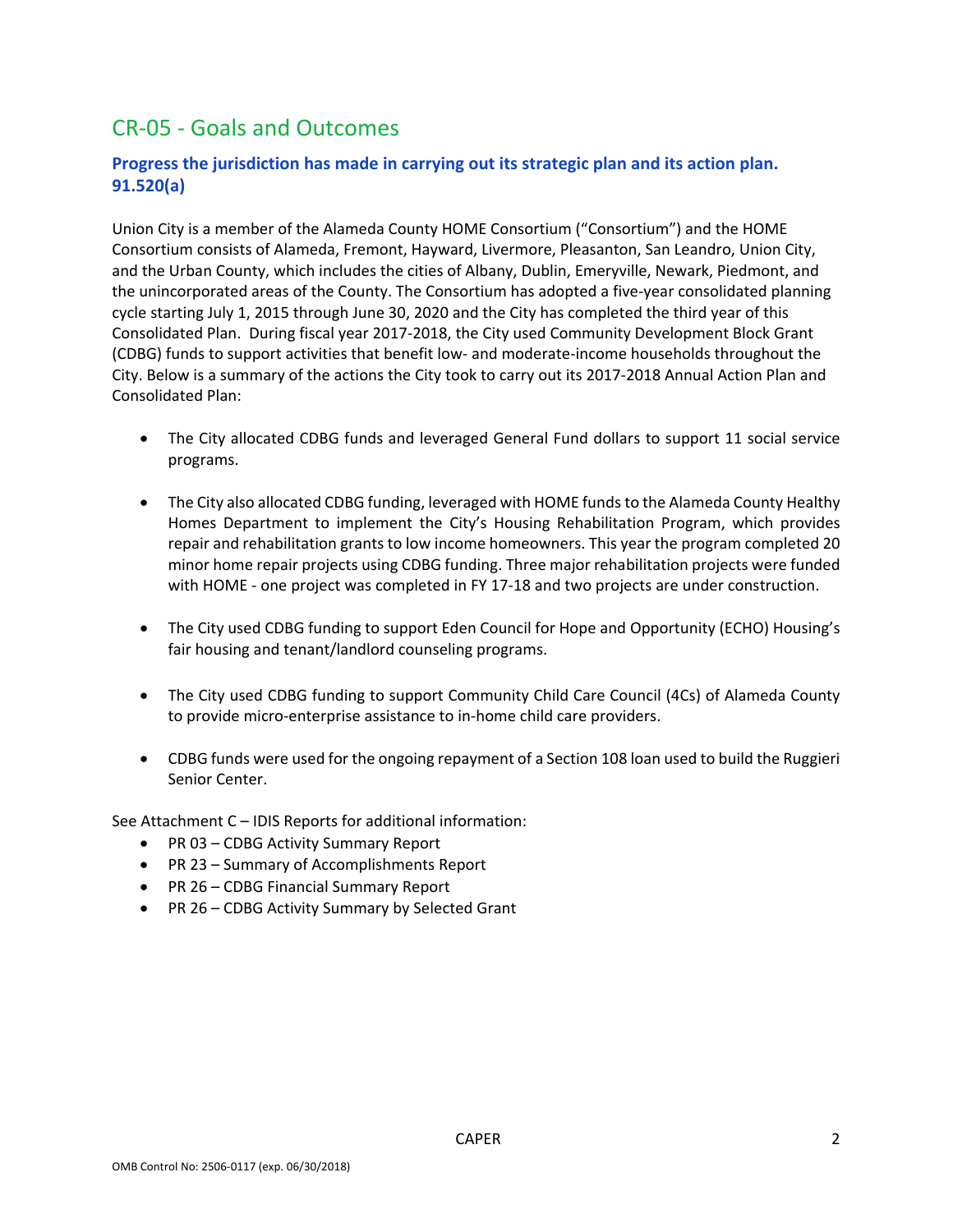## **Comparison of the proposed versus actual outcomes for each outcome measure submitted with the consolidated plan and explain, if applicable, why progress was not made toward meeting goals and objectives. 91.520(g)**

Categories, priority levels, funding sources and amounts, outcomes/objectives, goal outcome indicators, units of measure, targets, actual outcomes/outputs, and percentage completed for each of the grantee's program year goals.

| Goal                                | <b>Category</b>                         | Source /<br><b>Amount</b>                                                  | <b>Indicator</b>                                                               | <b>Unit of</b><br><b>Measure</b> | <b>Expected</b><br><b>Strategic</b><br>Plan | <b>Actual</b><br><b>Strategic</b><br>Plan | <b>Percent</b><br><b>Complete</b> | <b>Expected</b><br>Program<br>Year | <b>Actual</b><br>Program<br>Year | <b>Percent</b><br><b>Complete</b> |
|-------------------------------------|-----------------------------------------|----------------------------------------------------------------------------|--------------------------------------------------------------------------------|----------------------------------|---------------------------------------------|-------------------------------------------|-----------------------------------|------------------------------------|----------------------------------|-----------------------------------|
| <b>Fair Housing</b>                 | Affordable<br>Housing                   | CDBG:<br>\$10,000                                                          | Public service activities<br>other than Low/Moderate<br>Income Housing Benefit | Persons<br>Assisted              | 500                                         | 251                                       | 50.2%                             | 110                                | 73                               | 66.36%                            |
| Housing<br>Rehabilitation           | Affordable<br>Housing                   | CDBG:<br>\$115,000<br><b>HOME</b><br>Consortium<br>Allocation:<br>\$95,035 | <b>Homeowner Housing</b><br>Rehabilitated                                      | Household<br>Housing<br>Unit     | 100                                         | 57                                        | 57%                               | 29                                 | 20                               | 68.97%                            |
| Program<br>Administration           | Administration                          | CDBG:<br>\$100,520<br><b>HOME</b><br>Consortium<br>Allocation:<br>\$5,947  | Other                                                                          | Other                            | 5                                           | 3                                         | 60%                               | $\mathbf{1}$                       | $\mathbf{1}$                     | 100%                              |
|                                     |                                         | CDBG:                                                                      | Public service activities<br>other than Low/Moderate<br>Income Housing Benefit | Persons<br>Assisted              | 500                                         | 3,198                                     | 639.6%                            | 1,223                              | 2216                             | 181.19%                           |
| <b>Public Services</b>              | Non-Housing<br>Community<br>Development | \$80,000<br>General                                                        | Facade<br>treatment/business<br>building rehabilitation                        | <b>Business</b>                  | $\mathbf 0$                                 | 0                                         |                                   | $\mathbf 0$                        | $\mathbf 0$                      |                                   |
|                                     |                                         | Fund:<br>\$245000                                                          | <b>Homeless Person</b><br>Overnight Shelter                                    | Persons<br>Assisted              | 50                                          | 39                                        | 78%                               | 0                                  | $\mathbf 0$                      |                                   |
|                                     |                                         |                                                                            | <b>Businesses assisted</b>                                                     | <b>Businesses</b><br>Assisted    | 8                                           | 8                                         | 100%                              | 8                                  | 8                                | 100%                              |
| Repayment of<br>Section 108<br>Loan | Non-Housing<br>Community<br>Development | CDBG:<br>\$211,574                                                         | Other                                                                          | Other                            | 4                                           | 3                                         | 75%                               | $\mathbf 1$                        | 1                                | 100%                              |

**Table 1 ‐ Accomplishments – Program Year & Strategic Plan to Date**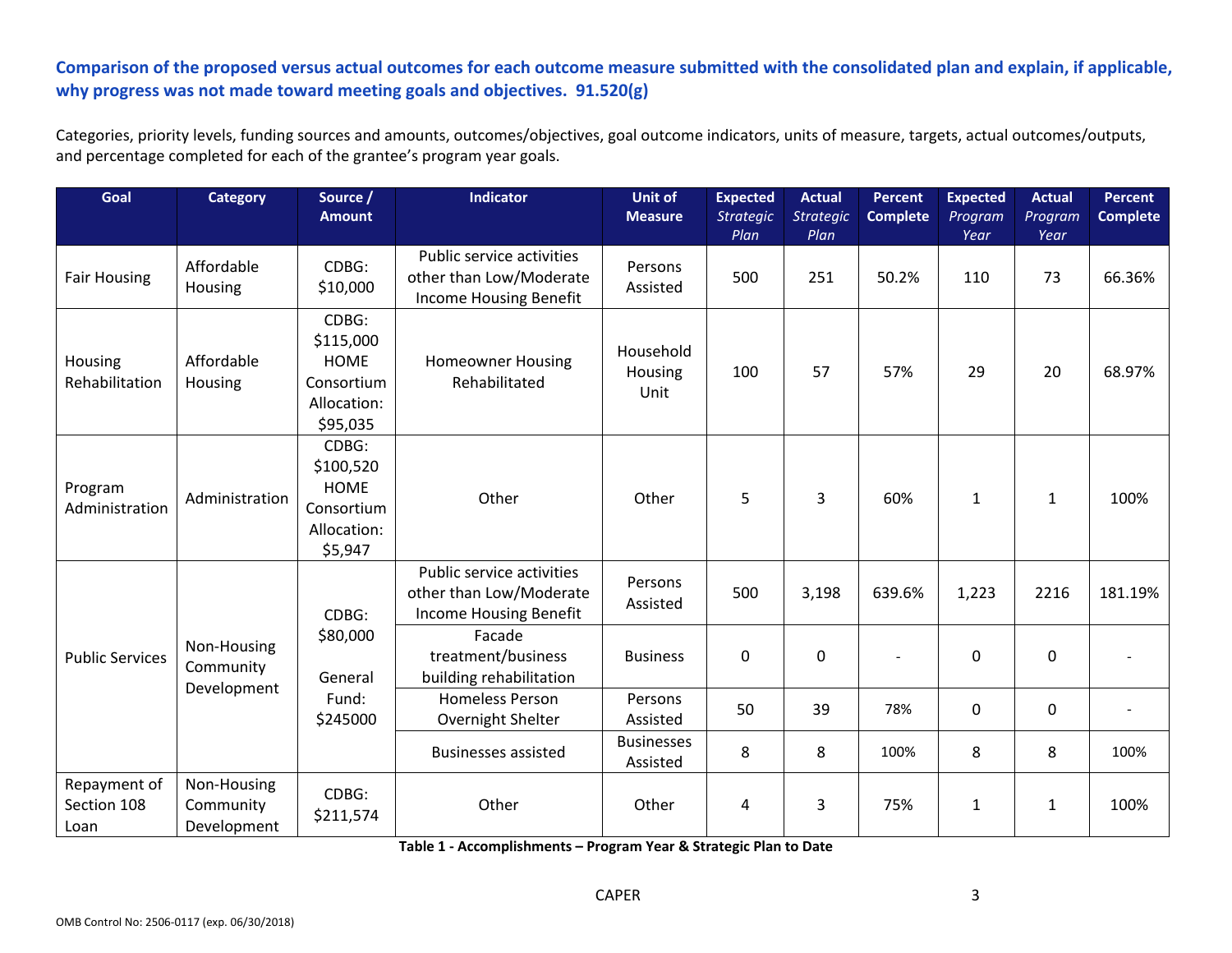## **Assess how the jurisdiction's use of funds, particularly CDBG, addresses the priorities and specific objectives identified in the plan, giving special attention to the highest priority activities identified.**

### **Priority Need: Housing Preservation**

Goal: Rehabilitation of owner occupied units for extremely-low, very-low- and low-income households. **Activities Undertaken:** To meet this priority need, the City utilized CDBG and HOME funds to support the Housing Rehabilitation Program, which provides repair and rehabilitation grants to low income homeowners. This year the program completed 20 minor home repair projects. This year, HOME‐funds supported 2 housing rehabilitation projects.

### **Priority Need: Community Development Needs**

**Goal:** Public services ‐ Support critical public service activities to the extent feasible.

Economic development ‐ Support expansion and creation of economic development opportunities to the extent feasible

Activities Undertaken: The City, in an effort to meet the needs of the community's disadvantaged, provides General Fund and CDBG funds to support various public service programs. The City used CDBG funds to support the following programs: Bay Area Community Services (BACS) – Adult Day Care, CALICO Center – Child Abuse Intervention, Safe Alternatives to Violent Environments (SAVE) – Domestic Violence Services, and Union City Kids Zone– Family Resource Center. Furthermore, the City used \$245,000 in General Fund dollars to support Centro de Servicios, City of Fremont - Senior Support, Filipinos for Advocates for Justice, Legal Assistance for Seniors, Life Elder Care, and The Village Method. The City also used CDBG funds to support Community Child Care Council (4Cs) of Alameda County to provide microenterprise assistance to in‐home child care providers.

### **Priority Need: Reduce Housing Discrimination**

**Goal:** Work with ECHO Housing to provide fair housing and tenant/landlord counseling and mediation services, along with public outreach.

**Activities Undertaken:**  The City provided \$10,000 in CDBG funds to support ECHO Housing, which provided fair housing counseling, investigation, conciliation, enforcement, tenant/landlord counseling and outreach. This year ECHO Housing opened 12 fair housing cases ‐ 5 disability cases, 1 national origin case, and 6 race cases. ECHO also opened 76 tenant/landlord counseling cases.

### **Priority Need: Public Facilities – Creation of a Senior Center**

**Goal:** Repayment of Section 108 Loan used for the acquisition and development of a senior center **Activities Undertaken:** In the late 1990s, the City used Section 108 Guaranteed Loan funds, CDBG funds, HOME funds, and Redevelopment funds to construct the Ruggieri Senior Center and an affordable senior housing project. More specifically, the Section 108 funds were used for the development of the Ruggieri Senior Center. This year \$211,574 in CDBG funds were used for the annual repayment for the City's Section 108 loan.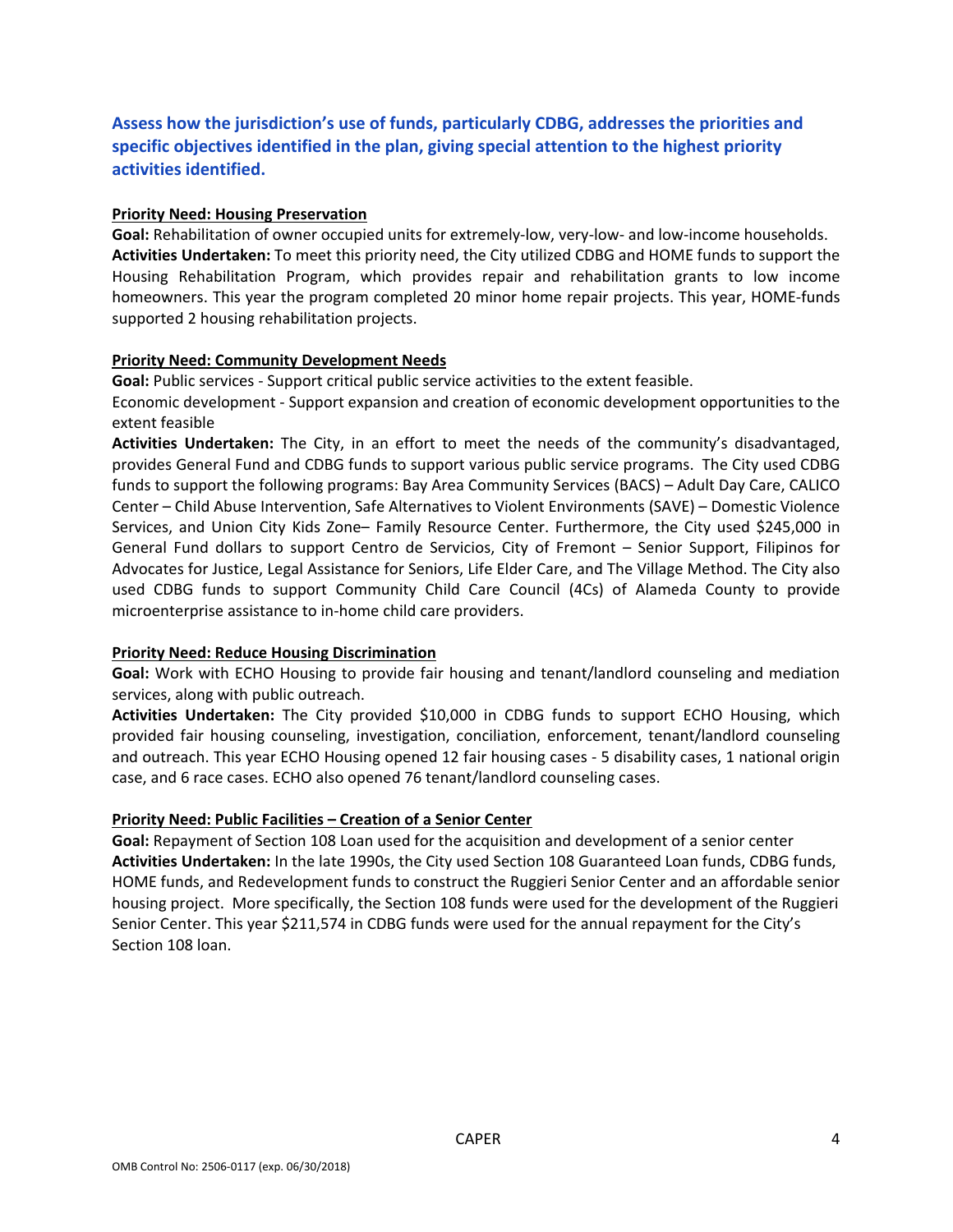# CR‐10 ‐ Racial and Ethnic composition of families assisted

**Describe the families assisted (including the racial and ethnic status of families assisted). 91.520(a)** 

|                                           | <b>CDBG</b> |
|-------------------------------------------|-------------|
| White                                     | 1,245       |
| <b>Black or African American</b>          | 237         |
| Asian                                     | 348         |
| American Indian or American Native        | 45          |
| Native Hawaiian or Other Pacific Islander | 129         |
| <b>Total</b>                              | 2,004       |
| Hispanic                                  | 1,351       |
| Not Hispanic                              | 958         |

**Table 2 – Table of assistance to racial and ethnic populations by source of funds** 

### **Narrative**

Please note that the Integrated Disbursement & Information System (IDIS) did not incorporate the following racial categories in the chart above: American Indian/Alaskan Native & White, Asian & White, Black/African American & White, American Indian/Alaskan Native & Black/African American, or Other multi-racial. Therefore the actual total number of people assisted should be 2,309, as shown below.

| <b>Racial Category</b>                                  | # Assisted |
|---------------------------------------------------------|------------|
| White                                                   | 1,245      |
| Black/African American                                  | 237        |
| Asian                                                   | 348        |
| American Indian/Alaskan Native                          | 45         |
| Native Hawaiian/Other Pacific Islander                  | 129        |
| American Indian/Alaskan Native & White                  | O          |
| Asian & White                                           | ŋ          |
| Black/African American & White                          | 1          |
| American Indian/Alaskan Native & Black/African American | O          |
| Other multi-racial                                      | 304        |
| <b>Total</b>                                            | 2,309      |
| Hispanic                                                | 1,351      |
| Not Hispanic                                            | 958        |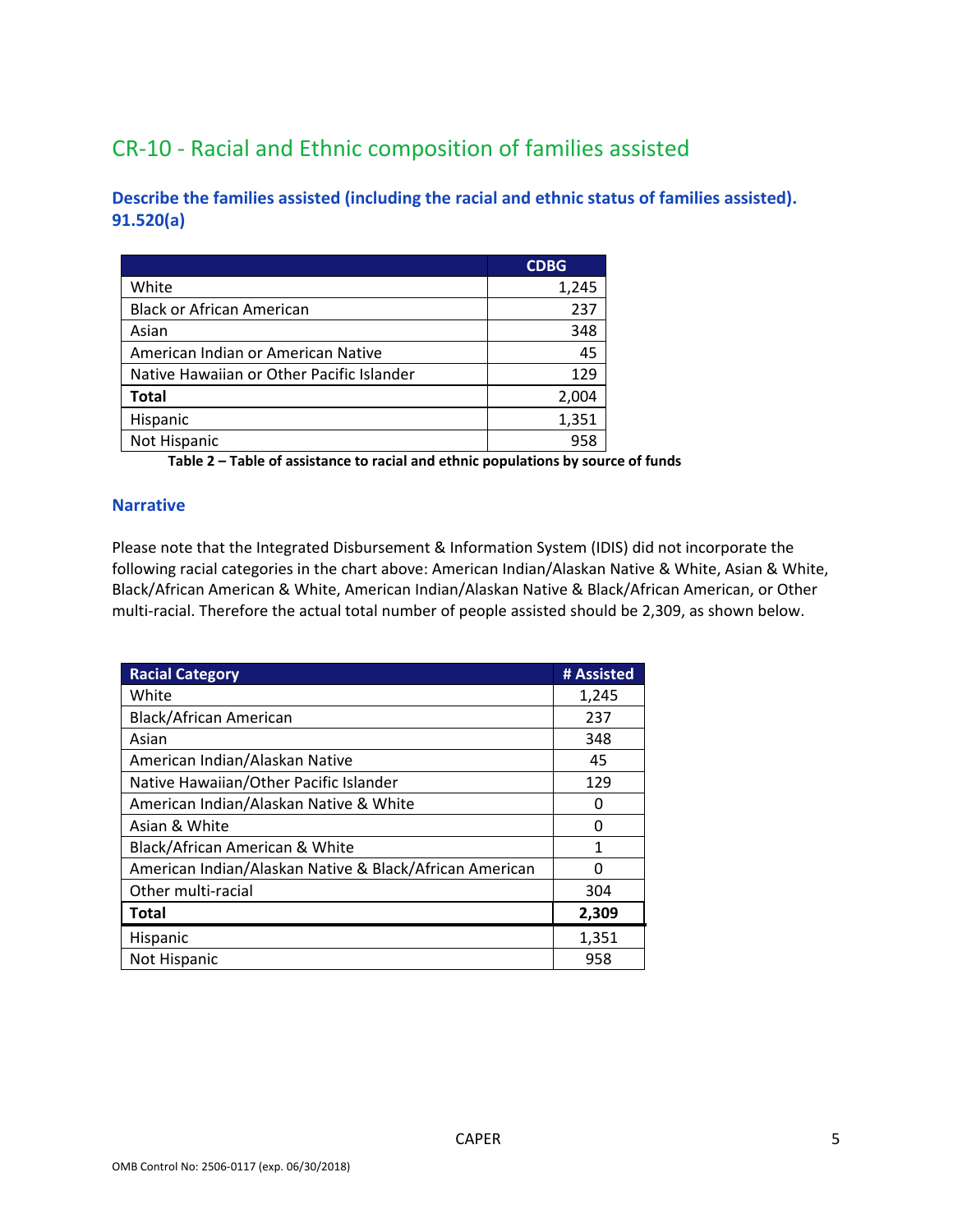# CR‐15 ‐ Resources and Investments 91.520(a)

| <b>Source of Funds</b> | <b>Source</b> | <b>Resources Made</b><br><b>Available</b> | <b>Amount Expended</b><br><b>During Program Year</b> |
|------------------------|---------------|-------------------------------------------|------------------------------------------------------|
| <b>CDBG</b>            | <b>CDBG</b>   | 823,927.52                                | 436,002.55                                           |
| <b>HOME</b>            | <b>HOME</b>   | 98,399.50                                 | 48,782.36                                            |
| <b>HOPWA</b>           | <b>HOPWA</b>  |                                           |                                                      |
| <b>ESG</b>             | ESG           |                                           |                                                      |
| <b>General Fund</b>    | General Fund  | 245,000                                   | 245,000                                              |
| Other                  | Other         |                                           |                                                      |

### **Identify the resources made available**

**Table 3 ‐ Resources Made Available** 

### **Narrative**

In FY 17‐18, the City received a CDBG entitlement grant of \$478,601. Combining the entitlement amount with \$28,995.61 in program income received in FY 17-18 and \$316,330.91 in uncommitted funds from prior years, the City had a total of \$823,927.52 available to spend. In FY 17‐18, the City spent a total of \$436,003 in CDBG funding. In FY 17‐18, the City expended \$48,782 in HOME funds and committed \$31,200 in HOME funds for the Housing Rehabilitation Program. The City also leveraged \$245,000 in General Fund dollars to support six (6) public service non-profits. In total the City spent \$729,785 on housing and community development related activities. See Attachment A for additional information.

## **Identify the geographic distribution and location of investments**

| <b>Target</b><br>Area | <b>Planned</b><br>Percentage of<br><b>Allocation</b> | <b>Actual</b><br>Percentage of<br><b>Allocation</b> | <b>Narrative</b><br><b>Description</b> |  |  |  |
|-----------------------|------------------------------------------------------|-----------------------------------------------------|----------------------------------------|--|--|--|
|                       |                                                      |                                                     | All CDBG-funded programs are           |  |  |  |
| City-wide             | 100                                                  | 100                                                 | implemented on a City-wide basis       |  |  |  |

**Table 4 – Identify the geographic distribution and location of investments**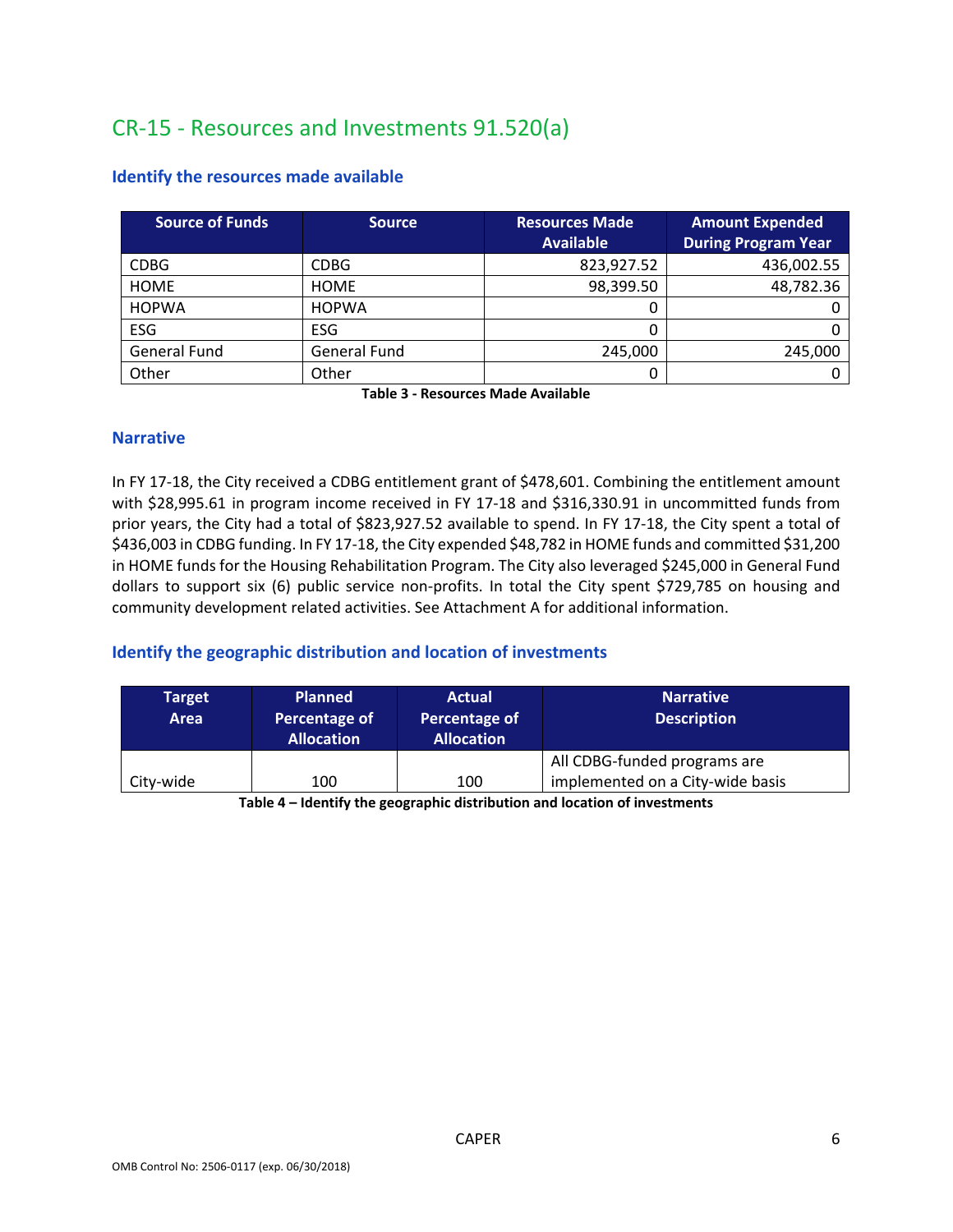# Leveraging

**Explain how federal funds leveraged additional resources (private, state and local funds), including a description of how matching requirements were satisfied, as well as how any publicly owned land or property located within the jurisdiction that were used to address the needs identified in the plan.** 

The City leveraged over \$300,000 in other federal and local funds to support housing rehabilitation and public services. Below is a summary of leveraged funds.

|              | <b>Allocated</b> | <b>Expended/Committed</b>                     |
|--------------|------------------|-----------------------------------------------|
| HOME Funds   | \$98,399.50      | \$48,782.36 (expended) & \$31,200 (committed) |
| General Fund | \$245,000        | \$245,000                                     |

In addition to leveraging HOME and General Fund dollars, the City allowed several public service providers to operate programs out of City‐owned facilities. More specifically, the City owns the Decoto location and Alvarado Resource Center where Centro de Servicios operates their programs. Legal Assistance for Seniors provided services out of the City's Ruggieri Senior Center. Finally, the City's Police Department provides office space for SAVE's COPS advocate, who provides services and resources to residents seeking domestic violence services.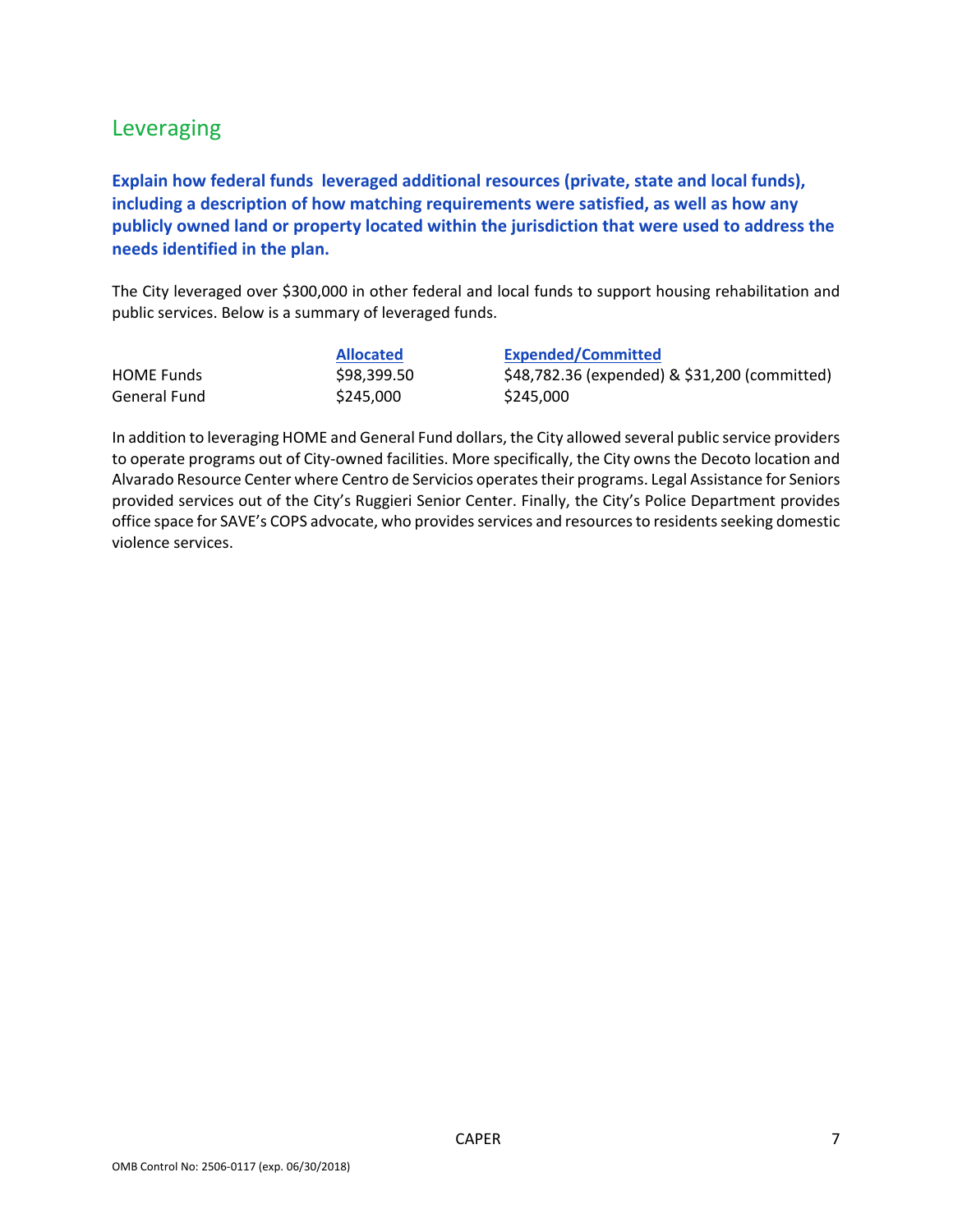# CR‐20 ‐ Affordable Housing 91.520(b)

**Evaluation of the jurisdiction's progress in providing affordable housing, including the number and types of families served, the number of extremely low‐income, low‐income, moderate‐income, and middle‐income persons served.** 

|                                       | <b>One-Year Goal</b> | <b>Actual</b> |
|---------------------------------------|----------------------|---------------|
| Number of homeless households to be   |                      | u             |
| provided affordable housing units     |                      |               |
| Number of non-homeless households to  |                      |               |
| be provided affordable housing units  |                      |               |
| Number of special-needs households to |                      |               |
| be provided affordable housing units  |                      |               |
| Total                                 | 0                    |               |

|                                           | <b>One-Year Goal</b> | <b>Actual</b> |
|-------------------------------------------|----------------------|---------------|
| Number of households supported            | U                    | O             |
| through rental assistance                 |                      |               |
| Number of households supported            | 0                    | 0             |
| through the production of new units       |                      |               |
| Number of households supported            | 29                   | 20            |
| through the rehab of existing units       |                      |               |
| Number of households supported            | 0                    | Ω             |
| through the acquisition of existing units |                      |               |
| Total                                     | 29                   | 20            |

**Table 6 – Number of Households Supported** 

## **Discuss the difference between goals and outcomes and problems encountered in meeting these goals.**

The City's Redevelopment Agency (RDA) and inclusionary housing policies have been at the core of the City's affordable housing development programs. The elimination of redevelopment agencies in California created a major funding shortfall for affordable housing production, as over \$1 billion statewide was lost annually for affordable housing. However, both the City and Alameda County are taking efforts to create/develop new affordable housing funding sources. In November 2016, Alameda County voters passed Measure A1, which provides \$580 million for affordable rental and ownership housing. The City has received an allocation of \$8.7 million in Measure A1 funding. The City selected a master developer in May 2018 to develop a city-owned site into 81 affordable units. The City will be contributing the land, \$6.8 million in City funds, and its \$8.7 million allocation of Measure A1 funds to the project. It's estimated this project will be complete by 2022. Additionally, in FY 17‐18 the City reevaluated its Affordable Housing Ordinance to maximize the City's ability to provide affordable housing. The revisions to the ordinance are expected to be complete in FY 18‐19.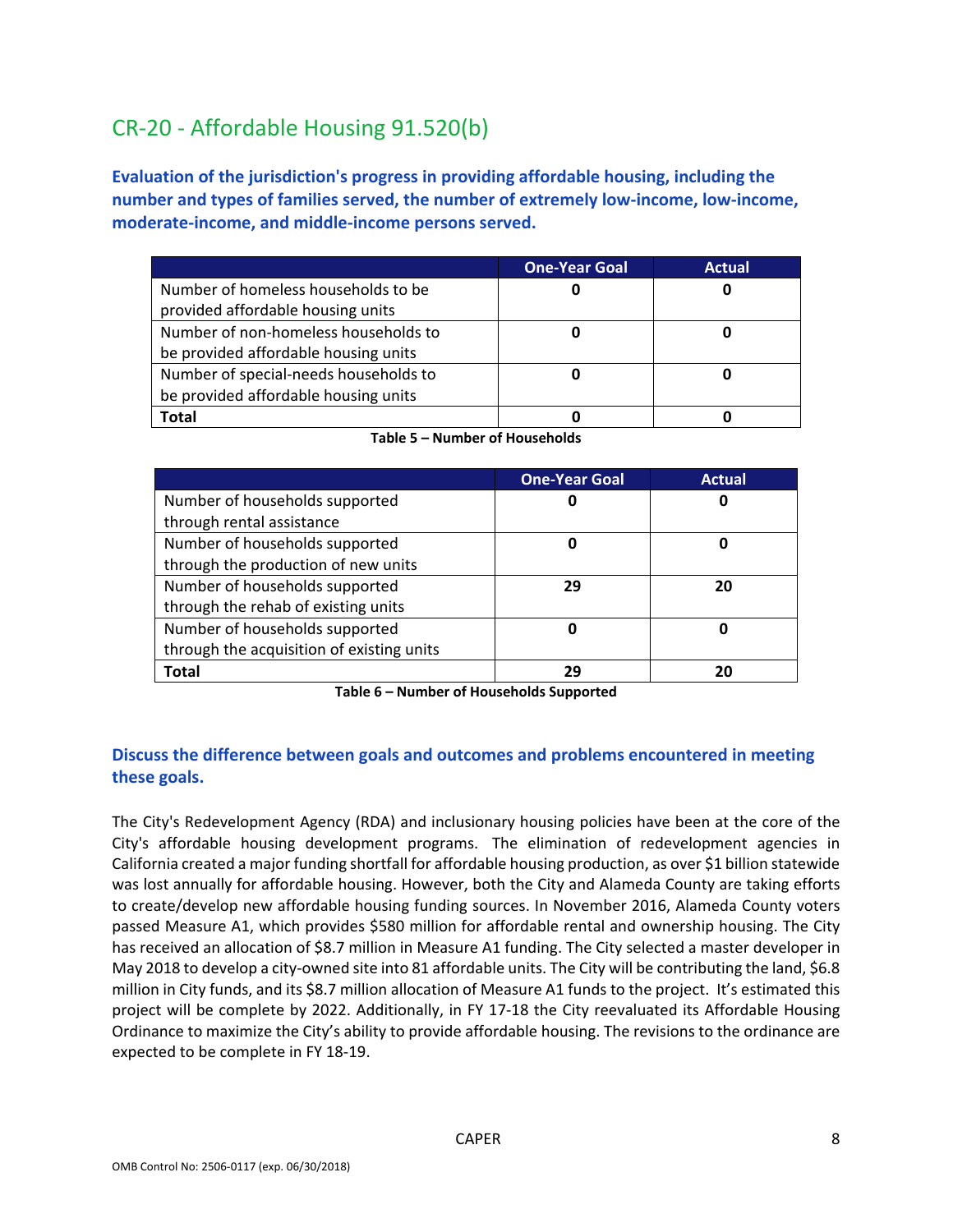For 2017‐2018, the City contracted with Alameda County Health Homes Department to administer the Housing Rehabilitation Program, which provides repair and rehabilitation grants to low income homeowners. The City funded this program with CDBG and HOME funds. This year the program had a goal to complete 29 minor home repair projects but only completed 20 projects. Additionally, HOME‐funds supported 2 housing rehabilitation projects. The City plans to re-evaulate its minor home repair program in FY 18‐19.

### **Discuss how these outcomes will impact future annual action plans.**

The City will continue to adjust the proposed goals and outcomes in future action plans to reflect changes in funding availability.

**Include the number of extremely low‐income, low‐income, and moderate‐income persons served by each activity where information on income by family size is required to determine the eligibility of the activity.** 

| <b>Number of Households Served</b> | <b>CDBG Actual</b> |
|------------------------------------|--------------------|
| <b>Extremely Low-income</b>        |                    |
| Low-income                         |                    |
| Moderate-income                    |                    |
| Total                              |                    |

**Table 7 – Number of Households Served**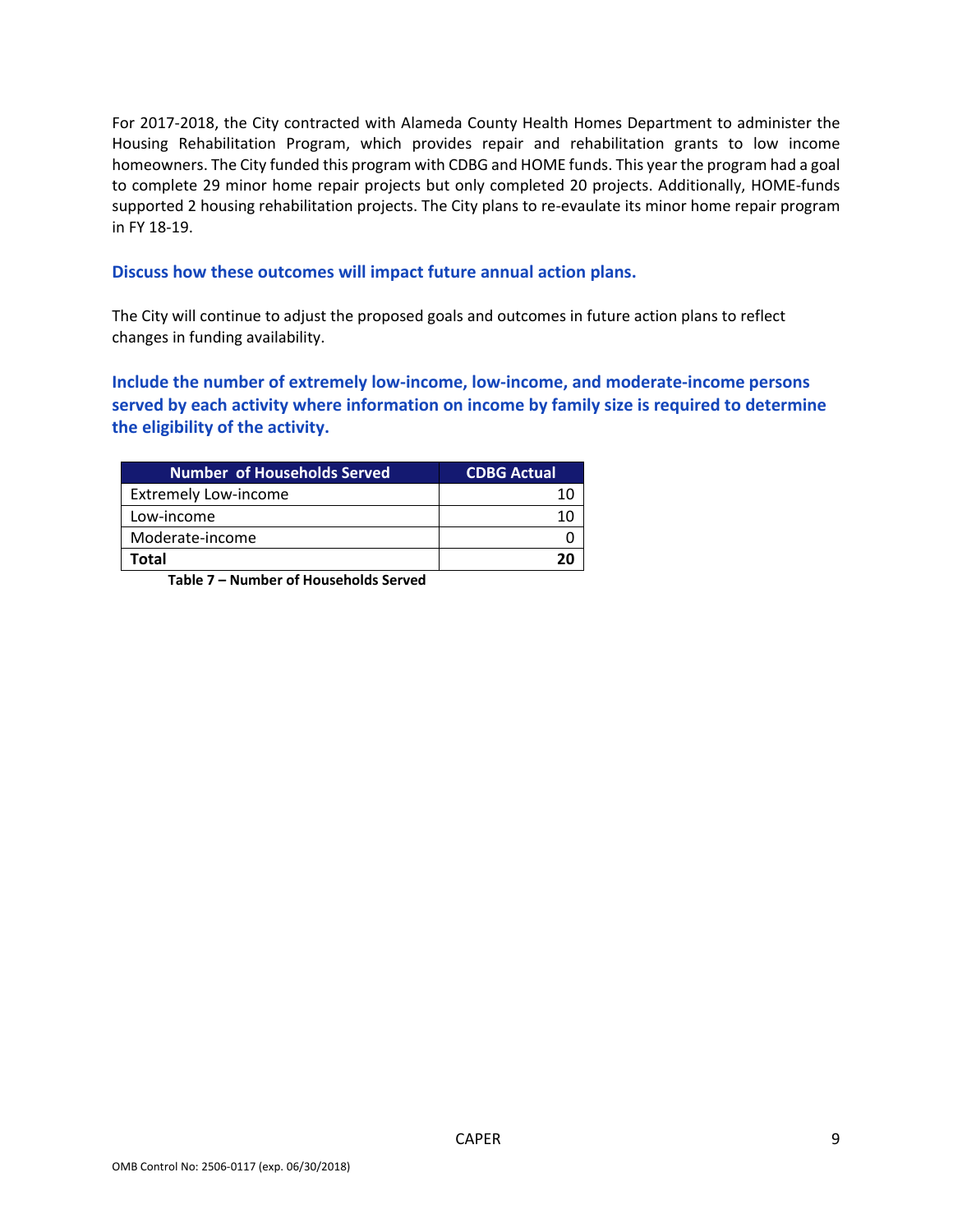# CR‐25 ‐ Homeless and Other Special Needs 91.220(d, e); 91.320(d, e); 91.520(c)

**Evaluate the jurisdiction's progress in meeting its specific objectives for reducing and ending homelessness through:** 

### **Reaching out to homeless persons (especially unsheltered persons) and assessing their individual needs**

EveryOne Home is a community‐based organization that serves as Alameda County's Continuum of Care (CoC). EveryOne Home coordinates local efforts to address homelessness. EveryOne Home and the HOME Consortium jurisdictions continued their outreach to the homeless in a number of significant ways over the last year.

### *Point‐In‐Time Homeless Count*

In January 2017, Alameda County conducted a point‐in‐time homeless count using a new "street‐blitz" methodology which covered every census tract in Alameda County between the hours of 6‐9 am ("2017 Count"). The 2017 Count utilized 345 volunteers and 99 homeless guides to help identify those who were unsheltered. In the weeks following the 2017 Count, a survey was administered to 1,228 unsheltered and sheltered homeless individuals, in order to profile their experience and characteristics. The 2017 Count recorded 5,629 people experiencing homelessness the night of January 30, 2017, of which 3,863 or 69% are unsheltered. More specifically, the 2017 Count found that there were 40 unsheltered homeless individuals and zero sheltered individuals in Union City. The full report can be found at http://everyonehome.org/everyone‐counts/

### *Coordinated Entry System*

The Coordinated Entry System (CES) was launched countywide in November 2017. CES provides a standardized, countywide system to connect people experiencing homelessness to the resources available in a community. The purpose of CES is to ensure that all people who are homeless or who are experiencing a housing crisis that is likely to lead to homelessness are quickly identified, assessed and connected to housing (emergency shelters, transitional housing, rapid rehousing, and permanent supportive housing) and other assistance based on their needs and the availability of resources. CES includes a call center operated through 2‐1‐1, housing resource centers that disbursed throughout the County, and a standardized intake/assessment screening tools. Additionally, as of January 2018, 195 shelter beds have opened or are under development.

### *Abode HOPE Program*

The HOPE Program provides mobile medical and social services for homeless individuals. The program operates a mobile health van in South and East Alameda County. The program also has street outreach and support specialists who provide the following services to homeless individuals: accessing shelters/housing, public benefits enrollment, legal referrals/support, obtaining documents (e.g. birth certificate, ID), providing hygiene, clothing, and sleeping bags, mental health support, drug/alcohol treatment access, etc.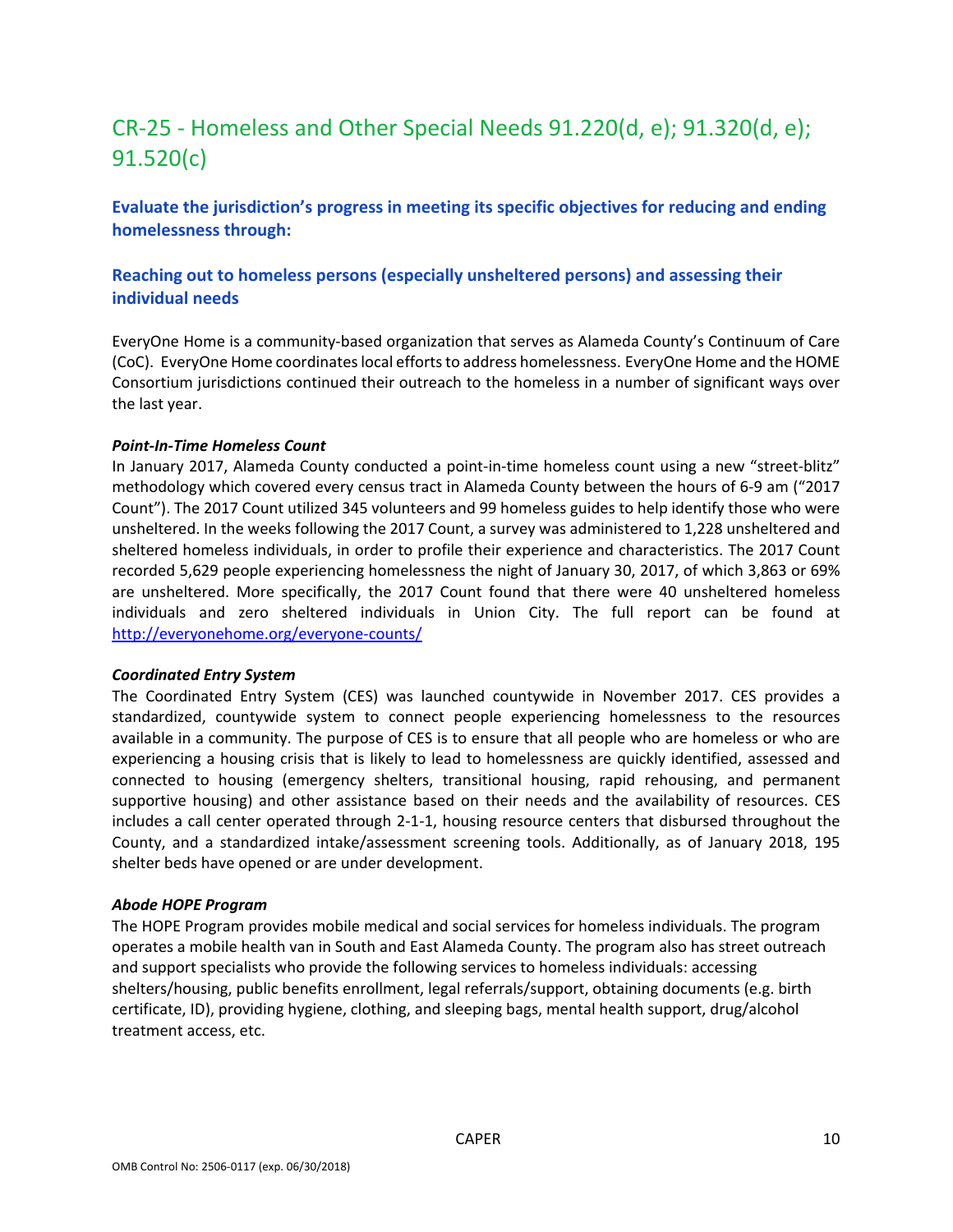### **Addressing the emergency shelter and transitional housing needs of homeless persons**

As mentioned, the majority of the County's homeless population continues to be unsheltered (69% as of the January 30, 2017 Point‐In‐Time Count). Shelters and transitional housing were full on the night of the 2017 Count with 1,766 people staying in them. This represents 1 bed for every 3 people experiencing homelessness. Each year providers exit at least 1,500 homeless individuals to permanent housing, however, over 2,500 people become homeless. Currently, the County's homeless system is underresourced to meet the increasing homeless population. The strategy for meeting this growing need is to utilize the Coordinated Entry System to try and resolve a person's homelessness more quickly, especially in transitional housing, so that each bed is used to support multiple people throughout the year.

### *CAREavan Program*

As a response to a growing number of homeless and displaced families in Union City, the City launched the CAREavan Safe Parking Program in June 2016 in collaboration with Kids Zone and local community and faith based organizations. The CAREavan Program provides families and individuals that are living in their vehicles safe places to park overnight. All participating sites provide safe parking, a facility attendant, and restrooms. Additionally, some sites provide showers and toiletries, food, clothing, meal service, free Wi‐ Fi, and laundry. The City allocates approximately \$80,000 in General Fund dollars to cover the cost of a facility attendants for the program. Since the program's inception 107 adults and 50 children have registered for the program, of those, 71 adults and 24 children registered for the program during FY 17‐ 18. On average 12‐25 individuals (7‐10 vehicles) are utilizing the program on a nightly basis.

### *SAVE*

Additionally, the City provided CDBG funds to Safe Alternatives to Violent Environments (SAVE) which provides emergency shelter, food/clothing, and on‐site services to victims of domestic violence.

**Helping low‐income individuals and families avoid becoming homeless, especially extremely low‐income individuals and families and those who are: likely to become homeless after being discharged from publicly funded institutions and systems of care (such as health care facilities, mental health facilities, foster care and other youth facilities, and corrections programs and institutions); and, receiving assistance from public or private agencies that address housing, health, social services, employment, education, or youth needs** 

The CoC is working with a number of publicly funded institutions of care to ensure that persons are not discharged into homelessness. The realignment housing program has housing specialists who work with persons in the County jail on their housing needs prior to their release date and is funded by Alameda County Probation Department to rapidly rehouse those who are or could become homeless. The CoC also participated actively in the Youth Transitions Planning partnership funded by Health and Human services (HHS) to ensure that no transitional age youth aging out of foster care exits to homelessness. The partnership works to coordinate the foster care and McKinney funded housing resources to ensure youth do not fall out of housing.

Alameda County is a "housing first" continuum of care. All funded programs prioritize finding clients permanent housing as quickly as possible without any clinical pre-conditions, such as sobriety, medication compliance or utilizing a shelter or transitional housing program first. The CoC continues to expand Rapid Rehousing (RRH) and Permanent Supportive Housing (PSH) throughout the county. Since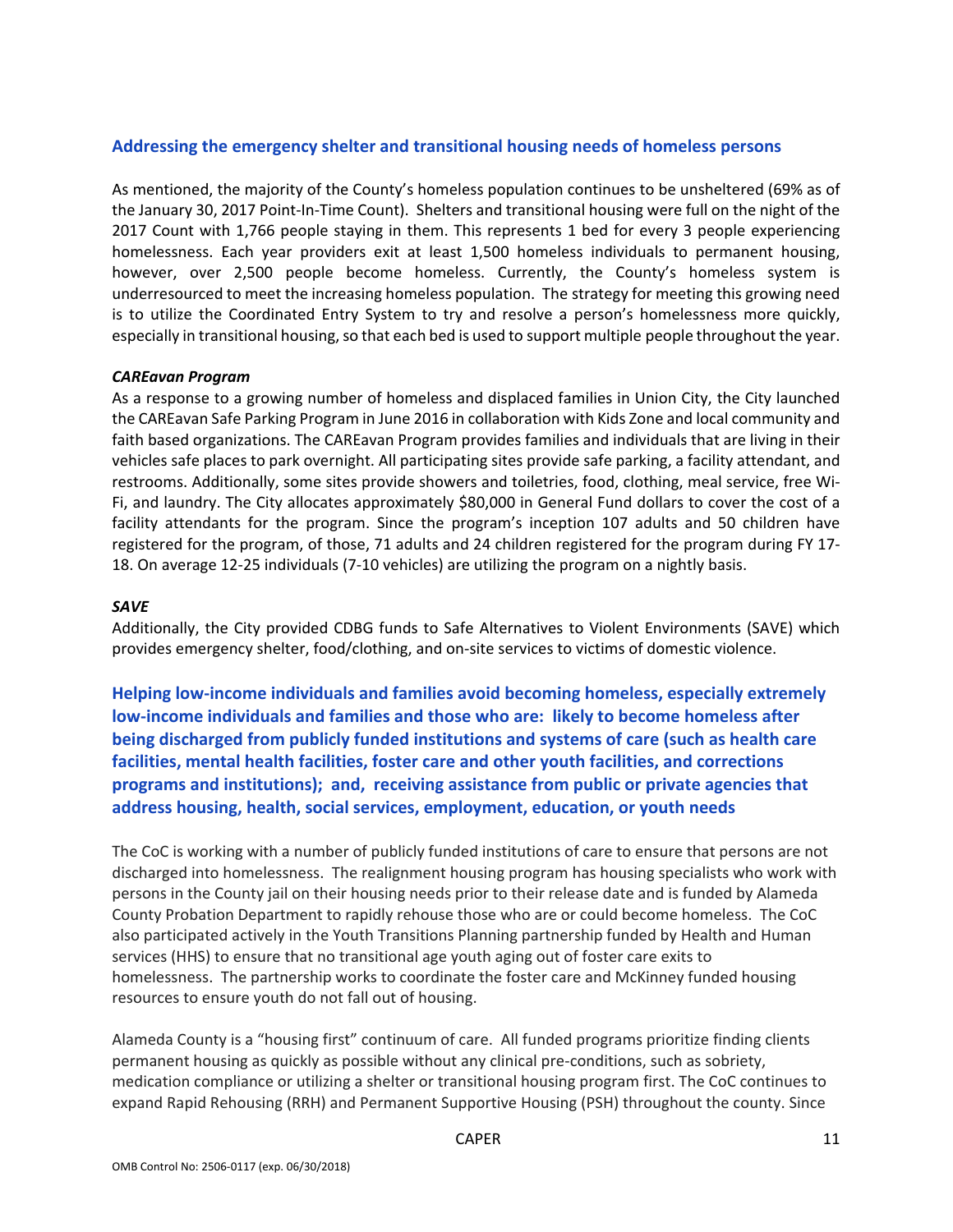2015 RRH capacity has grown by 46%; currently there are 1,200 slots available annually. Likewise PSH has grown by 32% since 2015; currently there are 2,398 units in the county and 67 units in development. In 2018, the County was awarded an additional 125 VASH vouchers. The HOME Consortium continues to expand RRH, primarily using local general fund and state TANF dollars and support the inclusion of PSH units as part of larger affordable housing developments.

The City of Union City has used General Fund and CDBG funding to support a wide range of public service non‐profits that provide safety net services to help prevent low‐income individuals and families avoid homelessness. Below is a brief summary of their services:

- **Centro de Servicios:** provides counseling, legal services, food distribution, immigration counseling, and referral services.
- **ECHO Housing:** provides tenant/landlord counseling and mediation which helps residents avoid evictions, extend termination notices, and negotiate reduced rent increases.
- **Safe Alternatives to Violent Environments (SAVE):** provides shelter and services for battered spouses and children.
- **Union City Kids Zone:** operates a family resource center that provides emergency food, clothing, health insurance enrollment, on-site social services, referrals, information, etc.

**Helping homeless persons (especially chronically homeless individuals and families, families with children, veterans and their families, and unaccompanied youth) make the transition to permanent housing and independent living, including shortening the period of time that individuals and families experience homelessness, facilitating access for homeless individuals and families to affordable housing units, and preventing individuals and families who were recently homeless from becoming homeless again** 

### *Housing Response System*

The CoC is in the process of building a Housing Crisis Response System in Alameda County that prevents homelessness whenever possible, provides dignified homeless safety net services, and maintains people in permanent homes with ongoing subsidies and services. Coordinated Entry is the front door and central organizing feature of the Housing Crisis Response System. Coordinated Entry provides a standard and transparent way for the Housing Crisis Response System to effectively identify people in Alameda County who are experiencing a housing crisis and assess their needs, then prioritize and match them to the most supportive services and housing programs for which they are eligible. To do this, EveryOne Home manages a Countywide By‐Name‐List, which is maintained in HMIS and governed by all applicable privacy and security policies. The BNL is the CoC's primary focus for bringing an end to chronic homelessness. According to the 2017 Point-In-Time Count, the number of persons experiencing chronic homelessness has increased from 660 in 2015 to 1,652 in 2017. As of August 1<sup>st</sup> 2018, all PSH units are filled using the countwide BNL. Eventually housing navigation, emergency shelter, transitional housing, rapid-rehousing, and tenancy sustaining services will also be resources matched to the highest priority household based on need, length of time homeless, and other vulnerability factors.

### *Expanded Resources*

The HOME Consortium has also expanded resources for families experiencing homelessness and seen the number of homeless families drop by 42% from 462 in 2013, to 324 in 2015, and then to 270 in the 2017 Point-In-Time Count. One major shift that took effect during this reporting period was to convert a scattered site transitional housing program that served 47 families per year to Rapid Rehousing, which allows the program to step‐down the rental subsidy amount gradually over time, allowing the subsidy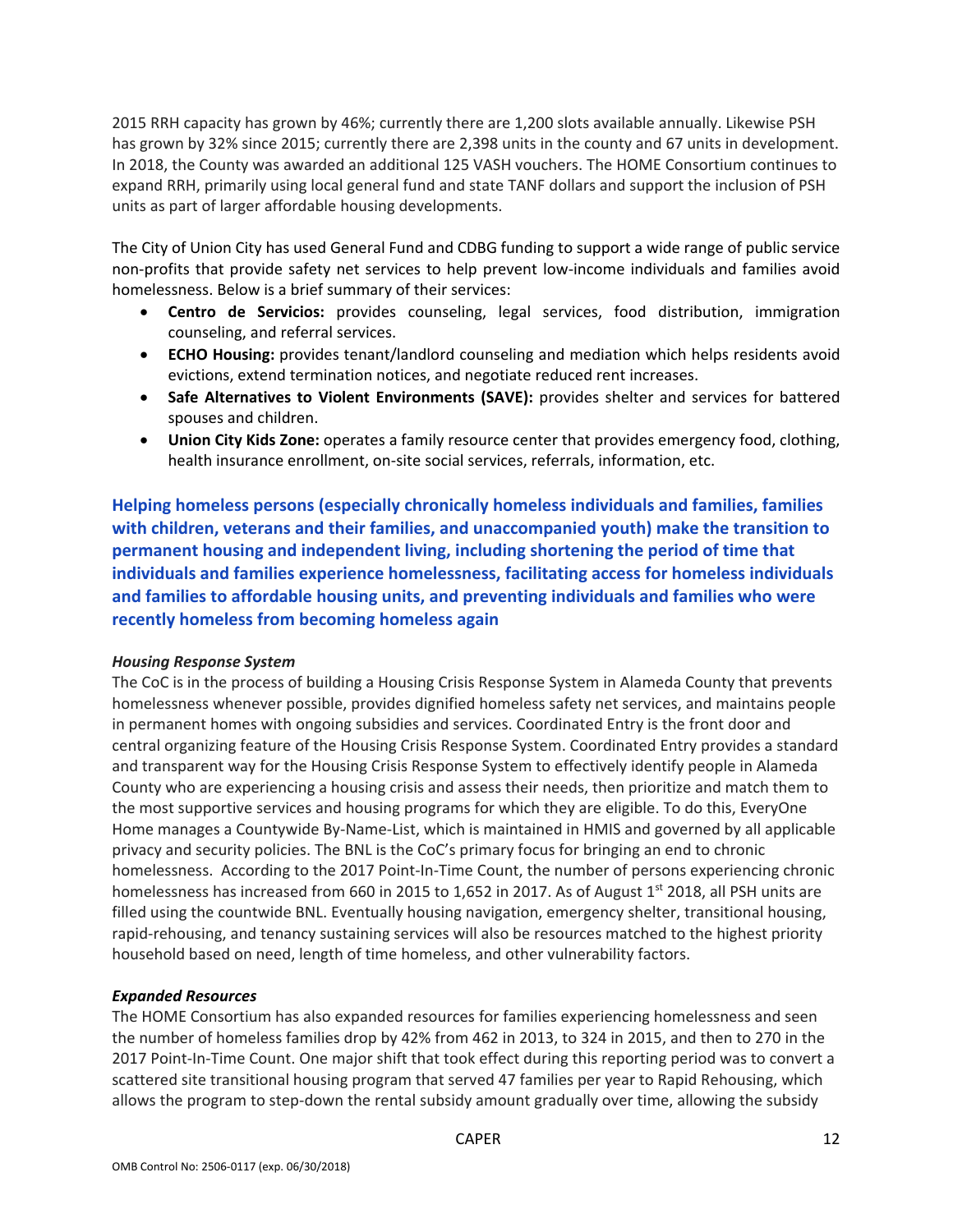funds to be spread over more families, doubling the program's annual capacity. Providers within the Consortium have also been awarded funds to rehouse homeless families on TANF using money from the State of California award to the County Social Service Agency. ESG funds and County general funds are also assisting families.

### *CAREavan Program*

The City recently received a grant from Alameda County to pay for a part-time housing navigator from Abode Services to help the City's CAREavan clients transition to permanent housing. The housing navigator will provide case management services and help clients get connected to other resources. The housing navigator will provide services in the evening and meet clients at the CAREavan program sites. It's anticipated the housing navigator will start in FY 18‐19.

### *Operation Vets Home*

Operation Vets Home is the collaborative continuum‐wide effort to bring an end to veteran homelessness. Members consist of VA staff, veteran housing providers, and CoC staff. Other providers and elected officials participate sporadically. The group worked a By-Name-List of homeless veterans since the fall of 2015. As of May 31, 2018, the BNL stands at 341 individuals of whom 30% (102 individuals) are chronically homeless. With 125 new VASH vouchers coming online in 2018 and 67 more project-based subsidies under construction, the CoC expects to make significant progress toward ending chronic homelessness among veterans in 2018.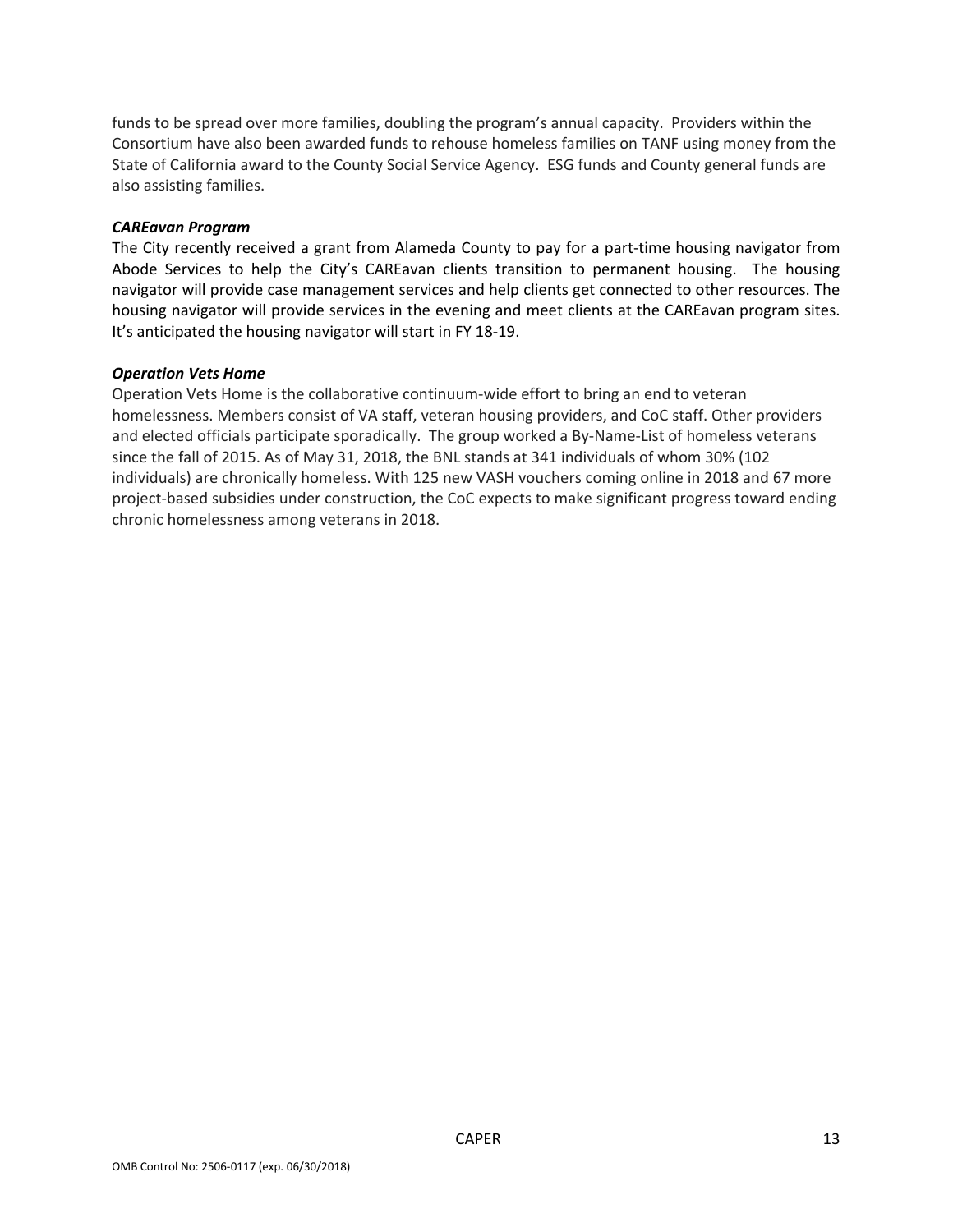# CR‐30 ‐ Public Housing 91.220(h); 91.320(j)

**Actions taken to address the needs of public housing**  The City of Union City does not operate any Public Housing.

**Actions taken to encourage public housing residents to become more involved in management and participate in homeownership**  Not Applicable

**Actions taken to provide assistance to troubled PHAs**  Not Applicable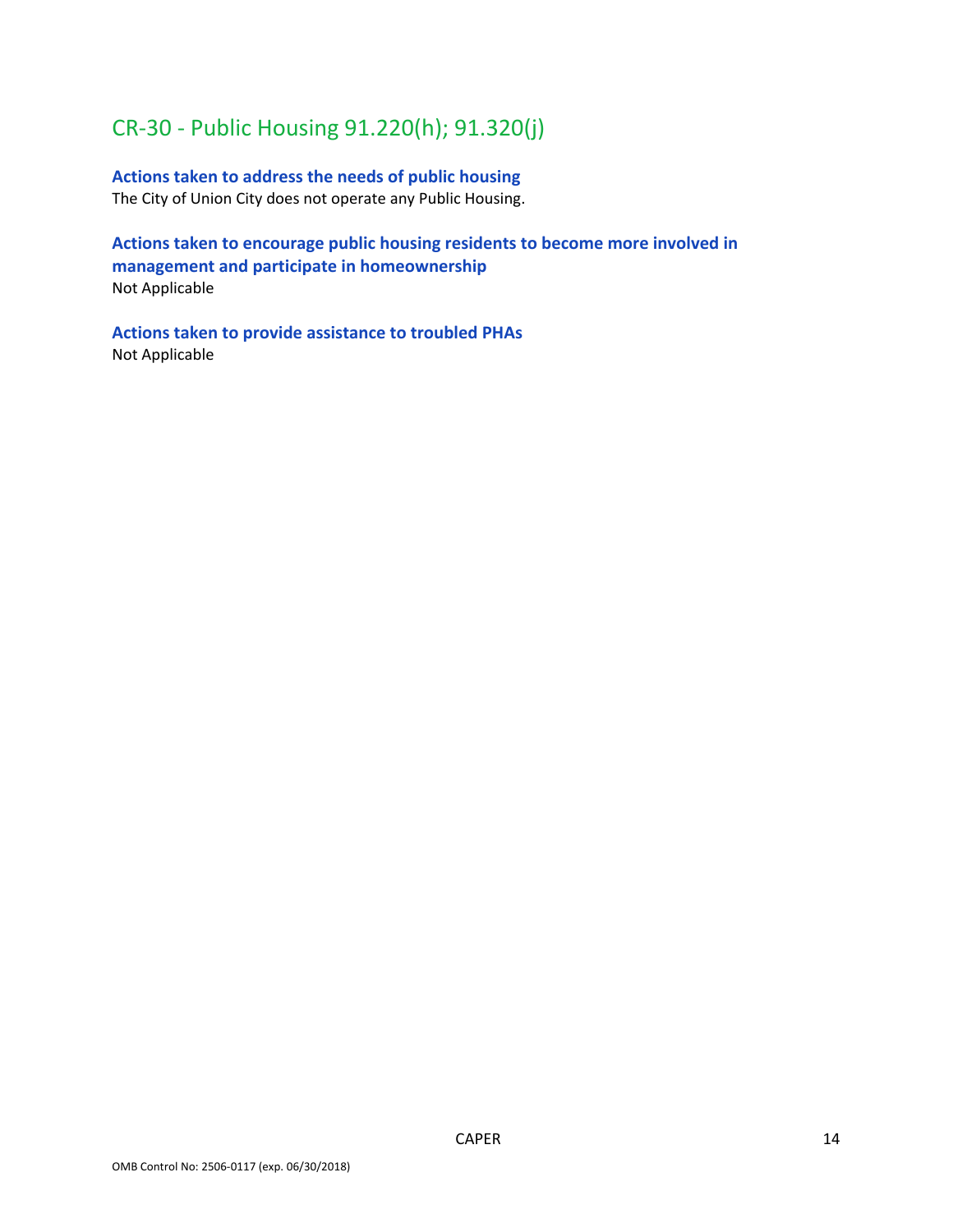# CR‐35 ‐ Other Actions 91.220(j)‐(k); 91.320(i)‐(j)

**Actions taken to remove or ameliorate the negative effects of public policies that serve as barriers to affordable housing such as land use controls, tax policies affecting land, zoning ordinances, building codes, fees and charges, growth limitations, and policies affecting the return on residential investment. 91.220 (j); 91.320 (i)** 

The City took the following actions to remove or ameliorate the negative effects of public policies that serve as barriers to affordable housing:

- Continued to implement the City's Affordable Housing Ordinance which requires developers to provide 15% of total units as below market rate (BMR) or provide an in‐lieu fee. This ordinance applies to all residential developments. The City also continued to support its existing BMR units.
- In FY 17-18, the City Council provided direction to amend the Affordable Housing Ordinance in order to maximize the City's ability to provide affordable housing. The ordinance amendment will be complete in FY 18‐19.
- The City's Housing Element includes goals, policies and implementation programs that support the development of affordable housing.
- The City continued to support the rehabilitation of existing housing stock by providing funding to the Housing Rehabilitation Program.
- The City continued to investigate potential sources of funding for affordable housing.
- The City continued to reduce government and public infrastructure constraints to affordable housing development through administrative support and inter‐governmental cooperation.

### **Actions taken to address obstacles to meeting underserved needs. 91.220(k); 91.320(j)**

The main obstacle the City faces in meeting underserved needs is a lack of funding. With the loss of RDA funds and reduced CDBG entitlements, the City has limited capabilities in meeting the needs of the community. In order to better leverage and utilize existing funding, the City completed a Public Services Needs Assessment Study in FY 16‐17. The goals of the Study are to 1) form a foundation from which the City can make effective and beneficial decisions regarding the funding, provisions, and operations of local public service providers and 2) provide a priority needs map that can guide the City in future decisions about where to obligate public services funding and efforts. By strategically allocating resources, the City's goals are to not just improve services for those in need, but help raise the quality of life for the whole community through a commitment to fiscal responsibility and transparency. The components of the Study include a community survey, stakeholder meetings/interviews, demographic review, existing service provider review, funding strategy, recommendations, funding application, and application evaluation criteria. The Study was finalized in September 2016 and was used to inform the City's FY 17‐18 grant allocation process. The full Study can be found at the following link: https://www.unioncity.org/DocumentCenter/View/1678/Public-Services-Needs-Assessment---September-2016?bidId=

### **Actions taken to reduce lead‐based paint hazards. 91.220(k); 91.320(j)**

Although the City of Union City does not have a lead‐based paint reduction program at this time, all federally required protocol in the identification and amelioration of lead‐based paint hazards are followed as part of its Housing Rehabilitation program. See Alameda County LEAD Program update for actions to reduce lead‐based paint hazards.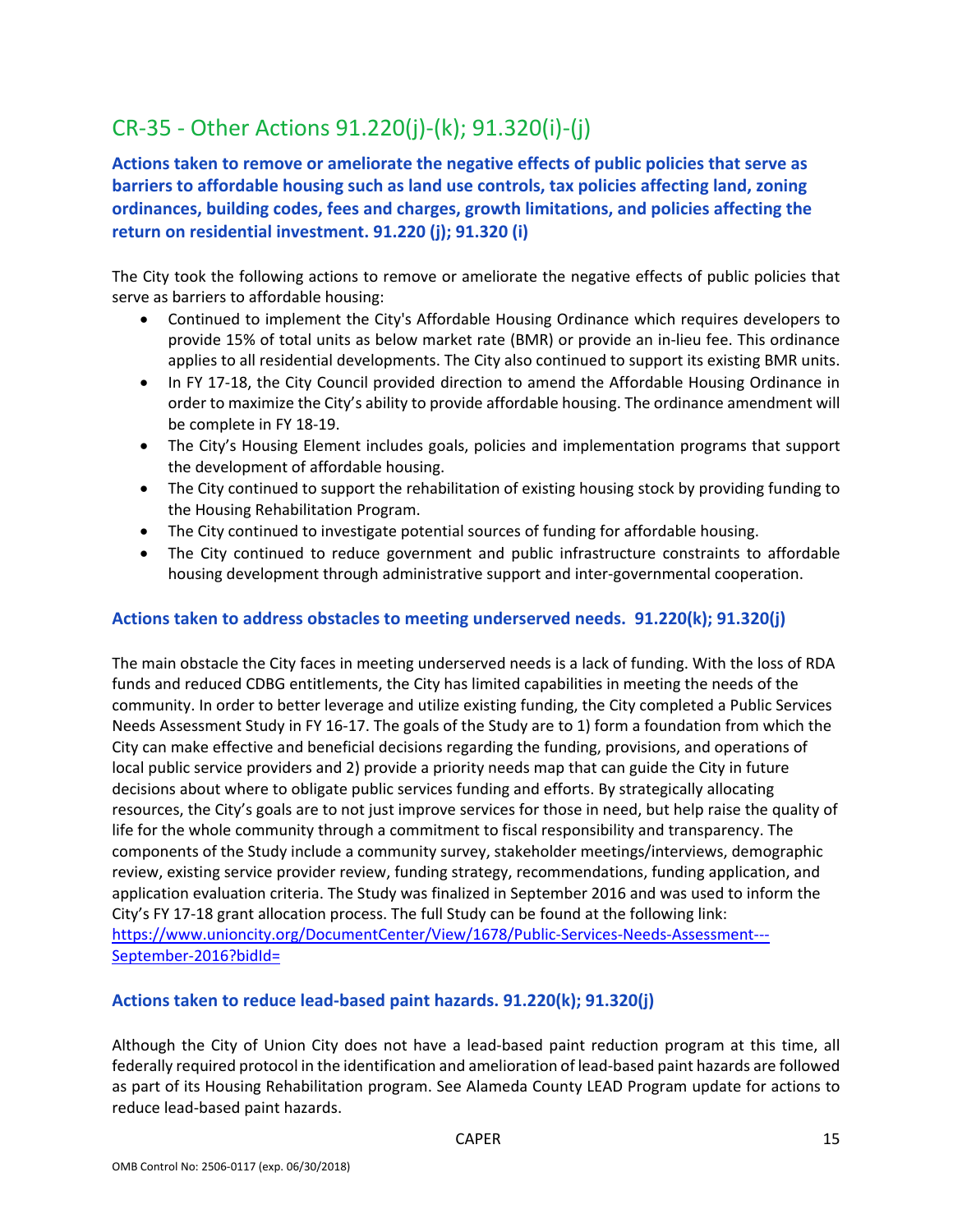### **Actions taken to reduce the number of poverty‐level families. 91.220(k); 91.320(j)**

The City seeks to support programs and policies that are designed to effectively reduce poverty and promote self‐sufficiency. Support was given to those public services that specifically address the systemic roots of poverty within the community, such as unemployment, addiction, and illiteracy. Through CDBG and other available funding, the City will continue to support those programs that:

- Provide job training
- Provide new, well-paying jobs
- Break the cycle of drug and alcohol dependency
- Provide needed child care for low-income families
- Provide needed skills to increase the independence of emotionally or physically disabled individuals

For example, this year the City provided funding to 4Cs of Alameda County which provides microenterprise assistance to low‐income residents seeking to start and operate in‐home child care businesses. This provides business opportunities and job training for low‐income individuals while also increasing the number of child care providers in the City.

### **Actions taken to develop institutional structure. 91.220(k); 91.320(j)**

The City's departments work openly and efficiently together to further the City's goals. The City also works with social service agencies, for profit and non-profit developers, other cities, the County of Alameda, the State of California, and the Federal Government to ensure the effective delivery of services to the community. The City also participates in the Alameda County HOME Consortium and EveryOne Home.

## **Actions taken to enhance coordination between public and private housing and social service agencies. 91.220(k); 91.320(j)**

The City took following actions to enhance coordination between public and private housing and social service agencies:

- The City has worked with and continues to work with housing developers to develop hundreds of units of extremely‐low, very‐low and low‐income housing throughout the City
- Continued to participate in the HOME Consortium's Technical Advisory Committee
- Encouraged collaboration and cooperation among local service providers
- Continued to participate in EveryOne Home
- Continued to fund non-profit agencies serving low-income residents
- Continued to build and improve relationships with local service providers
- Worked with Alameda County's Healthy Homes Department to provide housing repairs and rehabilitation throughout the community
- Continued to collaborate with the school district and faith-based organizations to operate the CAREavan program
- Conducted a Public Services Needs Assessment Study with the goal of identifying ways the City and services providers can be more efficient and effective in providing services to the community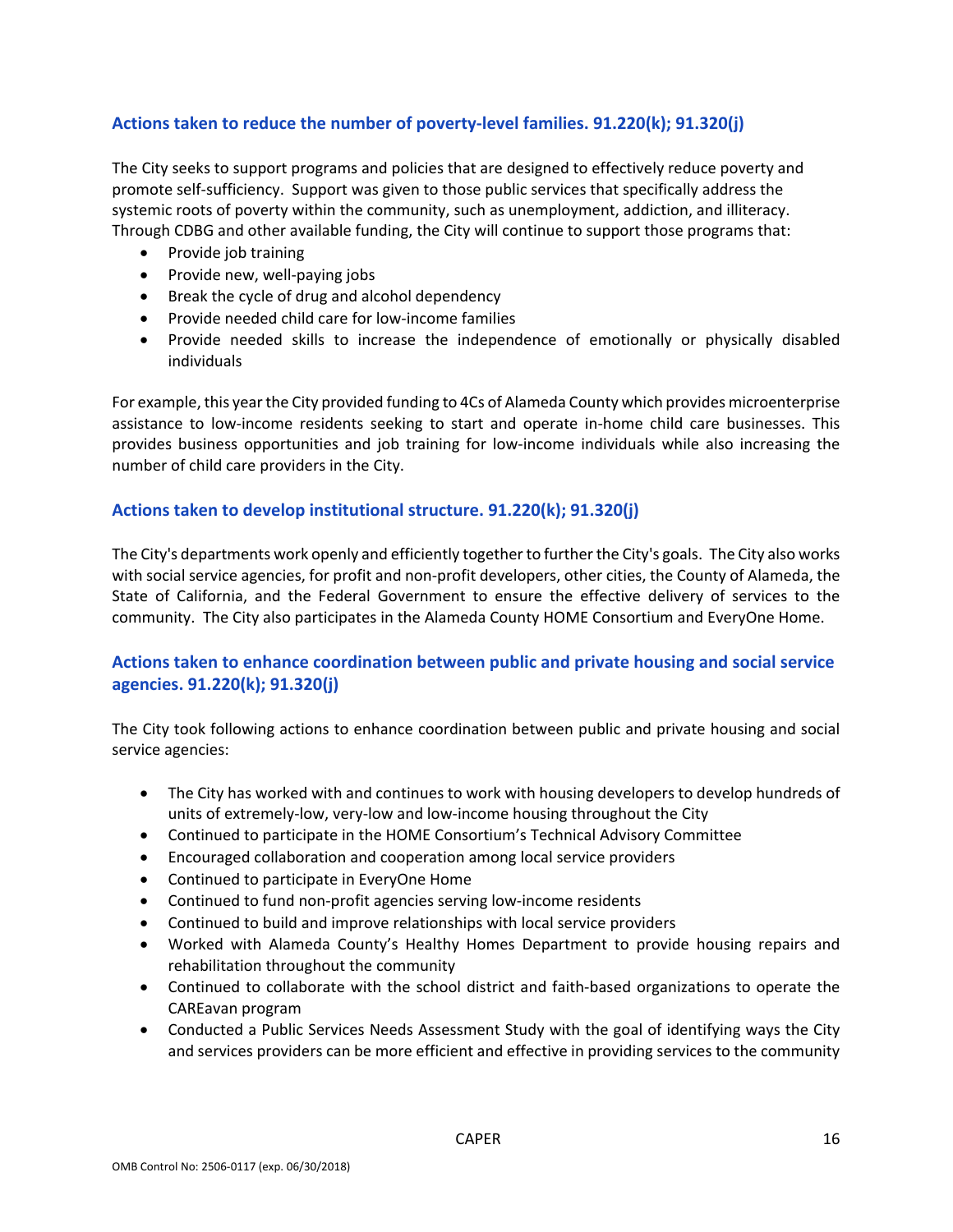### **Identify actions taken to overcome the effects of any impediments identified in the jurisdictions analysis of impediments to fair housing choice. 91.520(a)**

In FY 14-15, the Alameda County HOME Consortium completed an Analysis of Impediments to Fair Housing Choice (AI). The City took the following actions to meet and address the policies identified in the AI. Additional information about the AI accomplishments can be found in Attachment B.

- **Policy 1:** Secure Federal Funding for Community Development Activities **Actions:** The City completed a Five‐Year Consolidated Plan and Action Plan, disbursed CDBG funding, and monitored the implementation of its Consolidated and Action Plans.
- **Policy 2:** Maintain and Implement an Updated Housing Element **Actions:** The City completed its certified Housing Element in FY 14‐15 and is implementing the programs identified in the Housing Element.
- **Policy 3:** Ensure Consistency between Local Zoning Ordinances and Fair Housing Choice **Actions:** The City continued to ensure that its zoning ordinances do not impede fair housing choice and are consistent with state law.
- **Policy 4:** Support Local Fair Housing Activities and Services Actions: The City provided ECHO Housing \$10,000 in CDBG funds to provide fair housing counseling, tenant/landlord counseling, and mediation services. This year ECHO Housing opened 12 fair housing cases – 5 disability cases, 1 national origin case, and 6 race cases. ECHO also conducted five fair housing audits, trained 13 fair housing testers, and distributed 1,900 flyers.
- **Policy 5:** Support Special Needs Housing Action: The City used HOME and CDBG funds to support the Housing Rehabilitation Program which provides accessibility modification grants to disabled and senior residents.
- **Policy 6:** Support Fair Lending Practices and Access to Credit **Action:** The City continued to support the Alameda County Mortgage Credit Certificate (MCC) Program. The MCC Program holds quarterly lender trainings and maintains a list of lenders with expertise in supporting low-income home seekers.
- **Policy 7:** Continue and Expand Support for Affordable Housing Production **Action:** The City continued to implement its Affordable Housing Ordinance and the City Council re‐evaluated the ordinance in FY 17‐18 and gave direction to update the Ordinance in order to maximize the City's ability to create more affordable housing. The ordinance amendment will be completed in FY 18‐19.
- **Policy 8:** Support Access to Affordable and Market‐Rate Housing Units **Action:** The City continues to make information on affordable housing opportunities available at City Hall and other community facilities, online, and over the phone. The City also adopted an eviction and harassment protection ordinance that went into effect on May 10, 2017 and a rent review ordinance that went into effect on October 2, 2017.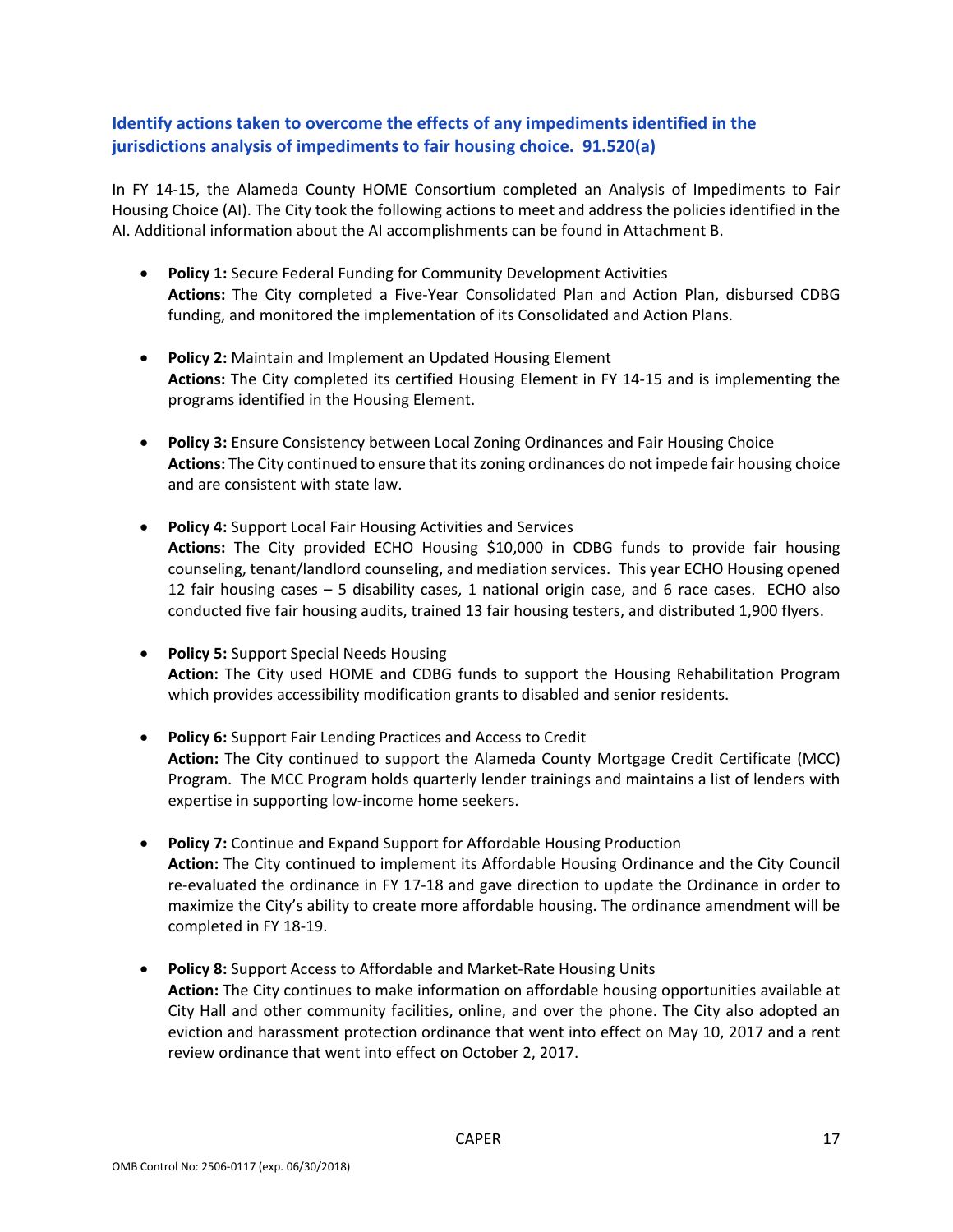# CR‐40 ‐ Monitoring 91.220 and 91.230

## **Describe the standards and procedures used to monitor activities carried out in furtherance of the plan and used to ensure long‐term compliance with requirements of the programs involved, including minority business outreach and the comprehensive planning requirements**

The City of Union City monitors its programs to ensure that projects are in compliance with federal regulations and the objectives of the community. The City spells out monitoring requirements in its agreements with nonprofits subgrantees, housing owners, and agreements with other public agencies. By incorporating performance requirements and reporting procedures, including outlines of specific objectives, timelines and budgets, the City is able to evaluate performance. Procedures for monitoring include:

- Monitoring subgrantee performance reports and request for reimbursements on a quarterly basis
- Regular on-site monitoring
- Annual review of audits for continuing subgrantees
- On-site monitoring of construction progress and labor monitoring (when applicable) and project oversight by City's Public Works Department, as needed
- Ongoing monitoring of affordable rental projects
- Monitoring of HOME–funded projects
- Ongoing monitoring of affordable ownership units citywide
- Review of project expenses
- Housing Element Annual Reports

For FY 17‐18, the City conducted on‐site CDBG monitoring of BACS and SAVE. The monitoring visits consisted of entrance interviews with staff, a review of client files and the program's policies and procedures, and an exit interview. The City additionally conducted a HOME monitoring of Wisteria Place, a HOME‐funded affordable housing project. The HOME monitoring consisted of unit and common area inspections as well as a review of tenant files and policies/procedures. Finally, on an annual basis the City verifies that the City's HOME‐funded below market rate (BMR) ownership unit is meeting the owner‐occupancy requirements.

# Citizen Participation Plan 91.105(d); 91.115(d)

## **Describe the efforts to provide citizens with reasonable notice and an opportunity to comment on performance reports**.

A fifteen (15) day public review period for the draft version of the CAPER was held from September 10 to September 24, 2018 and the CAPER was made available at Union City's City Hall, Union City Library, and on the City's website. The City Council held a public hearing on the CAPER at their September 25, 2018 meeting and a notice was published in the Tri‐City Voice. No comments were received. In addition, the City of Union City is a member of the Alameda County HOME Consortium. The Alameda County Housing and Community Development Advisory Committee (HCDAC) held a public hearing on the HOME Consortium's CAPER on September 11, 2018.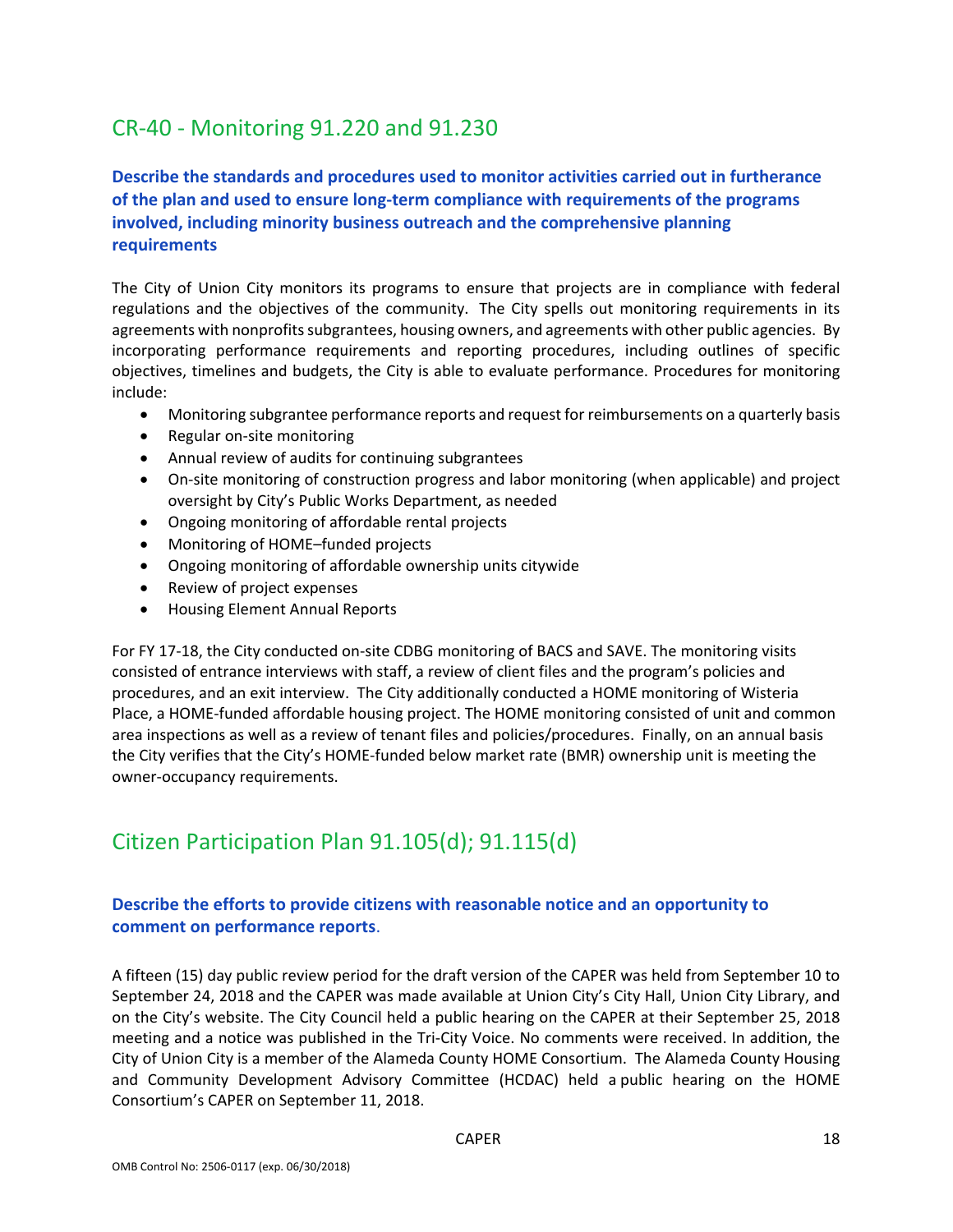# CR‐45 ‐ CDBG 91.520(c)

## **Specify the nature of, and reasons for, any changes in the jurisdiction's program objectives and indications of how the jurisdiction would change its programs as a result of its experiences.**

The City did not experience any changes in its program objectives this year. All of this year's CDBG activities addressed one of the objectives that were identified in the FY 17‐18 Action Plan. Each year the City conducts a needs assessment and reviews the prior year performance of each CDBG activity before it allocates funding. This is to ensure that CDBG funding is being used to meet the City's objectives for the year. Additionally, each Annual Action Plan is tailored to address both the long-term and short-term needs of the City.

## **Does this Jurisdiction have any open Brownfields Economic Development Initiative (BEDI) grants?**

No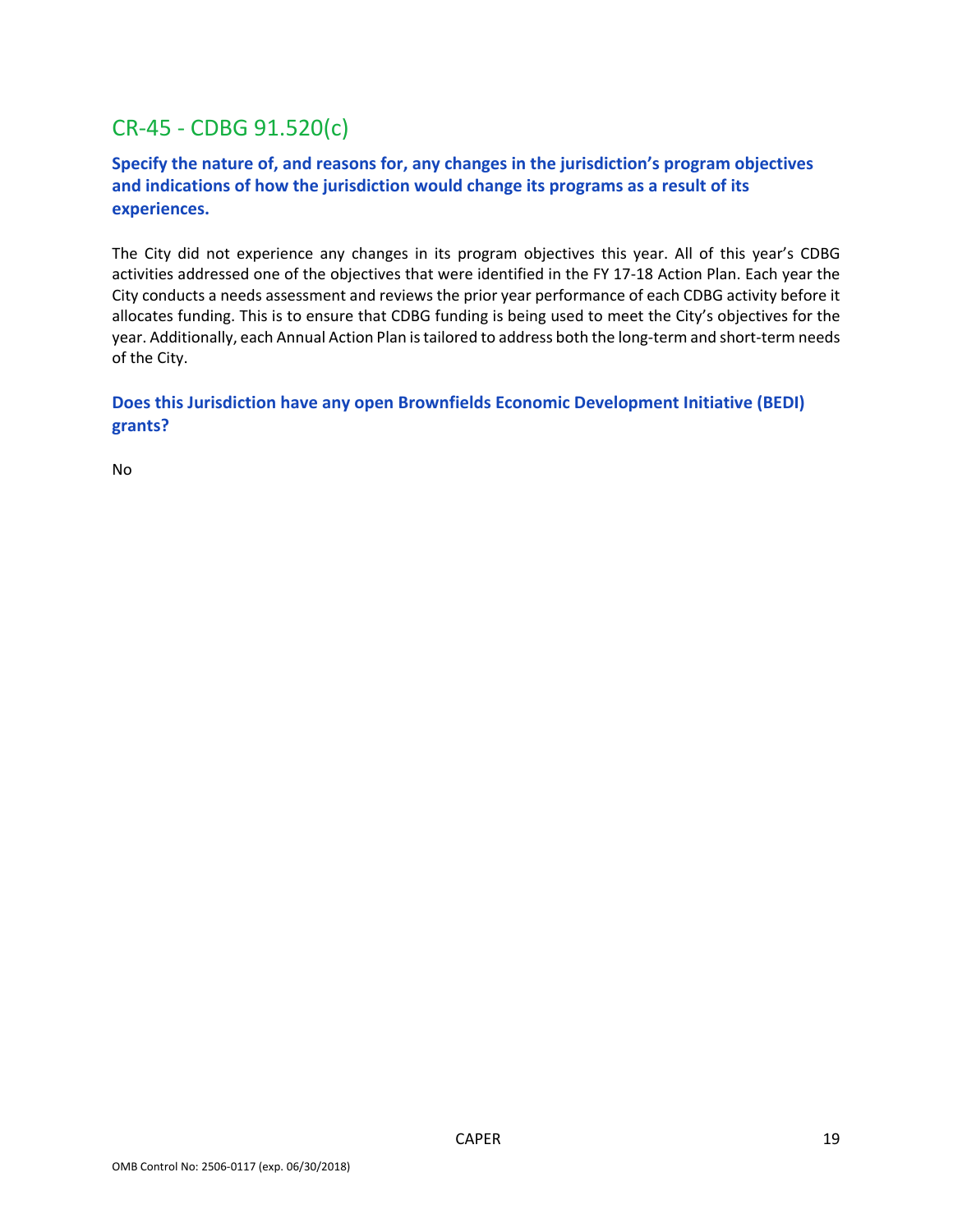# FY 17‐18 Summary of Expenditures Attachment A

|                                                 | FY 17-18          | <b>Expenditures</b> |             |                     | <b>Total</b>    |                |
|-------------------------------------------------|-------------------|---------------------|-------------|---------------------|-----------------|----------------|
| <b>Activity</b>                                 | <b>Allocation</b> | <b>CDBG</b>         | <b>HOME</b> | <b>General Fund</b> | <b>Expended</b> | <b>Balance</b> |
| <b>Administration</b>                           |                   |                     |             |                     |                 |                |
| <b>CDBG Administration</b>                      | 100,520           | 79,709              |             |                     | 79,709          | 20,811         |
| <b>HOME Administration</b>                      | 5,947             |                     | 3,144       |                     | 3,144           | 2,803          |
| <b>Loan Repayments</b>                          |                   |                     |             |                     |                 |                |
| Section 108 Loan Repayment                      | 211,574           | 211,574             |             |                     | 211,574         |                |
| <b>Housing</b>                                  |                   |                     |             |                     |                 |                |
| Housing Rehabilitation Program                  | 210,035           | 60,513              | 45,638      |                     | 106,151         | 103,884        |
| <b>Microenterprise Assistance</b>               |                   |                     |             |                     |                 |                |
| 4Cs of Alameda County                           | 20,000            | 20,000              |             |                     | 20,000          |                |
| <b>Public Service Grants (CDBG)</b>             |                   |                     |             |                     |                 |                |
| <b>BACS - Adult Day Care</b>                    | 10,000            | 10,000              |             |                     | 10,000          |                |
| <b>CALICO Center - Child Abuse Intervention</b> | 10,000            | 7,703               |             |                     | 7,703           | 2,297          |
| <b>ECHO Housing - Fair Housing</b>              | 10,000            | 10,000              |             |                     | 10,000          |                |
| Safe Alternatives to Violent Environments       | 16,000            | 12,504              |             |                     | 12,504          | 3,496          |
| Union City Kids' Zone/Family Center             | 24,000            | 24,000              |             |                     | 24,000          |                |
| <b>Public Service Grants (CDBG) - Subtotal</b>  | 70,000            | 64,207              |             |                     | 64,207          | 5,793          |
| <b>Public Service Grants (General Fund)</b>     |                   |                     |             |                     |                 |                |
| Centro de Servicios - Alvarado Center           | 50,000            |                     |             | 50,000              | 50,000          |                |
| Centro de Servicios - Decoto Center             | 130,000           |                     |             | 130,000             | 130,000         |                |
| City of Fremont - Senior Support                | 12,000            |                     |             | 12,000              | 12,000          |                |
| <b>Filipinos Advocates for Justice</b>          | 22,000            |                     |             | 22,000              | 22,000          |                |
| Legal Assistance for Seniors                    | 7,000             |                     |             | 7,000               | 7,000           |                |
| Life Elder Care - Meals on Wheels               | 10,000            |                     |             | 10,000              | 10,000          |                |
| <b>Village Method</b>                           | 14,000            |                     |             | 14,000              | 14,000          |                |
| <b>Public Service Grants (GF) Subtotal</b>      | 245,000           |                     |             | 245,000             | 245,000         |                |
| <b>Total</b>                                    | 863,076           | 436,003             | 48,782      | 245,000             | 729,785         | 133,291        |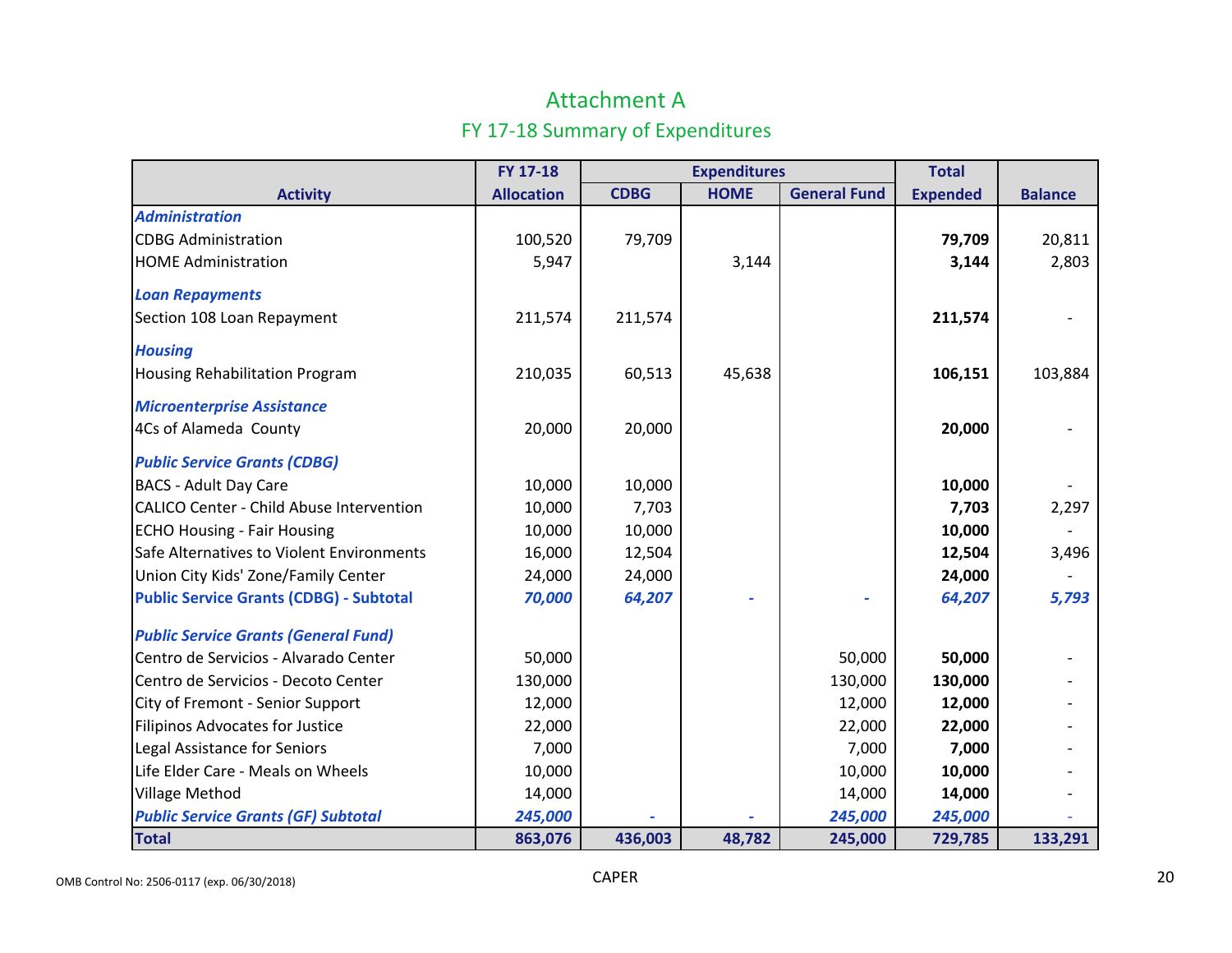# Attachment B Summary of Accomplishments for Analysis of Impediments to Fair Housing

### FY 2017

## The following table describes this year's Analysis of Impediments to Fair Housing Goals and Objectives

|                                 | <b>Current Year's Actions</b>                                                 |                                                                                          | FY 2015-2019 Cumulative                    |
|---------------------------------|-------------------------------------------------------------------------------|------------------------------------------------------------------------------------------|--------------------------------------------|
| <b>Actions</b>                  | (FY 2017)                                                                     | <b>FY 2017 Accomplishments</b>                                                           | <b>Accomplishments</b>                     |
|                                 | <b>Policy #1: Secure Federal Funding for Community Development Activities</b> |                                                                                          |                                            |
| 1.1: Complete a HUD-            | 1.1: Complete a HUD-                                                          | Consolidated Plan completed in May 2015;                                                 | Con Plan completed; FY 2017 Action Plan    |
| approved Consolidated Plan      | approved Consolidated Plan                                                    | FY2017 Action Plan completed                                                             | completed                                  |
| and Action Plan.                | and Action Plan.                                                              |                                                                                          |                                            |
| 1:2: Access, receive, and       | 1:2: Access, receive, and                                                     | On-going                                                                                 | On-going                                   |
| disburse federal entitlement    | disburse federal entitlement                                                  |                                                                                          |                                            |
| grant funding.                  | grant funding.                                                                |                                                                                          |                                            |
| 1.3: Monitor implementation     | 1.3: Monitor implementation                                                   | CAPER reporting on FY 2017 activities completed                                          | CAPER completed for FY 2017.               |
| of the Consolidated Plan and    | of the Consolidated Plan and                                                  |                                                                                          |                                            |
| Action Plan.                    | Action Plan.                                                                  |                                                                                          |                                            |
|                                 | Policy #2: Maintain and Implement and Updated Housing Element                 |                                                                                          |                                            |
| 2:1: Strive for State-certified | 2:1: Strive for State-certified                                               | Housing Element was adopted on January 27, 2015 and certified by the State of            | Housing Element was adopted on             |
| Housing Element.                | Housing Element.                                                              | California on February 19, 2015                                                          | January 27, 2015 and certified by the      |
|                                 |                                                                               |                                                                                          | State of California on February 19, 2015   |
| 2.2: Implement Housing          | 2.2: Implement Housing                                                        | The City is implementing its Housing Element programs and reported its progress as       | On-Going                                   |
| Element programs.               | Element programs.                                                             | part of the 2017 Annual Element Progress Report                                          |                                            |
|                                 |                                                                               | Policy #3: Ensure Consistency Between Local Zoning Ordinances and Fair Housing Choice    |                                            |
| 3.1 Maintain zoning for         | 3.1 Maintain zoning for                                                       | Zoning updated in FY 14-15                                                               | Zoning updated in FY 14-15                 |
| emergency shelters,             | emergency shelters,                                                           |                                                                                          |                                            |
| supportive and transitional     | supportive and transitional                                                   |                                                                                          |                                            |
| housing that complies with      | housing that complies with                                                    |                                                                                          |                                            |
| State law.                      | State law.                                                                    |                                                                                          |                                            |
| 3.2: Maintain a definition of   | 3.2: Maintain a definition of                                                 | Definition is consistent.                                                                | Definition is consistent.                  |
| family consistent with fair     | family consistent with fair                                                   |                                                                                          |                                            |
| housing law.                    | housing law.                                                                  |                                                                                          |                                            |
| 3.3: Establish zoning that      | 3.3: Establish zoning that                                                    | The City's zoning treats community care facilities consistently.                         | On-going                                   |
| treats community care           | treats community care                                                         |                                                                                          |                                            |
| facilities consistently.        | facilities consistently.                                                      |                                                                                          |                                            |
| 3.4 Maintain zoning for         | 3.4 Maintain zoning for                                                       | Zoning complies with State law.                                                          | On-going                                   |
| secondary units that complies   | secondary units that complies                                                 |                                                                                          |                                            |
| with State laws.                | with State laws.                                                              |                                                                                          |                                            |
|                                 | <b>Policy #4: Support Local Fair Housing Activities and Services</b>          |                                                                                          |                                            |
| 4.1: Conduct ongoing outreach   | 4.1: Conduct ongoing outreach                                                 | The City provided Eden Council for Hope and Opportunity (ECHO Housing) \$10,000          | Fair housing cases (35), Tenant/landlord   |
| and education regarding fair    | and education regarding fair                                                  | in CDBG funds to provide fair housing counseling, tenant/landlord counseling, and        | counseling (231), Fair Housing Trainings   |
| housing.                        | housing.                                                                      | mediation services. This year ECHO Housing opened 12 fair housing cases and              | (17), PSAs (46), Public appearances        |
|                                 |                                                                               | opened 76 tenant/landlord counseling cases. ECHO also provided outreach in the           | (1), Outreach Events (6), Radio interviews |
|                                 |                                                                               | form of fair housing trainings (4), radio interviews (2), and flyer distribution (1900). | (2), Flyers distributed (2,560)            |
|                                 |                                                                               |                                                                                          |                                            |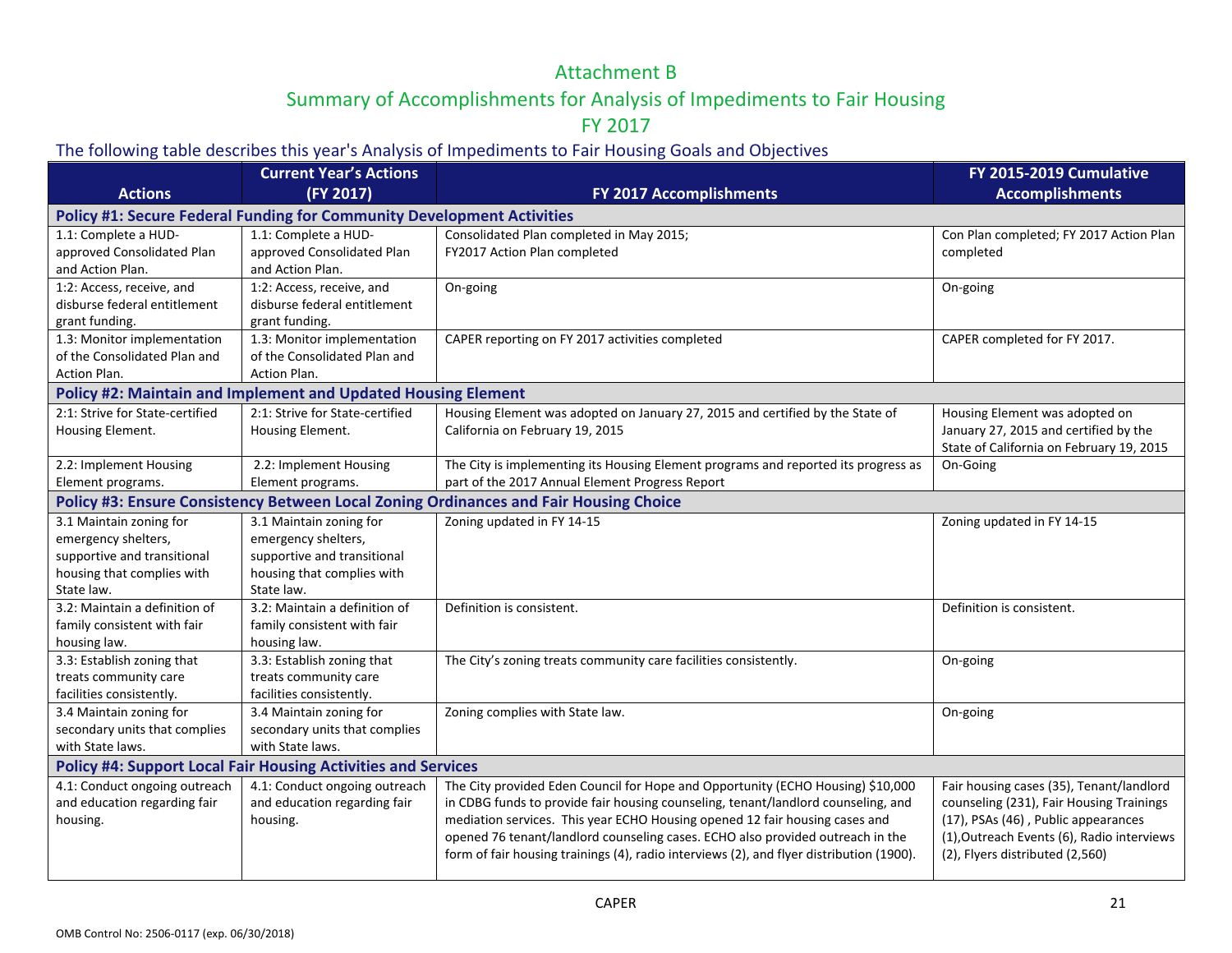|                                                                                                                                                                          | <b>Current Year's Actions</b>                                                                                                                                            |                                                                                                                                                                                                                                                                                                   | FY 2015-2019 Cumulative                                                                                              |
|--------------------------------------------------------------------------------------------------------------------------------------------------------------------------|--------------------------------------------------------------------------------------------------------------------------------------------------------------------------|---------------------------------------------------------------------------------------------------------------------------------------------------------------------------------------------------------------------------------------------------------------------------------------------------|----------------------------------------------------------------------------------------------------------------------|
| <b>Actions</b>                                                                                                                                                           | (FY 2017)                                                                                                                                                                | FY 2017 Accomplishments                                                                                                                                                                                                                                                                           | <b>Accomplishments</b>                                                                                               |
|                                                                                                                                                                          | Policy #4: Support Local Fair Housing Activities and Services Continued                                                                                                  |                                                                                                                                                                                                                                                                                                   |                                                                                                                      |
| 4.2: Respond to fair housing<br>concerns and complaints in a<br>timely fashion.                                                                                          | 4.2: Respond to fair housing<br>concerns and complaints in a<br>timely fashion.                                                                                          | ECHO opened 12 fair housing cases in FY 2017<br>Disability (5)<br>Race $(6)$<br>National Origin (1)<br>- Counseling provided: 3<br>- No evidence: 4<br>- Pending: 1<br>- Successful mediation: 1<br>- Re-test: 1<br>- Referred to<br>- Counseling provided: 1<br>MediCal/APS: 1                   | ECHO has responded to 35 fair housing<br>cases from FY 15-16 to FY 17-18.                                            |
| 4.3: Consider or continue fair                                                                                                                                           | 4.3: Consider or continue fair                                                                                                                                           | ECHO trained 13 testers and conducted 5 fair housing audits in Union City this year.                                                                                                                                                                                                              | Testing is on-going                                                                                                  |
| housing testing                                                                                                                                                          | housing testing.                                                                                                                                                         |                                                                                                                                                                                                                                                                                                   |                                                                                                                      |
| 4.4: Consider options to<br>increase participation in fair<br>housing trainings by landlords<br>and property managers.                                                   | 4.4: Consider options to<br>increase participation in fair<br>housing trainings by landlords<br>and property managers.                                                   | ECHO conducted 4 fair housing trainings for landlords and property managers.                                                                                                                                                                                                                      | Training is on-going                                                                                                 |
| 4.5: Consider mandatory<br>notification policies for fair<br>housing services.                                                                                           | 4.5: Consider mandatory<br>notification policies for fair<br>housing services.                                                                                           |                                                                                                                                                                                                                                                                                                   |                                                                                                                      |
| <b>Policy #5: Support Special Needs Housing</b>                                                                                                                          |                                                                                                                                                                          |                                                                                                                                                                                                                                                                                                   |                                                                                                                      |
| 5.1: Establish and<br>communicate clear procedures<br>to address reasonable<br>accommodation requests.                                                                   | 5.1: Establish and<br>communicate clear procedures<br>to address reasonable<br>accommodation requests.                                                                   |                                                                                                                                                                                                                                                                                                   |                                                                                                                      |
| 5.2: Consider adoption of<br>universal design requirements<br>or incentives.                                                                                             | 5.2: Consider adoption of<br>universal design requirements<br>or incentives.                                                                                             |                                                                                                                                                                                                                                                                                                   |                                                                                                                      |
| 5.3: Consider providing<br>financial support to facilitate<br>the ability of persons with<br>disabilities to make reasonable<br>modifications to their dwelling<br>unit. | 5.3: Consider providing<br>financial support to facilitate<br>the ability of persons with<br>disabilities to make reasonable<br>modifications to their dwelling<br>unit. | The City used HOME and CDBG funds to support the Housing Rehabilitation<br>Program which provides accessibility modification grants to disabled and senior<br>residents. No accessibility grants were completed this year.                                                                        | FY 15-16<br>Accessibility Grants - 3<br>FY 16-17<br>Accessibility Grants - 1<br>FY 17-18<br>Accessibility Grants - 0 |
|                                                                                                                                                                          | <b>Policy #6: Support Fair Lending Practices and Access to Credit</b>                                                                                                    |                                                                                                                                                                                                                                                                                                   |                                                                                                                      |
| 6.1: Continue to support<br>financial training and<br>homebuyer assistance<br>programs.                                                                                  | 6.1: Continue to support<br>financial training and<br>homebuyer assistance<br>programs.                                                                                  | The City continued to support the Alameda County Mortgage Credit Certificate<br>(MCC) Program. The MCC Program holds quarterly lender trainings.                                                                                                                                                  | Trainings are on-going                                                                                               |
| 6.2: Maintain list of lenders<br>with specific expertise in<br>supporting low-income home<br>seekers.                                                                    | 6.2: Maintain list of lenders<br>with specific expertise in<br>supporting low-income home<br>seekers.                                                                    | The MCC program maintains a list of lenders with expertise in supporting low-<br>income home seekers.                                                                                                                                                                                             | List maintained                                                                                                      |
|                                                                                                                                                                          | Policy #7: Continue and Expand Support for Affordable Housing Production                                                                                                 |                                                                                                                                                                                                                                                                                                   |                                                                                                                      |
| 7.1: Support local affordable<br>housing development.                                                                                                                    | 7.1: Support local affordable<br>housing development.                                                                                                                    | The City selected a master developer in May 2018 to develop a city-owned site into<br>81 affordable units. The City will be contributing the land, \$6.8 million in City funds,<br>and \$8.7 million in Measure A1 funds to the project. It's estimated this project will<br>be complete by 2022. | On-going                                                                                                             |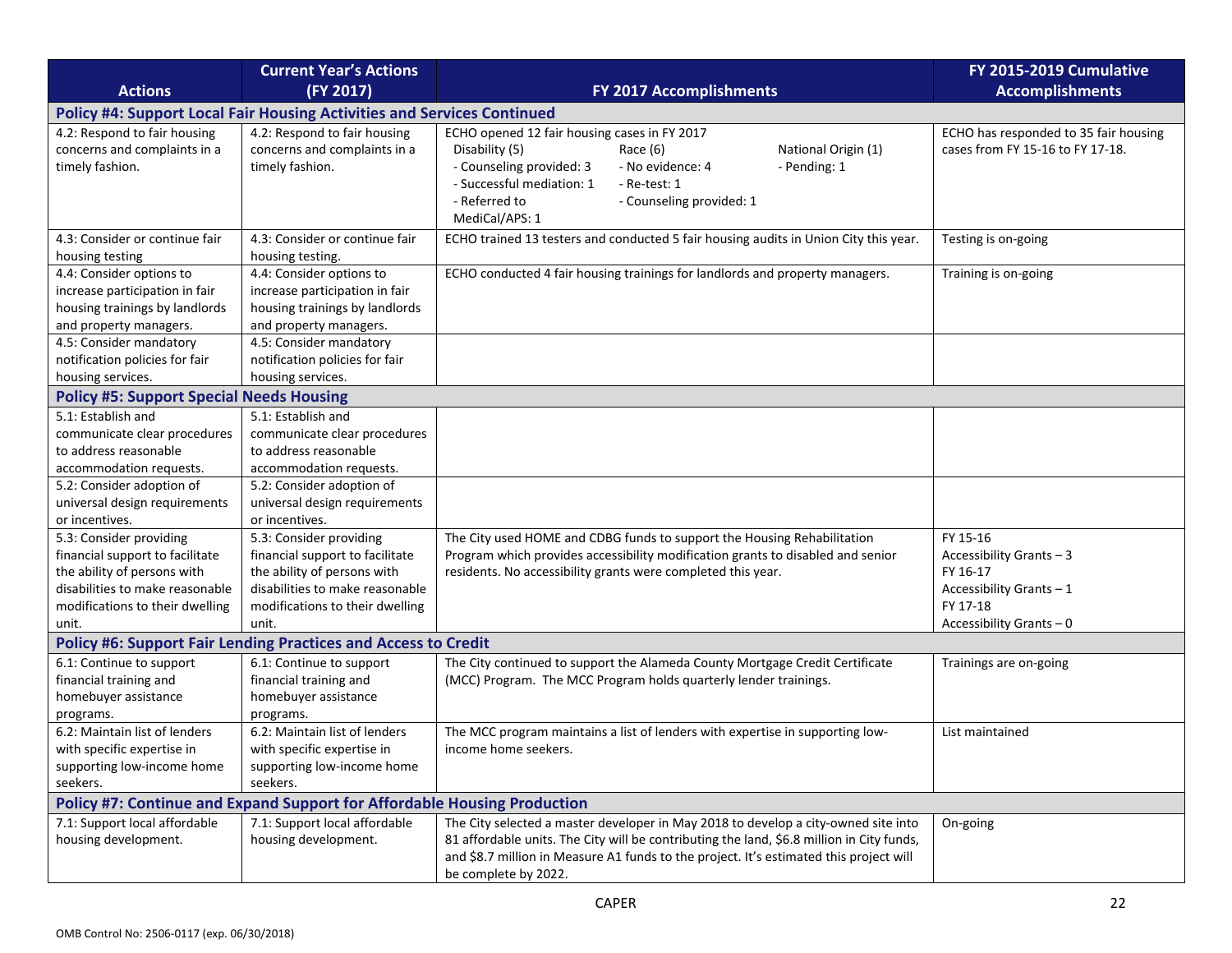|                                                                  | <b>Current Year's Actions</b>                                         |                                                                                                                                                                        | FY 2015-2019 Cumulative                                                          |
|------------------------------------------------------------------|-----------------------------------------------------------------------|------------------------------------------------------------------------------------------------------------------------------------------------------------------------|----------------------------------------------------------------------------------|
| <b>Actions</b>                                                   | (FY 2017)                                                             | FY 2017 Accomplishments                                                                                                                                                | <b>Accomplishments</b>                                                           |
|                                                                  |                                                                       | Policy #7: Continue and Expand Support for Affordable Housing Production Continued                                                                                     |                                                                                  |
| 7.2: Mitigate constraints on                                     | 7.2: Mitigate constraints on                                          | On-going                                                                                                                                                               | On-going                                                                         |
| the production of affordable                                     | the production of affordable                                          |                                                                                                                                                                        |                                                                                  |
| housing.                                                         | housing                                                               |                                                                                                                                                                        |                                                                                  |
| 7.3: Explore innovative sources                                  | 7.3: Explore innovative sources                                       | In November 2016, Alameda County voters passed Measure A1 (\$580 million for                                                                                           | On-going                                                                         |
| of local funds to support                                        | of local funds to support                                             | affordable housing). The City has received an allocation of \$8.7 million in Measure                                                                                   |                                                                                  |
| affordable housing                                               | affordable housing                                                    | A1 funding and will be allocating this funding to develop 81 affordable rental units                                                                                   |                                                                                  |
| development.                                                     | development.                                                          | on a city-owned site. It's estimated this project will be complete by 2022.                                                                                            |                                                                                  |
| 7.4: Consider options to                                         | 7.4: Consider options to                                              |                                                                                                                                                                        |                                                                                  |
| enhance existing density                                         | enhance existing density                                              |                                                                                                                                                                        |                                                                                  |
| bonus and incentive programs                                     | bonus and incentive programs                                          |                                                                                                                                                                        |                                                                                  |
| for affordable housing                                           | for affordable housing                                                |                                                                                                                                                                        |                                                                                  |
| production.                                                      | production.                                                           |                                                                                                                                                                        |                                                                                  |
| 7.5: Review existing                                             | 7.5: Review existing                                                  | The City Council reviewed its current inclusionary housing ordinance in FY 17-18 and                                                                                   | On-going                                                                         |
| inclusionary housing                                             | inclusionary housing                                                  | gave final direction in July 2018 to update the Ordinance in order to maximize the                                                                                     |                                                                                  |
| ordinances.                                                      | ordinances.                                                           | City's ability to create more affordable housing. The ordinance amendment will be                                                                                      |                                                                                  |
|                                                                  |                                                                       | completed in FY 18-19.                                                                                                                                                 |                                                                                  |
|                                                                  | Policy #8: Support Access to Affordable and Market-Rate Housing Units |                                                                                                                                                                        |                                                                                  |
| 8.1: Facilitate access to                                        | 8.1: Facilitate access to                                             | The City continues to make information on affordable housing opportunities                                                                                             | On-going                                                                         |
| affordable and below-market-                                     | affordable and below-market-                                          | available at City Hall and other community facilities, online, and over the phone.                                                                                     |                                                                                  |
| rate units                                                       | rate units                                                            |                                                                                                                                                                        |                                                                                  |
| 8.2: Evaluate funding                                            | 8.2: Evaluate funding                                                 | The City continues to seek and explore new funding opportunities                                                                                                       | On-going                                                                         |
| availability to support rental                                   | availability to support rental                                        |                                                                                                                                                                        |                                                                                  |
| assistance programs                                              | assistance programs                                                   |                                                                                                                                                                        |                                                                                  |
| 8.3: Continue to seek                                            | 8.3: Continue to seek                                                 |                                                                                                                                                                        |                                                                                  |
| adjustment to the HUD Fair                                       | adjustment to the HUD Fair                                            |                                                                                                                                                                        |                                                                                  |
| Market Rent (FMR) for the                                        | Market Rent (FMR) for the                                             |                                                                                                                                                                        |                                                                                  |
| Oakland-Fremont                                                  | Oakland-Fremont                                                       |                                                                                                                                                                        |                                                                                  |
| <b>Metropolitan Division</b>                                     | <b>Metropolitan Division</b>                                          |                                                                                                                                                                        |                                                                                  |
| 8.4: Consider the adoption of<br>rent mediation or stabilization | 8.4: Consider the adoption of<br>rent mediation or stabilization      | - The City adopted an ordinance that provides eviction and harassment protections<br>that went into effect on May 10, 2017 and a rent review ordinance, which provides | - In FY 16-17, created a Rent and Tenant<br>Taskforce to look at rent and tenant |
|                                                                  |                                                                       | a mediation process for qualifying rent increases, went into effect on October 2,                                                                                      | issues in Union City                                                             |
| programs.                                                        | programs.                                                             | 2017.                                                                                                                                                                  | - Eviction and harassment protection                                             |
|                                                                  |                                                                       | - The City hired ECHO Housing to serve as the program administrator for both                                                                                           | ordinance went into effect on May 10,                                            |
|                                                                  |                                                                       | ordinances and hired two professional mediators to facilitate the rent review                                                                                          | 2017                                                                             |
|                                                                  |                                                                       | mediation process.                                                                                                                                                     | - Rent Review Ordinance went into                                                |
|                                                                  |                                                                       | - The City hosted four (4) informational workshops on the rent ordinances and                                                                                          | effect on October 2, 2017                                                        |
|                                                                  |                                                                       | distributed multiple citywide mailers.                                                                                                                                 | - Rental unit registration and rent                                              |
|                                                                  |                                                                       | - The City implemented a rental unit registration and rent ordinance fees to cover                                                                                     | ordinance fees went into effect on                                               |
|                                                                  |                                                                       | the cost of administering both ordinances.                                                                                                                             | November 1, 2017                                                                 |
| 8.5: Support shared housing                                      | 8.5: Support shared housing                                           | In order to support shared housing opportunities, the City provided business license                                                                                   |                                                                                  |
| opportunities for seniors and                                    | opportunities for seniors and                                         | fee waivers to homeowners participating in HIP Housing's homesharing program.                                                                                          |                                                                                  |
| other special needs populations.                                 | other special needs populations.                                      |                                                                                                                                                                        |                                                                                  |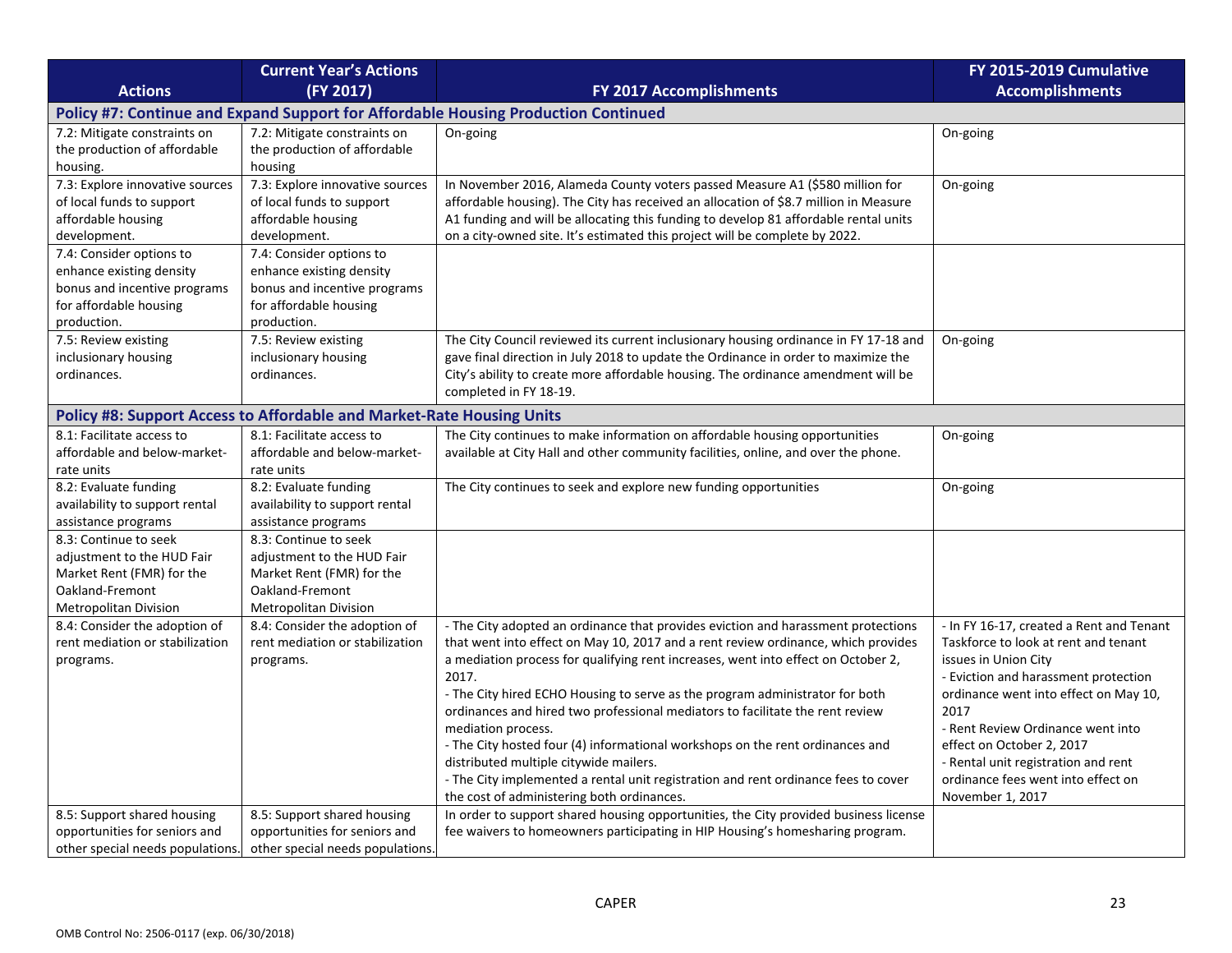# Attachment C – IDIS Reports

- PR 03 CDBG Activity Summary Report
- PR 23 Summary of Accomplishments Report
- PR 26 CDBG Financial Summary Report
- PR 26 CDBG Activity Summary by Selected Grant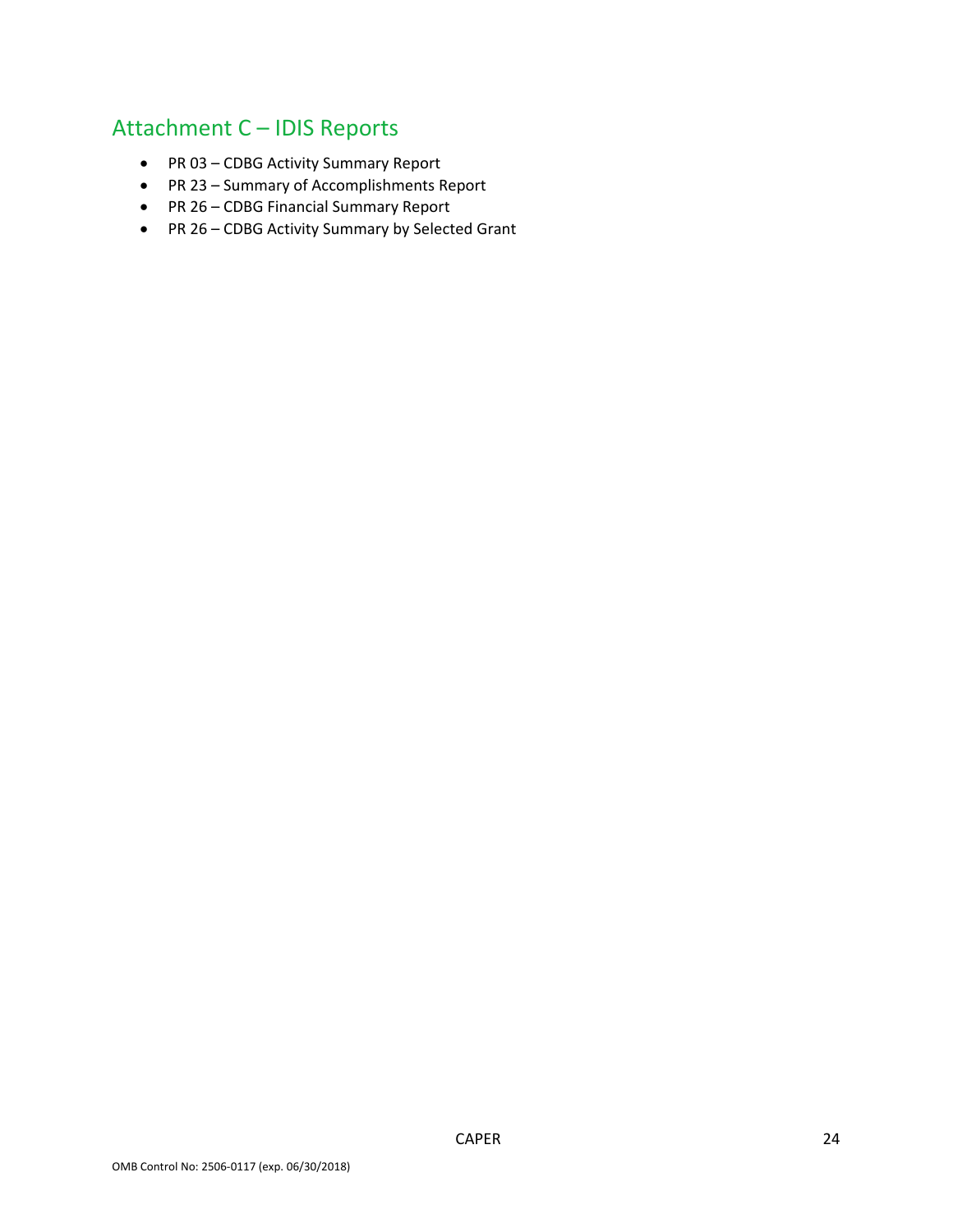|                       |                                   | <b>UNION CITY</b>        | U.S. Department of Housing and Urban Development<br>Office of Community Planning and Development<br>Integrated Disbursement and Information System<br>CDBG Activity Summary Report (GPR) for Program Year 2017 | Page: 1             | Date: 06-Sep-2018<br>Time: 13:39 |
|-----------------------|-----------------------------------|--------------------------|----------------------------------------------------------------------------------------------------------------------------------------------------------------------------------------------------------------|---------------------|----------------------------------|
| <b>PGM Year:</b>      | 2017                              |                          |                                                                                                                                                                                                                |                     |                                  |
| Project:              | 0001 - Section 108 Loan Repayment |                          |                                                                                                                                                                                                                |                     |                                  |
| <b>IDIS Activity:</b> | 196 - Section 108 Loan Repayment  |                          |                                                                                                                                                                                                                |                     |                                  |
| Status:               | Completed 8/30/2018 11:48:58 AM   | Objective:               |                                                                                                                                                                                                                |                     |                                  |
| Location:             |                                   | Outcome:<br>Matrix Code: | Planned Repayment of Section 108                                                                                                                                                                               | National Objective: |                                  |

### **Description:**

Repay the Section 108 loan the City received to build the Ruggieri Senior Center that serves low income seniors.

### **Financing**

|              | Fund Type | <b>Grant Year</b> | Grant            | <b>Funded Amount</b> | Drawn In Program Year | Drawn Thru Program Year |
|--------------|-----------|-------------------|------------------|----------------------|-----------------------|-------------------------|
| <b>CDBG</b>  | EN        |                   | 2016 B16MC060046 | \$196,579.00         | \$196.579.00          | \$196,579.00            |
|              |           |                   |                  | \$14,994.50          | \$14,994.50           | \$14.994.50             |
| <b>Total</b> | Total     |                   |                  | \$211.573.50         | \$211.573.50          | \$211,573.50            |

#### **Proposed Accomplishments Actual Accomplishments**

|                                                          |       | Owner    |       | Renter   |       | Total    |       | Person   |
|----------------------------------------------------------|-------|----------|-------|----------|-------|----------|-------|----------|
| Number assisted:                                         | Total | Hispanic | Total | Hispanic | Total | Hispanic | Total | Hispanic |
| White:                                                   |       |          |       |          | 0     | 0        |       |          |
| <b>Black/African American:</b>                           |       |          |       |          | 0     | 0        |       |          |
| Asian:                                                   |       |          |       |          | 0     | 0        |       |          |
| American Indian/Alaskan Native:                          |       |          |       |          | 0     | 0        |       |          |
| Native Hawaiian/Other Pacific Islander:                  |       |          |       |          | 0     | 0        |       |          |
| American Indian/Alaskan Native & White:                  |       |          |       |          | 0     | 0        |       |          |
| Asian White:                                             |       |          |       |          | 0     | 0        |       |          |
| Black/African American & White:                          |       |          |       |          | 0     | 0        |       |          |
| American Indian/Alaskan Native & Black/African American: |       |          |       |          | 0     | $\Omega$ |       |          |
| Other multi-racial:                                      |       |          |       |          | 0     | 0        |       |          |
| Asian/Pacific Islander:                                  |       |          |       |          | 0     | 0        |       |          |
| Hispanic:                                                |       |          |       |          | 0     | 0        |       |          |
| Total:                                                   | 0     | 0        | 0     | 0        | 0     | 0        | 0     | 0        |
|                                                          |       |          |       |          |       |          |       |          |

#### Female-headed Households: 0

| Income Category:     |       |        |       |        |
|----------------------|-------|--------|-------|--------|
|                      | Owner | Renter | Total | Person |
| <b>Extremely Low</b> |       |        | 0     |        |
| Low Mod              |       |        | 0     |        |
| Moderate             |       |        | 0     |        |
| Non Low Moderate     |       |        | 0     |        |
| Total                | 0     | 0      | 0     |        |
| Percent Low/Mod      |       |        |       |        |

### **Annual Accomplishments**

No data returned for this view. This might be because the applied filter excludes all data.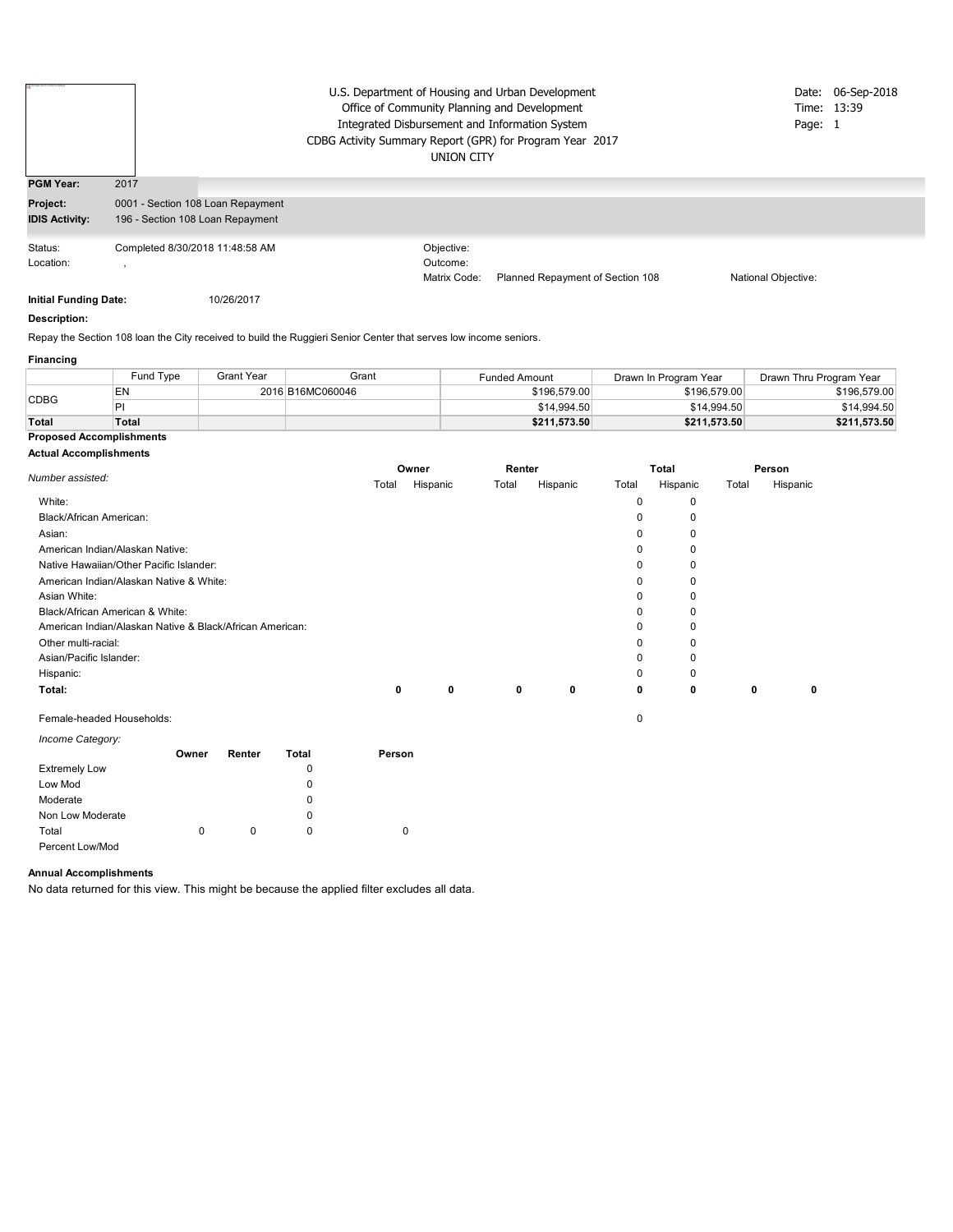| <b>THE END OF A PART OF A TIME OF A PART OF A PART OF A REPORT OF A PART OF A REPORT OF A REPORT OF A REPORT OF A</b> |                                    | UNION CITY   | U.S. Department of Housing and Urban Development<br>Office of Community Planning and Development<br>Integrated Disbursement and Information System<br>CDBG Activity Summary Report (GPR) for Program Year 2017 | Page: 1             | Date: 06-Sep-2018<br>Time: 13:39 |
|-----------------------------------------------------------------------------------------------------------------------|------------------------------------|--------------|----------------------------------------------------------------------------------------------------------------------------------------------------------------------------------------------------------------|---------------------|----------------------------------|
| <b>PGM Year:</b>                                                                                                      | 2017                               |              |                                                                                                                                                                                                                |                     |                                  |
| <b>Project:</b>                                                                                                       | 0002 - CDBG Program Administration |              |                                                                                                                                                                                                                |                     |                                  |
| <b>IDIS Activity:</b>                                                                                                 | 197 - CDBG Program Administration  |              |                                                                                                                                                                                                                |                     |                                  |
| Status:                                                                                                               | Completed 8/30/2018 11:48:49 AM    | Objective:   |                                                                                                                                                                                                                |                     |                                  |
| Location:                                                                                                             |                                    | Outcome:     |                                                                                                                                                                                                                |                     |                                  |
|                                                                                                                       |                                    | Matrix Code: | General Program Administration (21A)                                                                                                                                                                           | National Objective: |                                  |

#### **Description:**

General CDBG Program Administration

### **Financing**

|             | Fund Type                       | Grant Year | Grant            | <b>Funded Amount</b> | Drawn In Program Year | Drawn Thru Program Year |  |  |
|-------------|---------------------------------|------------|------------------|----------------------|-----------------------|-------------------------|--|--|
| <b>CDBG</b> | EN                              |            | 2016 B16MC060046 | \$14,756.91          | \$14,756.91           | \$14,756.91             |  |  |
|             |                                 |            | 2017 B17MC060046 | \$54,950.81          | \$54,950.81           | \$54,950.81             |  |  |
|             |                                 |            |                  | \$10,001.04          | \$10.001.04           | \$10.001.04             |  |  |
| Total       | Total                           |            |                  | \$79,708.76          | \$79,708.76           | \$79,708.76             |  |  |
|             | <b>Proposed Accomplishments</b> |            |                  |                      |                       |                         |  |  |

### **Actual Accomplishments**

|                                                          |       | Owner    |       | Renter   |       | Total       |       | Person   |
|----------------------------------------------------------|-------|----------|-------|----------|-------|-------------|-------|----------|
| Number assisted:                                         | Total | Hispanic | Total | Hispanic | Total | Hispanic    | Total | Hispanic |
| White:                                                   |       |          |       |          | 0     | 0           |       |          |
| Black/African American:                                  |       |          |       |          | 0     | $\mathbf 0$ |       |          |
| Asian:                                                   |       |          |       |          | 0     | $\Omega$    |       |          |
| American Indian/Alaskan Native:                          |       |          |       |          | 0     | $\mathbf 0$ |       |          |
| Native Hawaiian/Other Pacific Islander:                  |       |          |       |          | 0     | $\mathbf 0$ |       |          |
| American Indian/Alaskan Native & White:                  |       |          |       |          | 0     | $\mathbf 0$ |       |          |
| Asian White:                                             |       |          |       |          | 0     | $\Omega$    |       |          |
| Black/African American & White:                          |       |          |       |          | 0     | $\Omega$    |       |          |
| American Indian/Alaskan Native & Black/African American: |       |          |       |          | 0     | $\mathbf 0$ |       |          |
| Other multi-racial:                                      |       |          |       |          | 0     | $\mathbf 0$ |       |          |
| Asian/Pacific Islander:                                  |       |          |       |          | 0     | 0           |       |          |
| Hispanic:                                                |       |          |       |          | 0     | 0           |       |          |
| Total:                                                   | 0     | 0        | 0     | 0        | 0     | 0           | 0     | 0        |
| Female-headed Households:                                |       |          |       |          | 0     |             |       |          |

| Income Category:     |       |        |          |        |
|----------------------|-------|--------|----------|--------|
|                      | Owner | Renter | Total    | Person |
| <b>Extremely Low</b> |       |        | 0        |        |
| Low Mod              |       |        | $\Omega$ |        |
| Moderate             |       |        | $\Omega$ |        |
| Non Low Moderate     |       |        | 0        |        |
| Total                | 0     | 0      | $\Omega$ | 0      |
| Percent Low/Mod      |       |        |          |        |

### **Annual Accomplishments**

No data returned for this view. This might be because the applied filter excludes all data.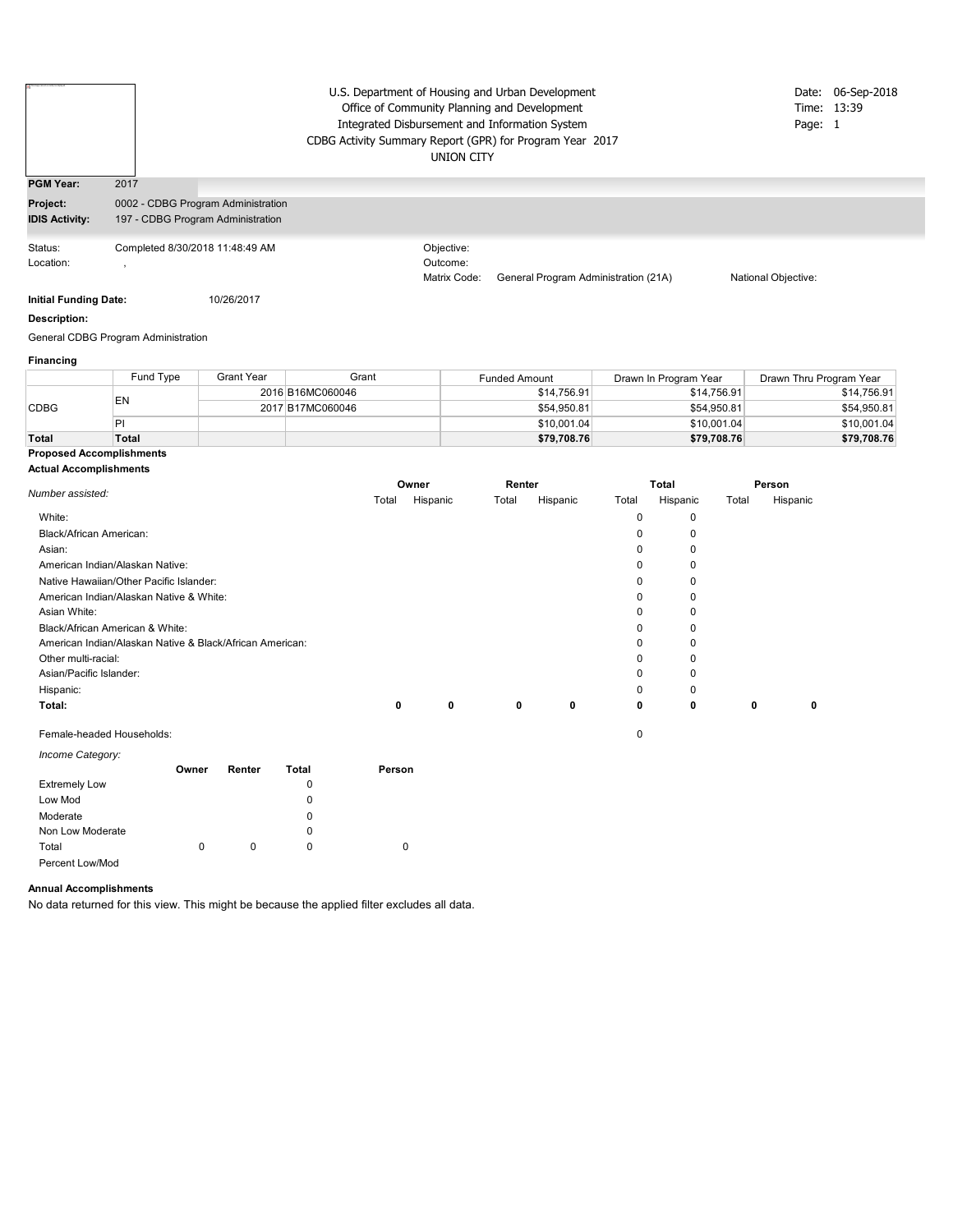| 11 This import spend surroutly businessed |                                                        | U.S. Department of Housing and Urban Development             |  |                   |                                                          |                     |     |
|-------------------------------------------|--------------------------------------------------------|--------------------------------------------------------------|--|-------------------|----------------------------------------------------------|---------------------|-----|
|                                           |                                                        | Office of Community Planning and Development                 |  |                   |                                                          |                     |     |
|                                           |                                                        |                                                              |  |                   | Integrated Disbursement and Information System           | Page: 1             |     |
|                                           |                                                        |                                                              |  |                   | CDBG Activity Summary Report (GPR) for Program Year 2017 |                     |     |
|                                           |                                                        |                                                              |  | <b>UNION CITY</b> |                                                          |                     |     |
| <b>PGM Year:</b>                          | 2017                                                   |                                                              |  |                   |                                                          |                     |     |
| Project:                                  | 0005 - Fair Housing                                    |                                                              |  |                   |                                                          |                     |     |
| <b>IDIS Activity:</b>                     |                                                        | 198 - ECHO Housing - Fair Housing & Tenant/Landlord Services |  |                   |                                                          |                     |     |
| Status:                                   | Completed 8/30/2018 11:48:41 AM                        |                                                              |  | Objective:        | Create suitable living environments                      |                     |     |
| Location:                                 |                                                        | 770 A St Hayward, CA 94541-3956                              |  | Outcome:          | Availability/accessibility                               | National Objective: |     |
|                                           | Fair Housing Activities (if CDBG, then<br>Matrix Code: |                                                              |  |                   |                                                          |                     | LMC |

### **Description:**

Fair housing services for tenants and landlords including mediation services, fair housing testing, and educationoutreach.

#### **Financing**

|             | Fund Tvpe | Grant Year | Grant            | <b>Funded Amount</b> | Drawn In Program Year | Drawn Thru Program Year |
|-------------|-----------|------------|------------------|----------------------|-----------------------|-------------------------|
| <b>CDBG</b> | EN        |            | 2016 B16MC060046 | \$5.234.05           | \$5.234.05            | \$5,234.05              |
|             |           |            | 2017 B17MC060046 | \$4.765.95           | \$4.765.95            | \$4,765.95              |
| Total       | Total     |            |                  | \$10,000.00          | \$10,000.00           | \$10,000.00             |

### **Proposed Accomplishments**

#### People (General) : 110 **Actual Accomplishments**

|                                                          |        |              |              | Owner    |       | Renter       |              | Total        |       | Person       |  |
|----------------------------------------------------------|--------|--------------|--------------|----------|-------|--------------|--------------|--------------|-------|--------------|--|
| Number assisted:                                         |        |              | Total        | Hispanic | Total | Hispanic     | Total        | Hispanic     | Total | Hispanic     |  |
| White:                                                   |        |              | $\Omega$     | 0        | 0     | 0            | 0            | 0            | 22    | 3            |  |
| Black/African American:                                  |        |              | <sup>0</sup> | O        | 0     | 0            | 0            | 0            | 18    | 0            |  |
| Asian:                                                   |        |              | <sup>0</sup> | ŋ        | 0     | 0            | 0            | 0            | 14    |              |  |
| American Indian/Alaskan Native:                          |        |              |              | O        | 0     | 0            | 0            | 0            | 1     | $\Omega$     |  |
| Native Hawaiian/Other Pacific Islander:                  |        |              |              | ŋ        | 0     | 0            | O            | 0            |       | <sup>0</sup> |  |
| American Indian/Alaskan Native & White:                  |        |              |              | ŋ        | 0     | 0            | U            | n            | n     | <sup>0</sup> |  |
| Asian White:                                             |        | $\Omega$     | 0            | 0        | O     | 0            | O            | <sup>0</sup> |       |              |  |
| Black/African American & White:                          |        | ŋ            | 0            | 0        | U     | <sup>0</sup> |              | <sup>0</sup> |       |              |  |
| American Indian/Alaskan Native & Black/African American: |        |              |              | ŋ        | 0     | 0            | <sup>0</sup> | <sup>0</sup> | O     | <sup>0</sup> |  |
| Other multi-racial:                                      |        | n            | <sup>0</sup> | 0        | U     | 0            | 16           | 14           |       |              |  |
| Asian/Pacific Islander:                                  |        | $\Omega$     | 0            | 0        | 0     | $\Omega$     | 0            | $\Omega$     |       |              |  |
| Hispanic:                                                |        |              |              | $\Omega$ | 0     | 0            | O            | 0            | 0     | <sup>0</sup> |  |
| Total:                                                   |        |              | 0            | 0        | 0     | 0            | 0            | 0            | 73    | 18           |  |
| Female-headed Households:                                |        |              | $\Omega$     |          | 0     |              | $\Omega$     |              |       |              |  |
| Income Category:                                         |        |              |              |          |       |              |              |              |       |              |  |
| Owner                                                    | Renter | <b>Total</b> | Person       |          |       |              |              |              |       |              |  |
| <b>Extremely Low</b><br>$\Omega$                         | 0      | 0            | 48           |          |       |              |              |              |       |              |  |
| Low Mod<br>0                                             | 0      | 0            | 11           |          |       |              |              |              |       |              |  |
| Moderate<br>$\Omega$                                     | 0      | 0            | 12           |          |       |              |              |              |       |              |  |
| Non Low Moderate<br>0                                    | 0      | 0            | 2            |          |       |              |              |              |       |              |  |
| Total<br>0                                               | 0      | 0            | 73           |          |       |              |              |              |       |              |  |
| Percent Low/Mod                                          |        |              | 97.3%        |          |       |              |              |              |       |              |  |

#### **Annual Accomplishments**

| Years | <b>Accomplishment Narrative</b>                             | Benefitting |
|-------|-------------------------------------------------------------|-------------|
| 2017  | ''<br>the<br>following services •<br>rovided<br>٠Π١.<br>. . |             |

FAIR HOUSING - 12 CASES

*5 Disability Cases:* 1 case provided information and referred to Medical Social Worker and APS; 2 cases provided counseling and mediation; 1

case provided counseling; 1 was counseled, successfully mediated, and education was provided to the landlord.

*1 National Origin Case:* 1 case provided counseling and 1 case is still pending

*6 Race Cases:* 5 cases were tested (no evidence in 4 of the 5 cases), 1 case providing counseling and no evidence found.

TENANT/LANDLORD COUNSELING - 76 cases Eviction: 21 cases Deposit: 7 cases Retaliation: 1 case Entry: 1 case Repairs: 10 cases Rent Increase: 8 cases Other: 28 cases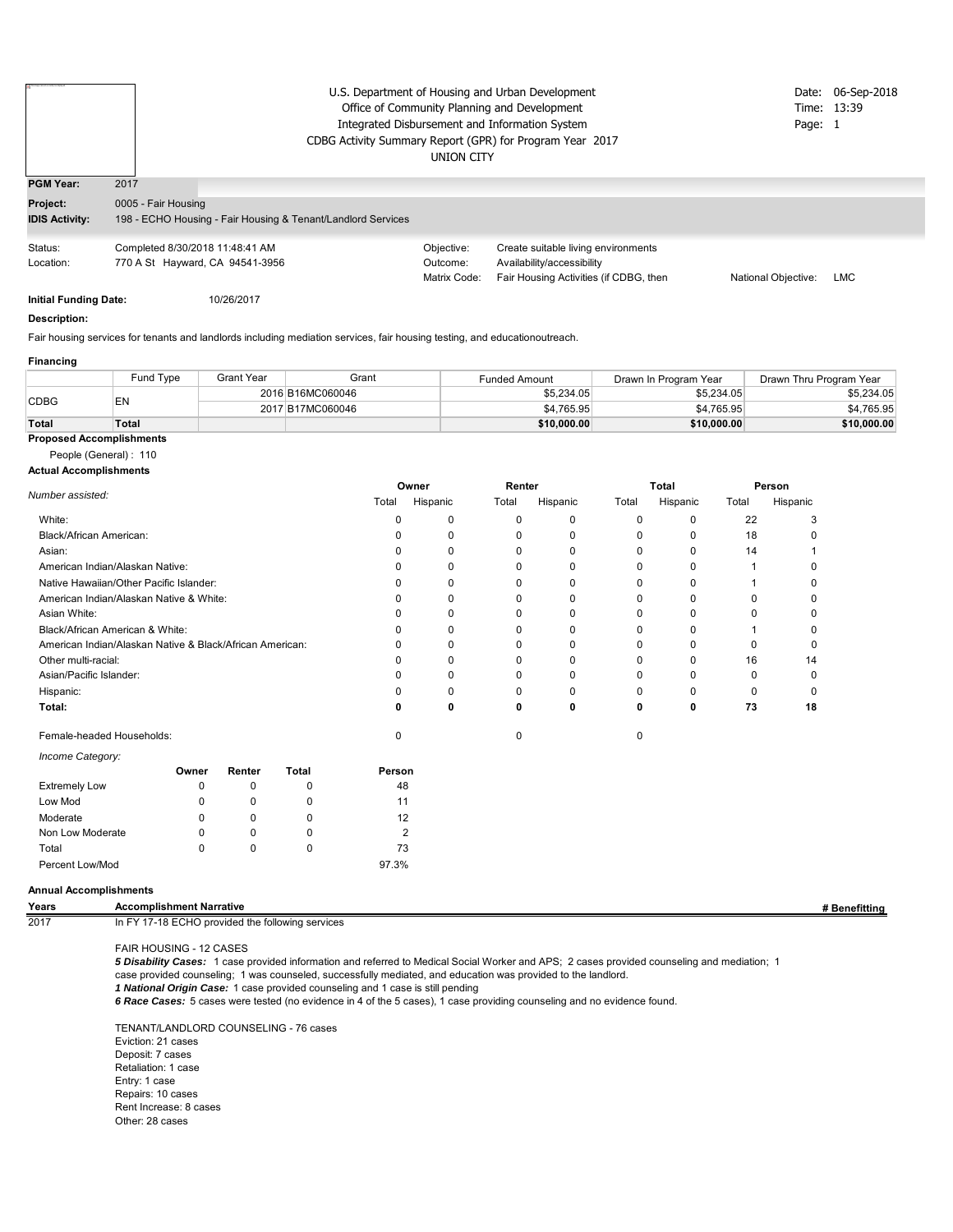| The image named notwelly incidents will |                                 | U.S. Department of Housing and Urban Development<br>Office of Community Planning and Development<br>Integrated Disbursement and Information System<br>CDBG Activity Summary Report (GPR) for Program Year 2017 | Page: 1                                | Date: 06-Sep-2018<br>Time: 13:39                                                           |                     |            |
|-----------------------------------------|---------------------------------|----------------------------------------------------------------------------------------------------------------------------------------------------------------------------------------------------------------|----------------------------------------|--------------------------------------------------------------------------------------------|---------------------|------------|
| <b>PGM Year:</b>                        | 2017                            |                                                                                                                                                                                                                |                                        |                                                                                            |                     |            |
| Project:                                | 0004 - Public Services          |                                                                                                                                                                                                                |                                        |                                                                                            |                     |            |
| <b>IDIS Activity:</b>                   |                                 | 199 - Bay Area Community Services (BACS) - Adult/Senior Day Care                                                                                                                                               |                                        |                                                                                            |                     |            |
| Status:<br>Location:                    | Completed 8/30/2018 11:47:57 AM | 40963 Grimmer Blvd Fremont, CA 94538-2846                                                                                                                                                                      | Objective:<br>Outcome:<br>Matrix Code: | Create suitable living environments<br>Availability/accessibility<br>Senior Services (05A) | National Objective: | <b>LMC</b> |

#### **Description:**

Senior day care program that offers a structured day program for elders who struggle with independence at home, and many of whom are suffering from memory disorders.

#### **Financing**

|              | Fund Type | <b>Grant Year</b> | Grant            | Funded Amount | Drawn In Program Year | Drawn Thru Program Year |
|--------------|-----------|-------------------|------------------|---------------|-----------------------|-------------------------|
| <b>CDBG</b>  | EN        |                   | 2016 B16MC060046 | \$7.500.00    | \$7,500.00            | \$7,500.00              |
|              |           |                   | 2017 B17MC060046 | \$2,500.00    | \$2.500.00            | \$2,500.00              |
| <b>Total</b> | Total     |                   |                  | \$10,000,00   | \$10,000,00           | \$10,000,00             |

### **Proposed Accomplishments**

### People (General) : 5

|                                                          |              |              |              | Owner    |              | Renter       |          | Total        |          | Person |              |
|----------------------------------------------------------|--------------|--------------|--------------|----------|--------------|--------------|----------|--------------|----------|--------|--------------|
| Number assisted:                                         |              |              |              | Total    | Hispanic     | Total        | Hispanic | Total        | Hispanic | Total  | Hispanic     |
| White:                                                   |              |              |              | n        | $\Omega$     | $\Omega$     | 0        | 0            | 0        |        | <sup>0</sup> |
| Black/African American:                                  |              |              |              |          | 0            | <sup>0</sup> | 0        | 0            | 0        | 0      | n            |
| Asian:                                                   |              |              |              | n        | <sup>0</sup> | U            | 0        | $\Omega$     | $\Omega$ |        | <sup>0</sup> |
| American Indian/Alaskan Native:                          |              |              |              |          | 0            | 0            | 0        | 0            | $\Omega$ | 0      | n            |
| Native Hawaiian/Other Pacific Islander:                  |              | 0            | 0            | 0        | $\Omega$     | $\Omega$     |          | n            |          |        |              |
| American Indian/Alaskan Native & White:                  |              | <sup>0</sup> | U            | 0        | $\Omega$     | 0            | 0        | <sup>0</sup> |          |        |              |
| Asian White:                                             |              |              | <sup>0</sup> | ŋ        | 0            | 0            | $\Omega$ | 0            | n        |        |              |
| Black/African American & White:                          |              | n            | ი            | 0        | 0            | 0            | 0        | <sup>0</sup> |          |        |              |
| American Indian/Alaskan Native & Black/African American: |              |              |              |          | $\Omega$     | U            | $\Omega$ | $\Omega$     | $\Omega$ | 0      | <sup>0</sup> |
| Other multi-racial:                                      |              |              |              |          | <sup>0</sup> | n            | 0        | 0            | 0        | 3      | <sup>0</sup> |
| Asian/Pacific Islander:                                  |              |              |              |          | <sup>0</sup> | U            | 0        | 0            | 0        | 0      | <sup>0</sup> |
| Hispanic:                                                |              |              |              |          |              |              | 0        | 0            | 0        | 0      | n            |
| Total:                                                   |              |              |              | n        | 0            | 0            | 0        | 0            | 0        | 6      | 0            |
| Female-headed Households:                                |              |              |              | $\Omega$ |              | 0            |          | 0            |          |        |              |
| Income Category:                                         |              |              |              |          |              |              |          |              |          |        |              |
|                                                          | Owner        | Renter       | Total        | Person   |              |              |          |              |          |        |              |
| <b>Extremely Low</b>                                     | 0            | 0            | $\Omega$     | 4        |              |              |          |              |          |        |              |
| Low Mod                                                  |              | 0            | 0            | 0        |              |              |          |              |          |        |              |
| Moderate                                                 |              | 0            | $\Omega$     |          |              |              |          |              |          |        |              |
| Non Low Moderate                                         | <sup>0</sup> | 0            | $\Omega$     | 2        |              |              |          |              |          |        |              |
| Total                                                    | 0            | 0            | $\mathbf 0$  | 6        |              |              |          |              |          |        |              |
| Percent Low/Mod                                          |              |              |              | 66.7%    |              |              |          |              |          |        |              |

### **Annual Accomplishments**

**Years** Accomplishment Narrative<br>
2017 **19 In FY 17-18 BACS** served 6 Union City residents suffering from Alzheimerâ<sub>t is</sub>/Dementia, which equated to 872 days of adult day/respite care. The **# Benefitting** In FY 17-18 BACS served 6 Union City residents suffering from Alzheimerâ¿¿s/Dementia, which equated to 872 days of adult day/respite care. The program provided structured activities to give participants a sense of familiarity and comfort while engaging in various memory care activities. The program also provided weekly music classes as well as cooking, art and body movement and strengthening. The program is a significant source of socialization for seniors in the community and functions as a resource for the caregiver, allowing respite and support.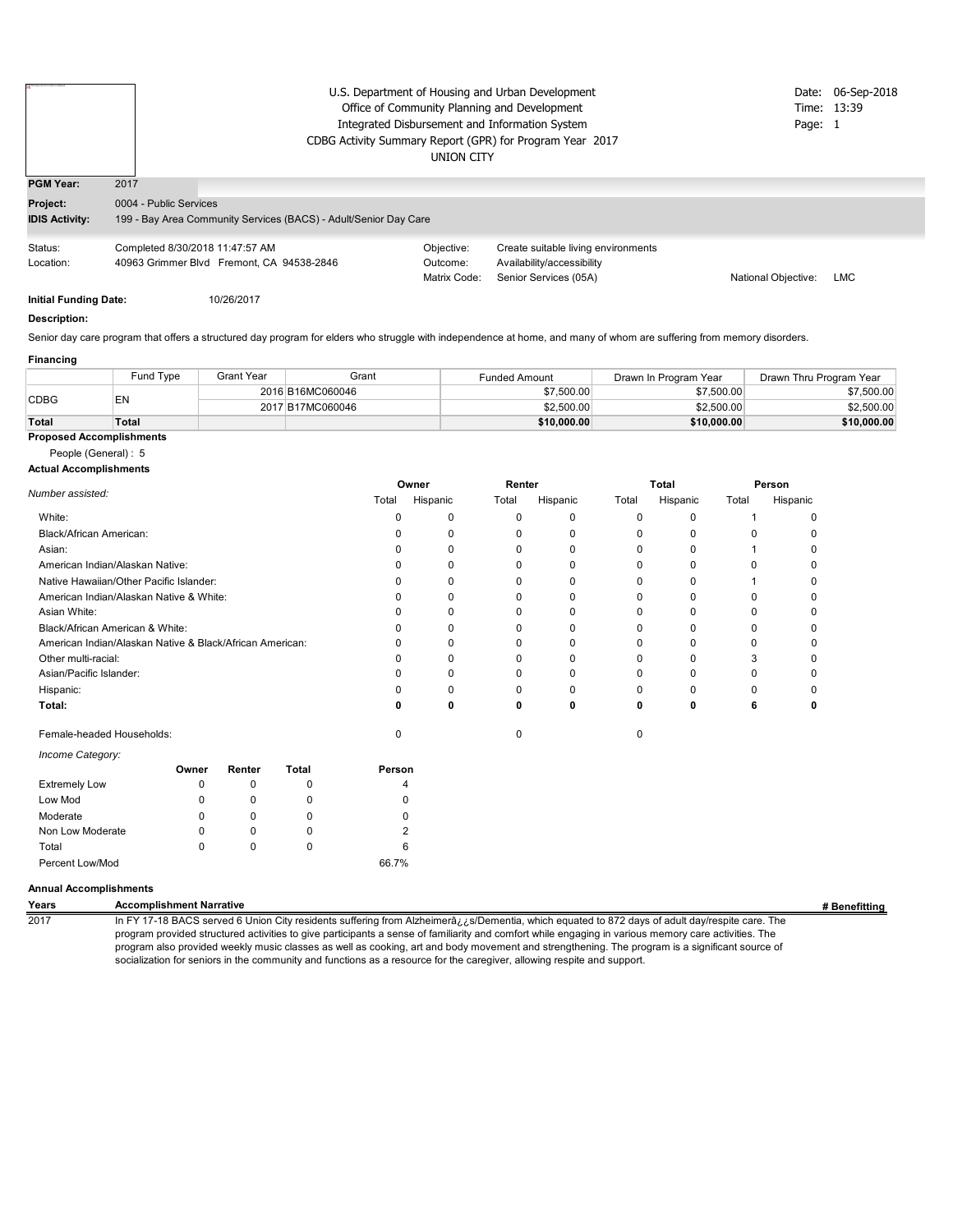| A 41 YO F REAL PARTIES AND RESIDENCE. |      |                                                                                  |  | <b>UNION CITY</b> | U.S. Department of Housing and Urban Development<br>Office of Community Planning and Development<br>Integrated Disbursement and Information System<br>CDBG Activity Summary Report (GPR) for Program Year 2017 | Page: 1             | Date: 06-Sep-2018<br>Time: 13:39 |  |  |  |
|---------------------------------------|------|----------------------------------------------------------------------------------|--|-------------------|----------------------------------------------------------------------------------------------------------------------------------------------------------------------------------------------------------------|---------------------|----------------------------------|--|--|--|
| <b>PGM Year:</b>                      | 2017 |                                                                                  |  |                   |                                                                                                                                                                                                                |                     |                                  |  |  |  |
| Project:<br><b>IDIS Activity:</b>     |      | 0004 - Public Services<br>200 - CALICO Center - Child Abuse Intervention Program |  |                   |                                                                                                                                                                                                                |                     |                                  |  |  |  |
| Status:<br>Location:                  |      | Completed 8/30/2018 11:47:49 AM<br>524 Estudillo Ave San Leandro, CA 94577-4612  |  |                   | Create suitable living environments<br>Sustainability<br>Abused and Neglected Children (05N)                                                                                                                   | National Objective: | <b>LMC</b>                       |  |  |  |

#### **Description:**

Child abuse intervention program including forensic interviews and on-site and follow up support services.

#### **Financing**

|             | Fund Type | Grant Year | Grant            | Funded Amount | Drawn In Program Year | Drawn Thru Program Year |
|-------------|-----------|------------|------------------|---------------|-----------------------|-------------------------|
| <b>CDBG</b> | EN        |            | 2016 B16MC060046 | \$6.235.35    | \$6,235.35            | \$6,235.35              |
|             |           |            | 2017 B17MC060046 | \$1,467.44    | \$1,467.44            | \$1,467.44              |
| Total       | Total     |            |                  | \$7,702.79    | \$7,702.79            | \$7,702.79              |

#### **Proposed Accomplishments**

People (General) : 35

#### **Actual Accomplishments**

|                                                          |              |              |              | Owner        |              | Renter       |              | <b>Total</b> |          | Person       |              |
|----------------------------------------------------------|--------------|--------------|--------------|--------------|--------------|--------------|--------------|--------------|----------|--------------|--------------|
| Number assisted:                                         |              |              |              | Total        | Hispanic     | Total        | Hispanic     | Total        | Hispanic | Total        | Hispanic     |
| White:                                                   |              |              |              | 0            | 0            | $\Omega$     | 0            | 0            | 0        | 35           | 30           |
| Black/African American:                                  |              |              |              | $\Omega$     | 0            | <sup>0</sup> | $\Omega$     | $\Omega$     | $\Omega$ | 8            | <sup>0</sup> |
| Asian:                                                   |              |              |              | <sup>0</sup> | $\Omega$     | 0            | $\Omega$     | $\Omega$     | 0        |              | <sup>0</sup> |
| American Indian/Alaskan Native:                          |              |              |              | <sup>0</sup> | <sup>0</sup> | <sup>0</sup> | $\Omega$     | $\Omega$     | $\Omega$ | <sup>0</sup> | ŋ            |
| Native Hawaiian/Other Pacific Islander:                  | <sup>0</sup> | 0            | <sup>0</sup> | $\Omega$     | $\Omega$     | $\Omega$     | <sup>0</sup> | O            |          |              |              |
| American Indian/Alaskan Native & White:                  | n            | $\Omega$     | <sup>0</sup> | $\Omega$     | $\Omega$     | 0            | <sup>0</sup> |              |          |              |              |
| Asian White:                                             | <sup>0</sup> | <sup>0</sup> | <sup>0</sup> | $\Omega$     | $\Omega$     | $\Omega$     | <sup>0</sup> |              |          |              |              |
| Black/African American & White:                          | <sup>0</sup> | 0            | <sup>0</sup> | 0            | 0            | 0            | <sup>0</sup> |              |          |              |              |
| American Indian/Alaskan Native & Black/African American: |              |              |              | <sup>0</sup> | $\Omega$     | <sup>0</sup> | $\Omega$     | $\Omega$     | $\Omega$ | <sup>0</sup> | <sup>0</sup> |
| Other multi-racial:                                      |              |              |              | <sup>0</sup> | 0            | <sup>0</sup> | 0            | 0            | 0        | <sup>0</sup> |              |
| Asian/Pacific Islander:                                  |              |              |              | $\Omega$     | $\Omega$     | <sup>0</sup> | $\Omega$     | $\Omega$     | $\Omega$ | <sup>0</sup> | <sup>0</sup> |
| Hispanic:                                                |              |              |              | <sup>0</sup> | 0            | <sup>0</sup> | $\Omega$     | 0            | 0        | <sup>0</sup> | O            |
| Total:                                                   |              |              |              | 0            | 0            | 0            | 0            | 0            | 0        | 50           | 30           |
| Female-headed Households:                                |              |              |              | 0            |              | $\Omega$     |              | 0            |          |              |              |
| Income Category:                                         |              |              |              |              |              |              |              |              |          |              |              |
|                                                          | Owner        | Renter       | Total        | Person       |              |              |              |              |          |              |              |
| <b>Extremely Low</b>                                     | 0            | 0            | $\Omega$     | 21           |              |              |              |              |          |              |              |
| Low Mod                                                  | 0            | 0            | $\Omega$     | 28           |              |              |              |              |          |              |              |
| Moderate                                                 | $\Omega$     | 0            | O            |              |              |              |              |              |          |              |              |
| Non Low Moderate                                         | $\Omega$     | $\Omega$     | 0            | O            |              |              |              |              |          |              |              |
| Total                                                    | 0            | $\Omega$     | $\Omega$     | 50           |              |              |              |              |          |              |              |
| Percent Low/Mod                                          |              |              |              | 100.0%       |              |              |              |              |          |              |              |

#### **Annual Accomplishments**

**Years** Accomplishment Narrative<br> **Example 2017** an EY17-18, CALICO served 50 Union City residents - 33 children and 17 caretakers of those children. CALICO provided child-friendly, evidenced **# Benefitting** In FY17-18, CALICO served 50 Union City residents - 33 children and 17 caretakers of those children. CALICO provided child-friendly, evidenced based interviewing services to all Union City children referred to it. The high rate of satisfaction demonstrated by these children in their exit interviews shows CALICO is successful at creating a safe and welcoming environment and experience for children experiencing great trauma. This year, CALICO gave additional focus to increasing its knowledge about and quality of services for immigrants concerned about their status in this country and gender fluid clients.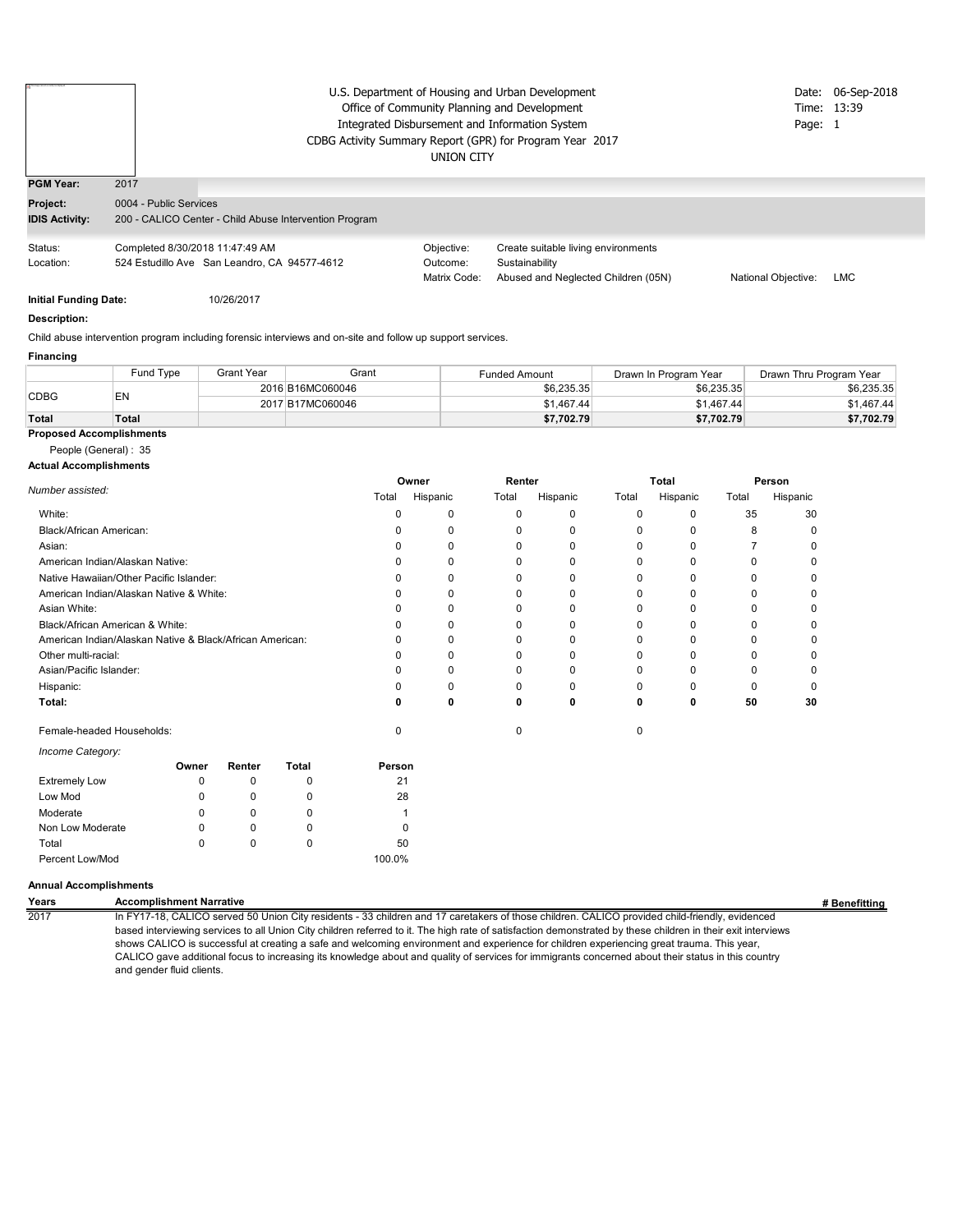|                                                                                                        |                        | U.S. Department of Housing and Urban Development<br>Office of Community Planning and Development<br>Integrated Disbursement and Information System<br>CDBG Activity Summary Report (GPR) for Program Year 2017<br><b>UNION CITY</b> |                                                                                                       |  |                                   |  |      |  |  |
|--------------------------------------------------------------------------------------------------------|------------------------|-------------------------------------------------------------------------------------------------------------------------------------------------------------------------------------------------------------------------------------|-------------------------------------------------------------------------------------------------------|--|-----------------------------------|--|------|--|--|
| <b>PGM Year:</b>                                                                                       | 2017                   |                                                                                                                                                                                                                                     |                                                                                                       |  |                                   |  |      |  |  |
| Project:                                                                                               | 0004 - Public Services |                                                                                                                                                                                                                                     |                                                                                                       |  |                                   |  |      |  |  |
| <b>IDIS Activity:</b>                                                                                  |                        | 201 - Community Child Care Council (4Cs) of Alameda County - Micro-Enterprise Assistance Program                                                                                                                                    |                                                                                                       |  |                                   |  |      |  |  |
| Status:<br>Completed 8/30/2018 11:47:40 AM<br>22351 City Center Dr Hayward, CA 94541-2805<br>Location: |                        |                                                                                                                                                                                                                                     | Objective:<br>Create economic opportunities<br>Availability/accessibility<br>Outcome:<br>Matrix Code: |  | National Objective:               |  | LMC. |  |  |
|                                                                                                        |                        |                                                                                                                                                                                                                                     |                                                                                                       |  | Micro-Enterprise Assistance (18C) |  |      |  |  |

#### **Description:**

Microenterprise assistance program that provides business support, education, technical assistance, and incentives to help Union City residents launch and operate in-home, family child care businesses.

|  |  |  | Financing |  |
|--|--|--|-----------|--|
|  |  |  |           |  |

|             | Fund Type | <b>Grant Year</b> | Grant            | Funded Amount | Drawn In Program Year | ነ Thru Proɑram Year<br>Drawn |
|-------------|-----------|-------------------|------------------|---------------|-----------------------|------------------------------|
| <b>CDBG</b> | E٨        |                   | 2016 B16MC060046 | \$20,000.00   | \$20,000.00           | \$20,000.00                  |
| Total       | Total     |                   |                  | \$20,000,00   | \$20,000.00           | \$20,000.00                  |

#### **Proposed Accomplishments**

People (General) : 8

#### **Actual Accomplishments**

|                                                          |              |          | Owner        |              |              | Renter       |          | <b>Total</b> |          | Person   |          |
|----------------------------------------------------------|--------------|----------|--------------|--------------|--------------|--------------|----------|--------------|----------|----------|----------|
| Number assisted:                                         |              |          |              | Total        | Hispanic     | Total        | Hispanic | Total        | Hispanic | Total    | Hispanic |
| White:                                                   |              |          |              | $\Omega$     | 0            | $\Omega$     | $\Omega$ | 0            | 0        | 1        |          |
| Black/African American:                                  | <sup>0</sup> | 0        | 0            | 0            | 0            | O            | $\Omega$ |              |          |          |          |
| Asian:                                                   | $\Omega$     | 0        | <sup>0</sup> | 0            | 0            | U            |          |              |          |          |          |
| American Indian/Alaskan Native:                          | <sup>0</sup> | 0        | ŋ            | <sup>0</sup> | 0            | ŋ            | $\Omega$ |              |          |          |          |
| Native Hawaiian/Other Pacific Islander:                  |              |          |              | $\Omega$     | 0            | <sup>0</sup> | 0        | 0            | ŋ        | $\Omega$ |          |
| American Indian/Alaskan Native & White:                  |              |          |              | $\Omega$     | 0            | 0            | 0        | 0            | O        | $\Omega$ |          |
| Asian White:                                             | <sup>0</sup> | 0        | 0            | 0            | 0            | n            | $\Omega$ |              |          |          |          |
| Black/African American & White:                          | <sup>0</sup> | 0        | n            | 0            | 0            | ŋ            | $\Omega$ |              |          |          |          |
| American Indian/Alaskan Native & Black/African American: | <sup>0</sup> | 0        | ŋ            | 0            | <sup>0</sup> | n            | $\Omega$ |              |          |          |          |
| Other multi-racial:                                      |              |          |              | n            | <sup>0</sup> | n            | 0        | 0            |          | 0        |          |
| Asian/Pacific Islander:                                  |              |          |              | <sup>0</sup> | $\Omega$     | 0            | $\Omega$ | 0            | n        | $\Omega$ |          |
| Hispanic:                                                |              |          |              |              | 0            | ŋ            | 0        | 0            |          | $\Omega$ |          |
| Total:                                                   |              |          |              | n            | $\Omega$     | 0            | 0        | 0            | 0        | 8        |          |
| Female-headed Households:                                |              |          |              | $\Omega$     |              | 0            |          | 0            |          |          |          |
| Income Category:                                         |              |          |              |              |              |              |          |              |          |          |          |
|                                                          | Owner        | Renter   | Total        | Person       |              |              |          |              |          |          |          |
| <b>Extremely Low</b>                                     | n            | 0        | 0            |              |              |              |          |              |          |          |          |
| Low Mod                                                  | o            | 0        | 0            |              | 2            |              |          |              |          |          |          |
| Moderate                                                 | n            | $\Omega$ | 0            |              | 2            |              |          |              |          |          |          |
| Non Low Moderate                                         | 0            | $\Omega$ | 0            |              |              |              |          |              |          |          |          |
| Total                                                    | 0            | 0        | 0            |              |              |              |          |              |          |          |          |
| Percent Low/Mod                                          |              |          |              | 100.0%       |              |              |          |              |          |          |          |

#### **Annual Accomplishments**

**Years** Accomplishment Narrative<br> **Example 2017** The FY 17-18 4Cs served 8 family child care businesses - 3 were existing providers (of which two were trying to expand their business), and 5 were new 2017 In FY 17-18 4Cs served 8 family child care businesses - 3 were existing providers (of which two were trying to expand their business), and 5 were new providers (of the new providers, three received their child care license and one is still in process). 4Cs helped participants by offering extensive technical assistance with license application and procedures, pre-licensing home visits and one-on-one consultation and advice. Five participants completed at least 21 hours of training and applied for the First 5 of Alameda County Quality Counts \$350 professional development stipend. Throughout the year, project staff were available to give individualized assistance to all participants, including site visits in the provider's home, telephone and in-person consultation, and resources provided through email.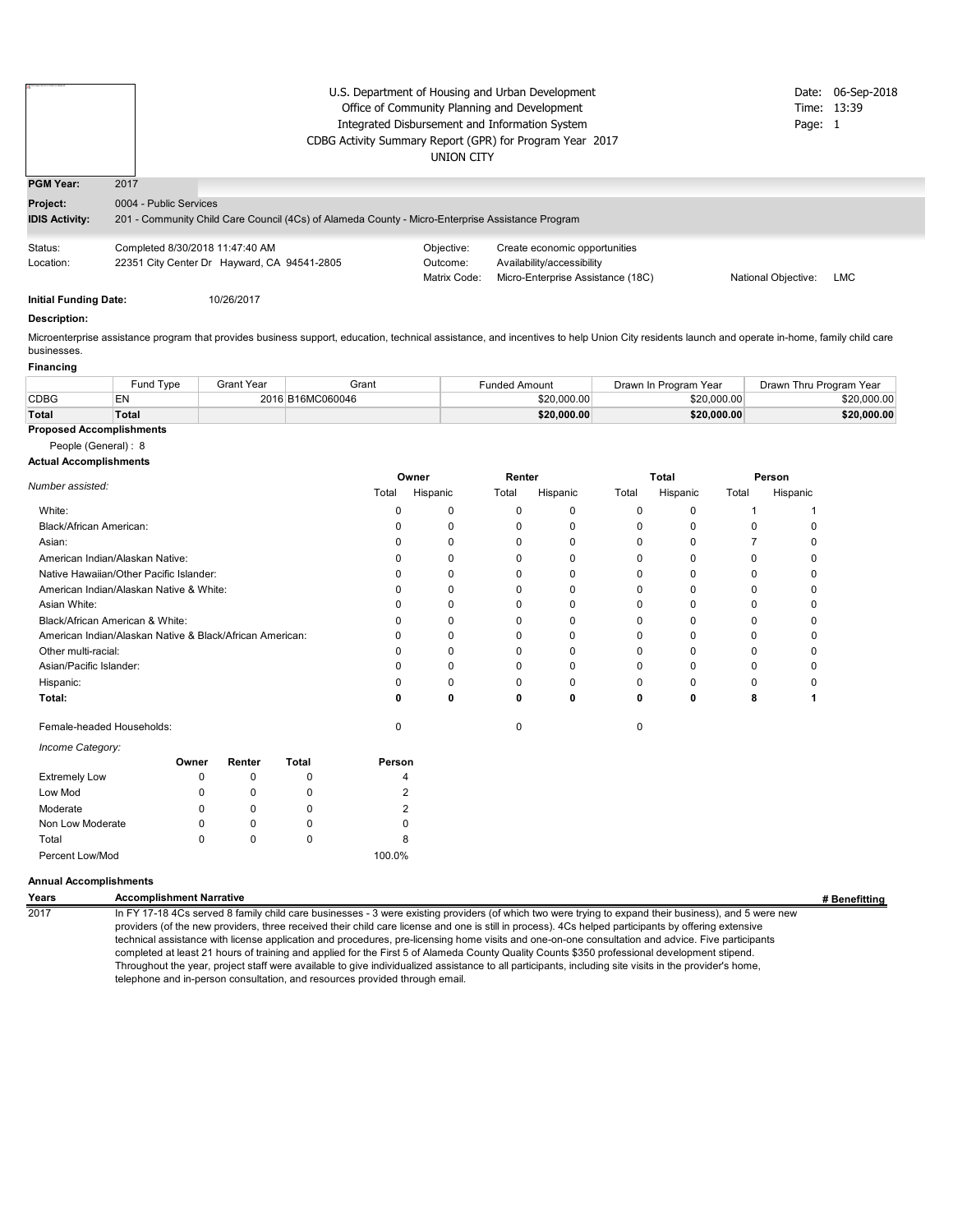| <b>I THE FURNY CARD AND STREET THE ENERGY</b> |                                                                                                                |                                       |  | <b>UNION CITY</b>                      | U.S. Department of Housing and Urban Development<br>Office of Community Planning and Development<br>Integrated Disbursement and Information System<br>CDBG Activity Summary Report (GPR) for Program Year 2017 | Page: 1             | Date: 06-Sep-2018<br>Time: 13:39 |  |  |
|-----------------------------------------------|----------------------------------------------------------------------------------------------------------------|---------------------------------------|--|----------------------------------------|----------------------------------------------------------------------------------------------------------------------------------------------------------------------------------------------------------------|---------------------|----------------------------------|--|--|
| <b>PGM Year:</b>                              | 2017                                                                                                           |                                       |  |                                        |                                                                                                                                                                                                                |                     |                                  |  |  |
| Project:<br><b>IDIS Activity:</b>             | 0004 - Public Services<br>202 - Safe Alternatives for Violent Environments (SAVE) - Domestic Violence Services |                                       |  |                                        |                                                                                                                                                                                                                |                     |                                  |  |  |
| Status:<br>Location:                          | Completed 8/30/2018 11:47:33 AM                                                                                | 1900 Mowry Ave Fremont, CA 94538-1722 |  | Objective:<br>Outcome:<br>Matrix Code: | Create suitable living environments<br>Availability/accessibility<br>Services for victims of domestic                                                                                                          | National Objective: | <b>LMC</b>                       |  |  |

**Description:**

**Initial Funding Date:** 10/26/2017

Domestic violence services including crisis counseling, access to emergency resources, temporary restraining order preparation as well as teen dating violence prevention programs.

#### **Financing**

|                   | Fund Type | Grant Year       | Grant      | <b>Funded Amount</b> | Drawn In Program Year | Drawn Thru Program Year |
|-------------------|-----------|------------------|------------|----------------------|-----------------------|-------------------------|
| <b>CDBG</b><br>EN |           | 2016 B16MC060046 | \$4,092.60 | \$4,092.60           | \$4,092.60            |                         |
|                   |           | 2017 B17MC060046 | \$8,411.87 | \$8,411.87           | \$8,411.87            |                         |
| Total             | Total     |                  |            | \$12.504.47          | \$12,504.47           | \$12,504.47             |

### **Proposed Accomplishments**

People (General) : 875 **Actual Accomplishments**

|                                                          |        | Owner    | Renter       |          |              | Total    |              | Person   |
|----------------------------------------------------------|--------|----------|--------------|----------|--------------|----------|--------------|----------|
| Number assisted:                                         | Total  | Hispanic | Total        | Hispanic | Total        | Hispanic | Total        | Hispanic |
| White:                                                   |        | $\Omega$ | $\Omega$     | 0        | 0            | $\Omega$ | 575          | 521      |
| <b>Black/African American:</b>                           |        |          | 0            | 0        | 0            | 0        | 71           | 9        |
| Asian:                                                   |        |          | 0            | 0        | <sup>0</sup> | 0        | 243          |          |
| American Indian/Alaskan Native:                          |        |          | 0            | O        | O            | $\Omega$ | 41           | 35       |
| Native Hawaiian/Other Pacific Islander:                  |        |          | U            |          |              | 0        | 36           |          |
| American Indian/Alaskan Native & White:                  |        |          |              |          |              | 0        | $\Omega$     |          |
| Asian White:                                             |        |          | <sup>0</sup> |          |              | $\Omega$ | $\Omega$     | O        |
| Black/African American & White:                          |        |          | U            | O        |              | $\Omega$ | 0            |          |
| American Indian/Alaskan Native & Black/African American: |        |          | <sup>0</sup> |          |              | $\Omega$ | <sup>0</sup> |          |
| Other multi-racial:                                      |        |          | <sup>0</sup> |          |              | $\Omega$ | 275          | 177      |
| Asian/Pacific Islander:                                  |        |          |              |          |              | $\Omega$ | $\Omega$     | $\Omega$ |
| Hispanic:                                                |        |          | U            |          |              | $\Omega$ | ŋ            | n        |
| Total:                                                   |        | 0        | 0            | 0        | 0            | 0        | 1,241        | 750      |
| Female-headed Households:                                |        |          | <sup>0</sup> |          | $\Omega$     |          |              |          |
| Income Category:                                         |        |          |              |          |              |          |              |          |
| Total<br>Owner<br>Renter                                 | Person |          |              |          |              |          |              |          |
| <b>Extremely Low</b><br>$\Omega$<br>U<br>n               |        | n        |              |          |              |          |              |          |

| <b>Extremely Low</b> | 0 | 0 |        |
|----------------------|---|---|--------|
| Low Mod              | 0 | 0 | 1.241  |
| Moderate             | 0 |   | 0      |
| Non Low Moderate     | 0 |   |        |
| Total                | 0 | 0 | 1.241  |
| Percent Low/Mod      |   |   | 100.0% |

#### **Annual Accomplishments**

**Years** Accomplishment Narrative<br> **Example 2017** Teen Dating Violence Prevention Program  $\frac{\partial}{\partial t}$ , 1,207 UC students were served in FY 17-18. The TVDP Program is offered at Conley-Caraballo 2017 Teen Dating Violence Prevention Program â¿¿ 1,207 UC students were served in FY 17-18. The TVDP Program is offered at Conley-Caraballo Continuation School and Cesar Chavez Middle School. This year SAVE provided prevention curriculum to all students at both schools and offered individual and group support services on a weekly basis to students at Conley-Caraballo High School.

> COPS Program - 34 Union City residents this year. The COPS program help clients, typically referred by the Police Department, with filing police reports, exploring restraining order options, safety planning, shelter referrals, and connecting with counseling and other social services.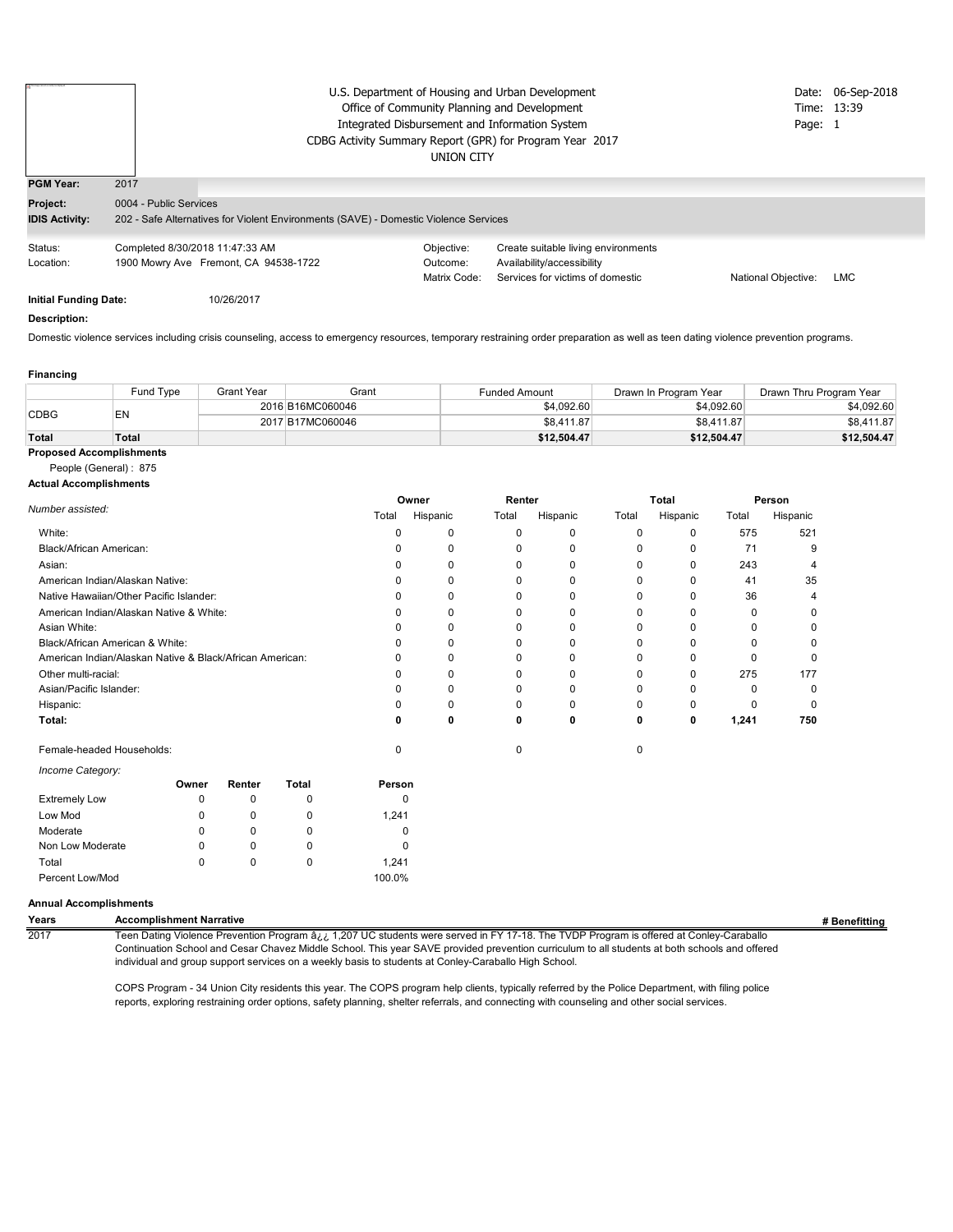| 1. Dia inapr sanni surranty its slapin on |                                                                                |                                                                             |  | <b>UNION CITY</b>                      | U.S. Department of Housing and Urban Development<br>Office of Community Planning and Development<br>Integrated Disbursement and Information System<br>CDBG Activity Summary Report (GPR) for Program Year 2017 | Page: 1             | Date: 06-Sep-2018<br>Time: 13:39 |  |  |
|-------------------------------------------|--------------------------------------------------------------------------------|-----------------------------------------------------------------------------|--|----------------------------------------|----------------------------------------------------------------------------------------------------------------------------------------------------------------------------------------------------------------|---------------------|----------------------------------|--|--|
| <b>PGM Year:</b>                          | 2017                                                                           |                                                                             |  |                                        |                                                                                                                                                                                                                |                     |                                  |  |  |
| Project:<br><b>IDIS Activity:</b>         | 0004 - Public Services<br>203 - Union City Kids' Zone - Family Resource Center |                                                                             |  |                                        |                                                                                                                                                                                                                |                     |                                  |  |  |
| Status:<br>Location:                      |                                                                                | Completed 8/30/2018 11:47:22 AM<br>725 Whipple Rd Union City, CA 94587-1300 |  | Objective:<br>Outcome:<br>Matrix Code: | Create economic opportunities<br>Availability/accessibility<br>Other Public Services Not Listed in 05A-                                                                                                        | National Objective: | LMC                              |  |  |

#### **Description:**

Family resource center that provides emergency food, clothing, health insurance enrollment, on-site social services, referrals, information, etc. The program also has family liaisons at every school site in the New Haven Unified School District.

#### **Financing**

|                | Fund Type | <b>Grant Year</b> | Grant            | <b>Funded Amount</b> | Drawn In Program Year | Drawn Thru Program Year |
|----------------|-----------|-------------------|------------------|----------------------|-----------------------|-------------------------|
|                |           |                   | 2016 B16MC060046 | \$16.842.44          | \$16.842.44           | \$16,842,44             |
| CDBG<br>EN     |           | 2017 B17MC060046  | \$7.157.56       | \$7.157.56           | \$7,157.56            |                         |
| Total<br>Total |           |                   |                  | \$24,000.00          | \$24,000.00           | \$24,000.00             |

#### **Proposed Accomplishments**

#### People (General) : 300 **Actual Accomplishments**

|                                                          |       |          | Owner        |              | Renter   |          | <b>Total</b> |          | Person   |             |          |
|----------------------------------------------------------|-------|----------|--------------|--------------|----------|----------|--------------|----------|----------|-------------|----------|
| Number assisted:                                         |       |          |              | Total        | Hispanic | Total    | Hispanic     | Total    | Hispanic | Total       | Hispanic |
| White:                                                   |       |          |              | $\Omega$     | $\Omega$ | 0        | 0            | 0        | 0        | 601         | 547      |
| Black/African American:                                  |       |          |              | $\Omega$     | $\Omega$ | 0        | 0            | $\Omega$ | 0        | 137         | $\Omega$ |
| Asian:                                                   |       |          |              | <sup>0</sup> | $\Omega$ | $\Omega$ | 0            | $\Omega$ | 0        | 74          | $\Omega$ |
| American Indian/Alaskan Native:                          |       |          |              | ŋ            | $\Omega$ | $\Omega$ | 0            | 0        | 0        | 3           |          |
| Native Hawaiian/Other Pacific Islander:                  |       |          |              | ŋ            | $\Omega$ | $\Omega$ | $\Omega$     | 0        | $\Omega$ | 91          | 0        |
| American Indian/Alaskan Native & White:                  | ŋ     | $\Omega$ | 0            | $\mathbf 0$  | 0        | 0        | 0            | 0        |          |             |          |
| Asian White:                                             |       |          | n            | $\Omega$     | 0        | $\Omega$ | <sup>0</sup> | $\Omega$ | 0        | 0           |          |
| Black/African American & White:                          |       |          | n            | $\Omega$     | 0        | $\Omega$ | 0            | $\Omega$ | $\Omega$ | 0           |          |
| American Indian/Alaskan Native & Black/African American: | O     | $\Omega$ | <sup>0</sup> | $\Omega$     | 0        | 0        | 0            | 0        |          |             |          |
| Other multi-racial:                                      |       |          |              | ŋ            | $\Omega$ | 0        | 0            | 0        | $\Omega$ | 5           | 2        |
| Asian/Pacific Islander:                                  |       |          |              | 0            | $\Omega$ | $\Omega$ | $\Omega$     | 0        | 0        | 0           | 0        |
| Hispanic:                                                |       |          |              | 0            | 0        | $\Omega$ | $\mathbf 0$  | 0        | 0        | $\mathbf 0$ | $\Omega$ |
| Total:                                                   |       |          |              | 0            | 0        | 0        | 0            | 0        | 0        | 911         | 550      |
| Female-headed Households:                                |       |          |              | 0            |          | 0        |              | 0        |          |             |          |
| Income Category:                                         |       |          |              |              |          |          |              |          |          |             |          |
|                                                          | Owner | Renter   | Total        | Person       |          |          |              |          |          |             |          |
| <b>Extremely Low</b>                                     | 0     | 0        | 0            | 228          |          |          |              |          |          |             |          |
| Low Mod                                                  | 0     | 0        | 0            | 428          |          |          |              |          |          |             |          |
| Moderate                                                 | 0     | 0        | 0            | 204          |          |          |              |          |          |             |          |
| Non Low Moderate                                         | 0     | 0        | 0            | 51           |          |          |              |          |          |             |          |
| Total                                                    | 0     | 0        | 0            | 911          |          |          |              |          |          |             |          |
| Percent Low/Mod                                          |       |          |              | 94.4%        |          |          |              |          |          |             |          |

#### **Annual Accomplishments**

#### **Years Accomplishment Narrative # Benefitting**

2017 Union City Kids Zone, now known as the Union City Family Center(UCFC), operates in partnerships with multiple agencies to provide urgent living necessities of Union City families. In FY 17-18, UCFC served 911 individuals, provided 645 emergency food/clothing bags to clients, held 25 community events/workshops (know your rights, health, financial self-sufficiency, and parent support groups), and led 29 youth enrichment/leadership events (STEM and leadership workshops, college tours, etc.).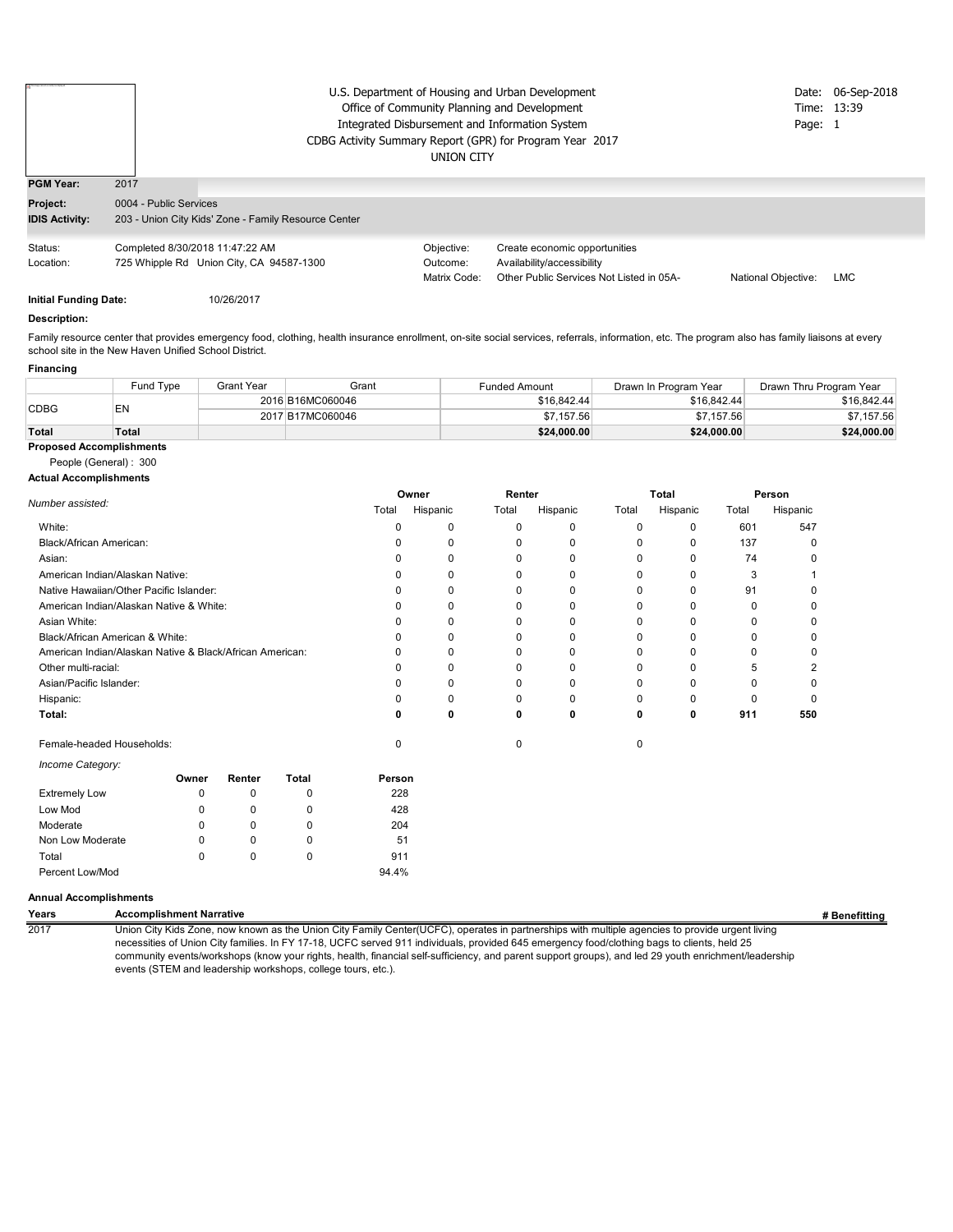|                                                       |                                       | U.S. Department of Housing and Urban Development<br>Office of Community Planning and Development<br>Integrated Disbursement and Information System<br>CDBG Activity Summary Report (GPR) for Program Year 2017<br>UNION CITY |  |                                        |                                                                                             |                     |     |  |
|-------------------------------------------------------|---------------------------------------|------------------------------------------------------------------------------------------------------------------------------------------------------------------------------------------------------------------------------|--|----------------------------------------|---------------------------------------------------------------------------------------------|---------------------|-----|--|
| <b>PGM Year:</b><br>Project:<br><b>IDIS Activity:</b> | 2017<br>0003 - Housing Rehabilitation | 204 - Housing Rehabilitation Program                                                                                                                                                                                         |  |                                        |                                                                                             |                     |     |  |
|                                                       |                                       |                                                                                                                                                                                                                              |  |                                        |                                                                                             |                     |     |  |
| Status:<br>Location:                                  | Completed 8/30/2018 11:47:10 AM       | 42 Palm Dr Union City, CA 94587-4241                                                                                                                                                                                         |  | Objective:<br>Outcome:<br>Matrix Code: | Provide decent affordable housing<br>Sustainability<br>Rehab; Single-Unit Residential (14A) | National Objective: | LMH |  |

#### **Description:**

Housing Rehabilitation Program that provides home repair grants for owner-occupied, extremely-low, very-low, and low income households.

#### **Financing**

|             | Fund Type | <b>Grant Year</b> | Grant            | <b>Funded Amount</b> | Drawn In Program Year | Drawn Thru Program Year |
|-------------|-----------|-------------------|------------------|----------------------|-----------------------|-------------------------|
|             | EN        |                   | 2016 B16MC060046 | \$45,090,06          | \$45,090,06           | \$45,090.06             |
| <b>CDBG</b> |           |                   | 2017 B17MC060046 | \$11,422,40          | \$11.422.40           | \$11.422.40             |
|             | Þ         |                   |                  | \$4.000.07           | \$4,000.07            | \$4,000.07              |
| Total       | Total     |                   |                  | \$60,512.53          | \$60,512.53           | \$60,512.53             |

### **Proposed Accomplishments**

Housing Units : 29

| <b>Actual Accomplishments</b> |  |
|-------------------------------|--|
|-------------------------------|--|

|                                                                                |        | Renter<br>Owner |       |          | Total |          | Person |              |
|--------------------------------------------------------------------------------|--------|-----------------|-------|----------|-------|----------|--------|--------------|
| Number assisted:                                                               | Total  | Hispanic        | Total | Hispanic | Total | Hispanic | Total  | Hispanic     |
| White:                                                                         | 10     |                 | U     | 0        | 10    |          |        |              |
| Black/African American:                                                        | 3      |                 |       |          |       |          |        |              |
| Asian:                                                                         |        |                 |       | N        |       |          |        |              |
| American Indian/Alaskan Native:                                                |        |                 |       | N        |       |          |        |              |
| Native Hawaiian/Other Pacific Islander:                                        |        |                 |       | ŋ        |       |          |        | $\Omega$     |
| American Indian/Alaskan Native & White:                                        |        |                 | n     | ŋ        |       |          |        | n            |
| Asian White:                                                                   |        |                 |       | N        |       |          |        |              |
| Black/African American & White:                                                |        |                 |       | N        |       |          |        | O            |
| American Indian/Alaskan Native & Black/African American:                       |        |                 | n     | ŋ        |       |          |        | n            |
| Other multi-racial:                                                            |        |                 | 0     | ŋ        |       |          |        | <sup>0</sup> |
| Asian/Pacific Islander:                                                        |        |                 |       | N        |       |          |        |              |
| Hispanic:                                                                      |        |                 |       |          |       |          |        |              |
| Total:                                                                         | 20     | 3               | n     | 0        | 20    |          |        | 0            |
| Female-headed Households:                                                      | 19     |                 |       |          | 19    |          |        |              |
| Income Category:                                                               |        |                 |       |          |       |          |        |              |
| Total<br>Owner<br>Renter                                                       | Person |                 |       |          |       |          |        |              |
| Exploration of the United States<br>$\overline{A}$<br>$\sim$<br>$\overline{A}$ | $\sim$ |                 |       |          |       |          |        |              |

| <b>Extremely Low</b> | 10     | 10     | 0        |
|----------------------|--------|--------|----------|
| Low Mod              | 10     | 10     | $\Omega$ |
| Moderate             | 0      |        | $\Omega$ |
| Non Low Moderate     | O      |        | $\Omega$ |
| Total                | 20     | 20     | $\Omega$ |
| Percent Low/Mod      | 100.0% | 100.0% |          |

#### **Annual Accomplishments**

**Years Accomplishment Narrative # Benefitting** The Housing Rehabilitation Program provided 20 low income homeowners with minor home repair grants. 19 out of the 20 household served were female-headed households and 16 out of 20 household served were elderly-headed households. The program also used HOME funding to provide major rehabilitation grants low income homeowners. One HOME-funded project was completed this year, one project is currently under construction and one project is out to bid.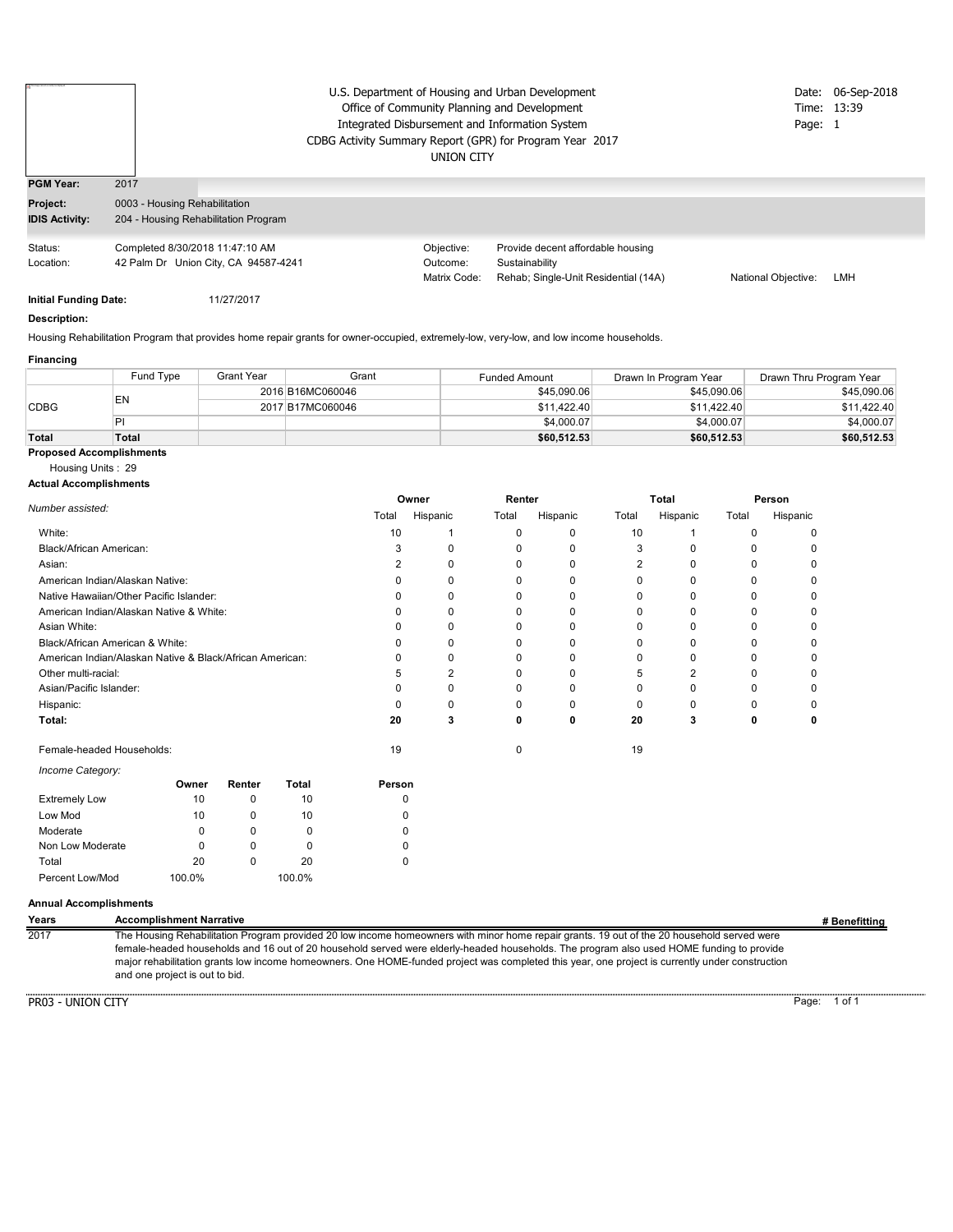

#### U.S. Department of Housing and Urban Development Office of Community Planning and Development Integrated Disbursement and Information System DATE: TIME: PAGE: 1 13:51 09-06-18 CDBG Summary of Accomplishments Program Year: 2017

### UNION CITY

### **Count of CDBG Activities with Disbursements by Activity Group & Matrix Code**

| <b>Activity Group</b>          | <b>Activity Category</b>                                                                           |              | Open Activities | Completed      | Completed<br>Activities | Program Year   | <b>Total Activities</b> |
|--------------------------------|----------------------------------------------------------------------------------------------------|--------------|-----------------|----------------|-------------------------|----------------|-------------------------|
|                                |                                                                                                    | Open Count   | Disbursed       | Count          | Disbursed               | Count          | Disbursed               |
| Economic Development           | Micro-Enterprise Assistance (18C)                                                                  | 0            | \$0.00          |                | \$20,000.00             |                | \$20,000.00             |
|                                | <b>Total Economic Development</b>                                                                  | $\mathsf{O}$ | \$0.00          |                | \$20,000.00             |                | \$20,000.00             |
| Housing                        | Rehab; Single-Unit Residential (14A)                                                               | 0            | \$0.00          | 2              | \$60,512.53             | 2              | \$60,512.53             |
|                                | <b>Total Housing</b>                                                                               | $\Omega$     | \$0.00          | $\overline{2}$ | \$60,512.53             | $\overline{2}$ | \$60,512.53             |
| <b>Public Services</b>         | Operating Costs of Homeless/AIDS<br>Patients Programs (03T)                                        | $\Omega$     | \$0.00          |                | \$0.00                  |                | \$0.00                  |
|                                | Senior Services (05A)                                                                              | 0            | \$0.00          | 4              | \$10,000.00             |                | \$10,000.00             |
|                                | Services for victims of domestic<br>violence, dating violence, sexual<br>assault or stalking (05G) | $\Omega$     | \$0.00          | $\overline{2}$ | \$12,504.47             | $\overline{2}$ | \$12,504.47             |
|                                | Fair Housing Activities (if CDBG, then<br>subject to 15% cap) (05J)                                | $\Omega$     | \$0.00          | $\overline{2}$ | \$10,000.00             | $\overline{2}$ | \$10,000.00             |
|                                | Abused and Neglected Children (05N)                                                                | 0            | \$0.00          |                | \$7,702.79              |                | \$7,702.79              |
|                                | Mental Health Services (050)                                                                       | $\Omega$     | \$0.00          |                | \$0.00                  |                | \$0.00                  |
|                                | Other Public Services Not Listed in<br>05A-05Y, 03T (05Z)                                          | 0            | \$0.00          |                | \$24,000.00             |                | \$24,000.00             |
|                                | <b>Total Public Services</b>                                                                       | $\Omega$     | \$0.00          | 12             | \$64,207.26             | 12             | \$64,207.26             |
| General Administration and     | General Program Administration (21A)                                                               | 0            | \$0.00          | 2              | \$79,708.76             | 2              | \$79,708.76             |
| Planning                       | <b>Total General Administration and</b><br>Planning                                                | $\Omega$     | \$0.00          | $\overline{2}$ | \$79,708.76             | $\overline{2}$ | \$79,708.76             |
| Repayment of Section 108 Loans | Planned Repayment of Section 108<br>Loan Principal (19F)                                           | $\mathbf{0}$ | \$0.00          | $\overline{2}$ | \$211,573.50            | $\overline{2}$ | \$211,573.50            |
|                                | Total Repayment of Section 108<br>Loans                                                            | 0            | \$0.00          | $\overline{2}$ | \$211,573.50            | 2              | \$211,573.50            |
| <b>Grand Total</b>             |                                                                                                    | $\circ$      | \$0.00          | 19             | \$436,002.05            | 19             | \$436,002.05            |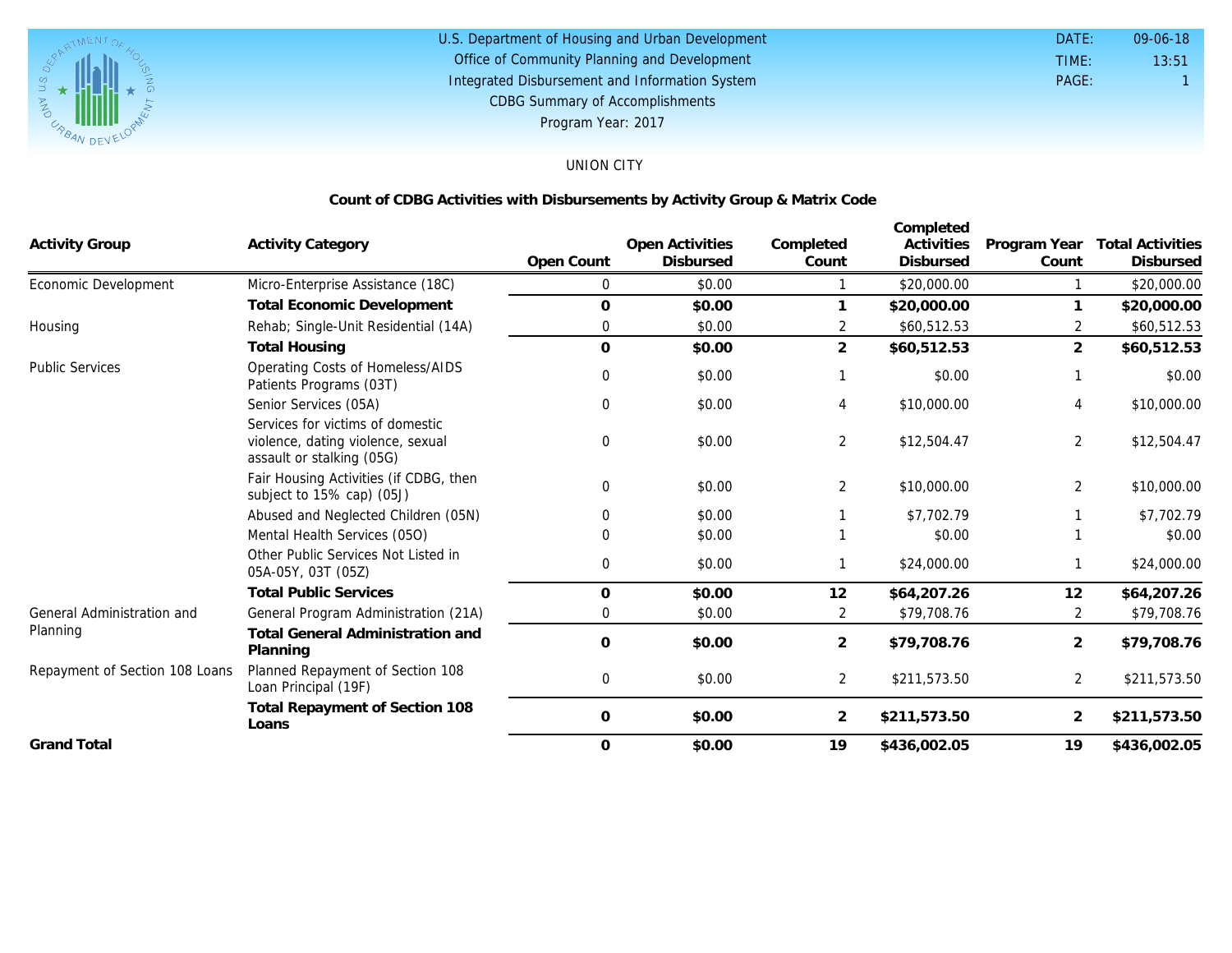

| U.S. Department of Housing and Urban Development | DATE: | $09 - 06 - 18$ |
|--------------------------------------------------|-------|----------------|
| Office of Community Planning and Development     | TIME: | 13:51          |
| Integrated Disbursement and Information System   | PAGE: |                |
| <b>CDBG Summary of Accomplishments</b>           |       |                |
| Program Year: 2017                               |       |                |

### UNION CITY

### **CDBG Sum of Actual Accomplishments by Activity Group and Accomplishment Type**

| <b>Activity Group</b>  | Matrix Code                                                                                     | Accomplishment Type  | Program Year               |       |        |  |
|------------------------|-------------------------------------------------------------------------------------------------|----------------------|----------------------------|-------|--------|--|
|                        |                                                                                                 |                      | Open Count Completed Count |       | Totals |  |
| Economic Development   | Micro-Enterprise Assistance (18C)                                                               | Persons              |                            | 8     | 8      |  |
|                        | <b>Total Economic Development</b>                                                               |                      |                            | 8     | 8      |  |
| Housing                | Rehab; Single-Unit Residential (14A)                                                            | <b>Housing Units</b> |                            | 42    | 42     |  |
|                        | <b>Total Housing</b>                                                                            |                      | $\Omega$                   | 42    | 42     |  |
| <b>Public Services</b> | Operating Costs of Homeless/AIDS Patients<br>Programs (03T)                                     | Persons              | $\mathbf{0}$               | 27    | 27     |  |
|                        | Senior Services (05A)                                                                           | Persons              | 0                          | 340   | 340    |  |
|                        | Services for victims of domestic violence, dating<br>violence, sexual assault or stalking (05G) | Persons              | $\Omega$                   | 1,310 | 1,310  |  |
|                        | Fair Housing Activities (if CDBG, then subject to<br>15% cap) (05J)                             | Persons              | 0                          | 165   | 165    |  |
|                        | Abused and Neglected Children (05N)                                                             | Persons              |                            | 50    | 50     |  |
|                        | Mental Health Services (050)                                                                    | Persons              | $\Omega$                   | 12    | 12     |  |
|                        | Other Public Services Not Listed in 05A-05Y, 03T<br>Persons<br>(05Z)                            |                      | $\Omega$                   | 911   | 911    |  |
|                        | <b>Total Public Services</b>                                                                    |                      | $\circ$                    | 2,815 | 2,815  |  |
| <b>Grand Total</b>     |                                                                                                 |                      | $\Omega$                   | 2,865 | 2,865  |  |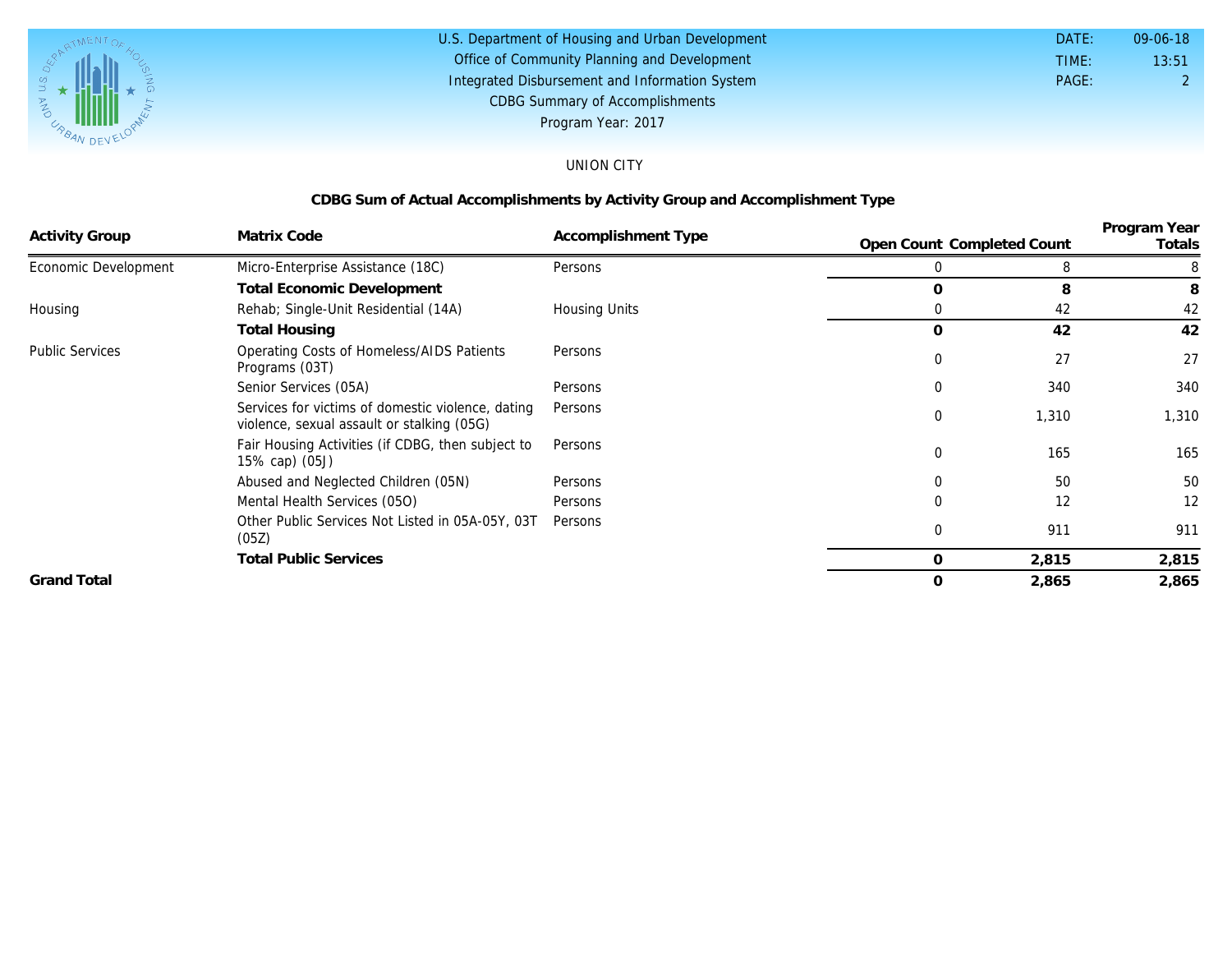

#### U.S. Department of Housing and Urban Development Office of Community Planning and Development Integrated Disbursement and Information System DATE: TIME: PAGE: 3 13:51 09-06-18 CDBG Summary of Accomplishments Program Year: 2017

### UNION CITY

### **CDBG Beneficiaries by Racial / Ethnic Category**

| Housing-Non Housing | Race                                   |                      | <b>Total Hispanic</b> |                          |                                     |  |
|---------------------|----------------------------------------|----------------------|-----------------------|--------------------------|-------------------------------------|--|
|                     |                                        | <b>Total Persons</b> |                       | Persons Total Households | <b>Total Hispanic</b><br>Households |  |
| Housing             | White                                  |                      | ∩                     | 22                       |                                     |  |
|                     | Black/African American                 |                      |                       |                          |                                     |  |
|                     | Asian                                  |                      |                       |                          |                                     |  |
|                     | Native Hawaiian/Other Pacific Islander |                      |                       |                          |                                     |  |
|                     | Other multi-racial                     | 0                    |                       |                          |                                     |  |
|                     | <b>Total Housing</b>                   | $\Omega$             | $\Omega$              | 42                       |                                     |  |
| Non Housing         | White                                  | 1,434                | 1,150                 |                          |                                     |  |
|                     | <b>Black/African American</b>          | 286                  | 13                    |                          |                                     |  |
|                     | Asian                                  | 492                  | 5                     |                          |                                     |  |
|                     | American Indian/Alaskan Native         | 50                   | 37                    |                          |                                     |  |
|                     | Native Hawaiian/Other Pacific Islander | 141                  |                       |                          |                                     |  |
|                     | American Indian/Alaskan Native & White |                      |                       |                          |                                     |  |
|                     | Asian & White                          |                      |                       |                          |                                     |  |
|                     | Black/African American & White         |                      |                       |                          |                                     |  |
|                     | Other multi-racial                     | 417                  | 228                   | 0                        |                                     |  |
|                     | <b>Total Non Housing</b>               | 2,823                | 1,438                 | $\mathbf{O}$             |                                     |  |
| <b>Grand Total</b>  | White                                  | 1,434                | 1,150                 | 22                       |                                     |  |
|                     | Black/African American                 | 286                  | 13                    |                          |                                     |  |
|                     | Asian                                  | 492                  |                       |                          |                                     |  |
|                     | American Indian/Alaskan Native         | 50                   | 37                    |                          |                                     |  |
|                     | Native Hawaiian/Other Pacific Islander | 141                  |                       |                          |                                     |  |
|                     | American Indian/Alaskan Native & White |                      |                       |                          |                                     |  |
|                     | Asian & White                          |                      |                       |                          |                                     |  |
|                     | Black/African American & White         |                      |                       |                          |                                     |  |
|                     | Other multi-racial                     | 417                  | 228                   |                          |                                     |  |
|                     | <b>Total Grand Total</b>               | 2,823                | 1,438                 | 42                       |                                     |  |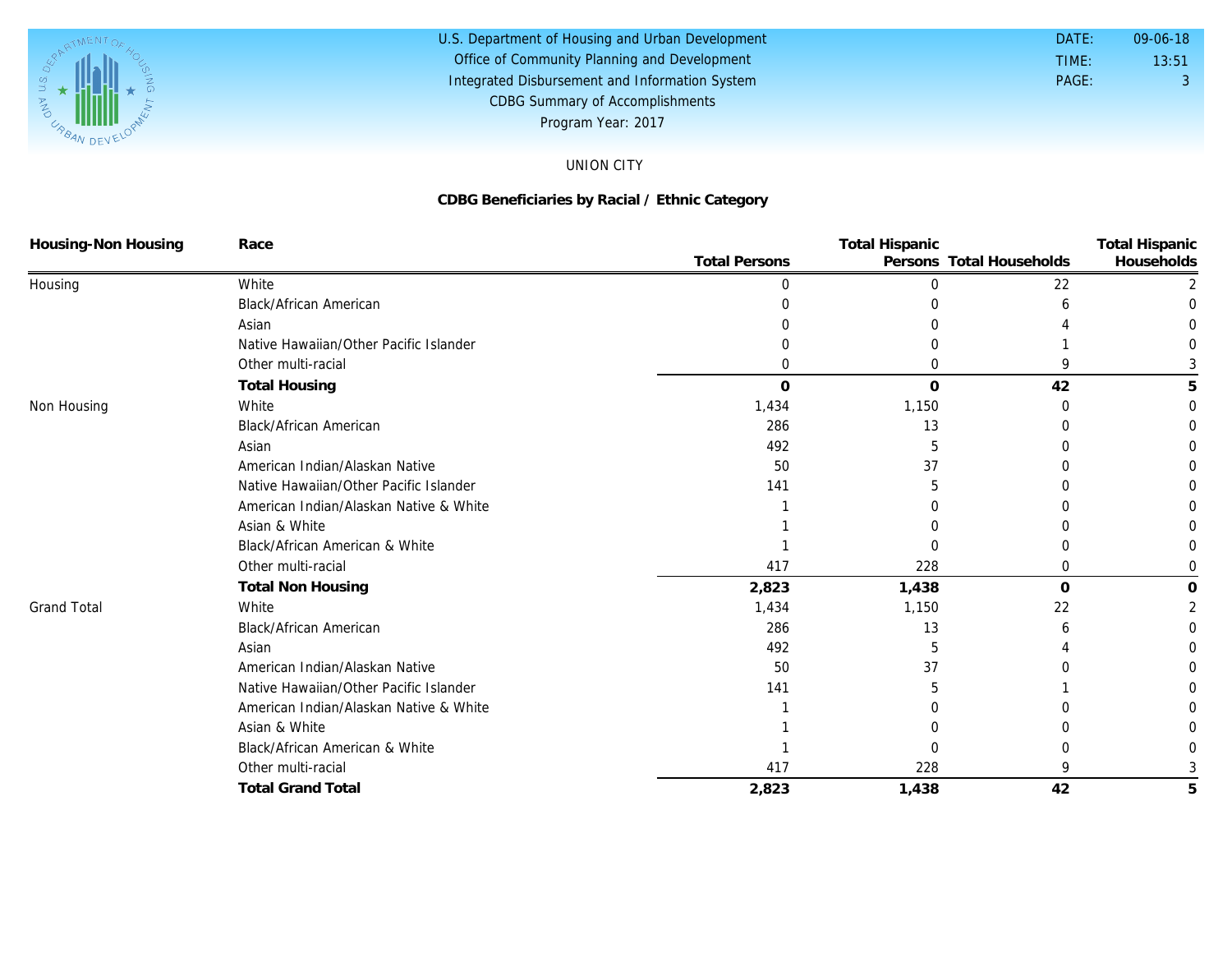

#### U.S. Department of Housing and Urban Development Office of Community Planning and Development Integrated Disbursement and Information System DATE: TIME: PAGE: 4 13:51 09-06-18 CDBG Summary of Accomplishments Program Year: 2017

### UNION CITY

### **CDBG Beneficiaries by Income Category**

|             | Income Levels                        | Owner Occupied | Renter Occupied | Persons |
|-------------|--------------------------------------|----------------|-----------------|---------|
| Housing     | Extremely Low $\left(<=30\% \right)$ | 10             |                 |         |
|             | Low ( $>30\%$ and $\lt$ =50%)        | 10             |                 |         |
|             | Mod ( $>50\%$ and $\lt$ =80%)        |                |                 |         |
|             | Total Low-Mod                        | 20             |                 |         |
|             | Non Low-Mod $(>80\%)$                |                |                 |         |
|             | <b>Total Beneficiaries</b>           | 20             |                 |         |
| Non Housing | Extremely Low $\left(<=30\% \right)$ |                |                 | 305     |
|             | Low ( $>30\%$ and $\lt$ =50%)        |                |                 | 1,710   |
|             | Mod ( $>50\%$ and $<=80\%)$          |                |                 | 219     |
|             | <b>Total Low-Mod</b>                 |                |                 | 2,234   |
|             | Non Low-Mod $(>80\%)$                |                |                 | 55      |
|             | <b>Total Beneficiaries</b>           |                |                 | 2,289   |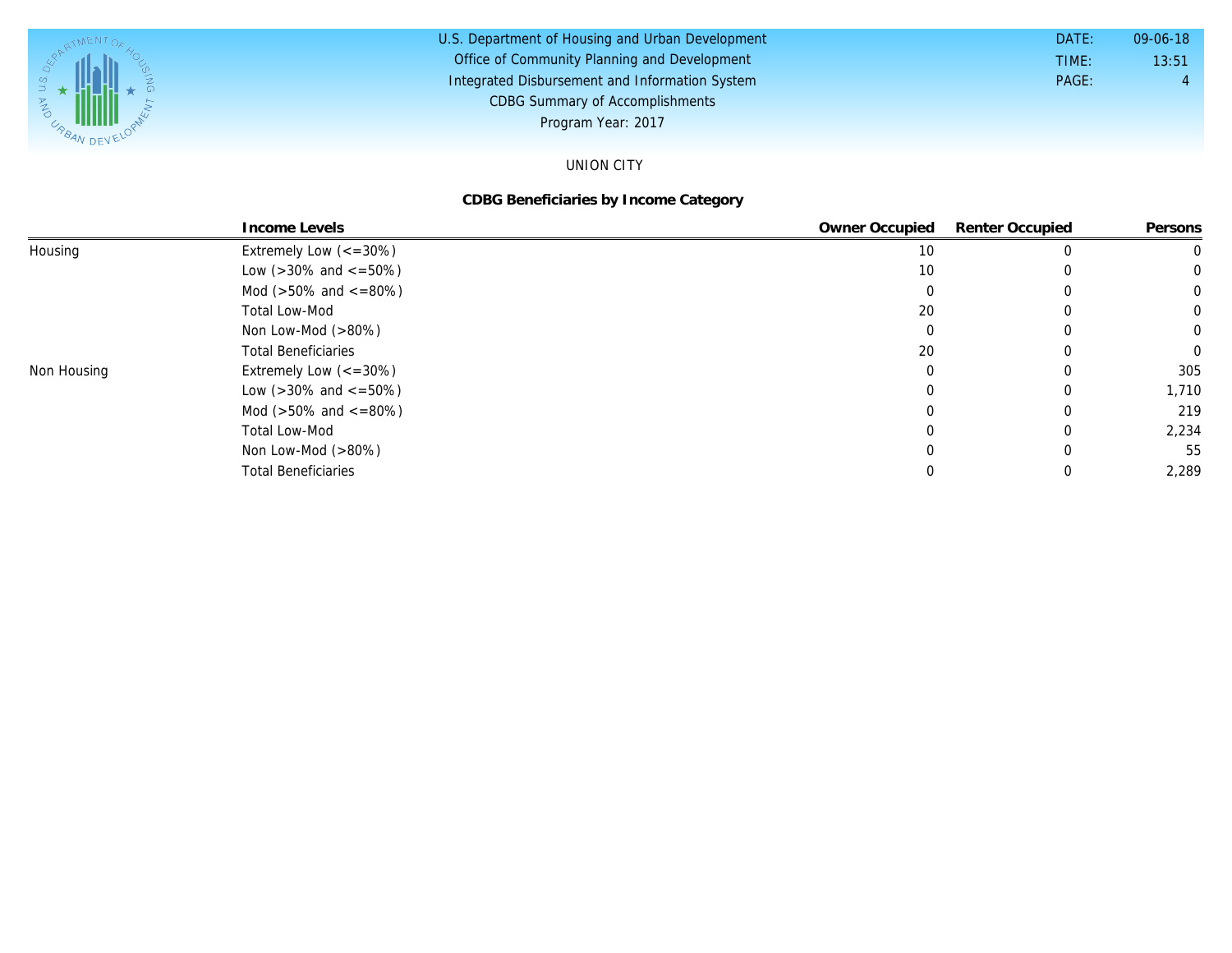|                                                               | Office of Community Planning and Development     | DATE: | $09-10-18$ |
|---------------------------------------------------------------|--------------------------------------------------|-------|------------|
|                                                               | U.S. Department of Housing and Urban Development | TIME: | 11:50      |
| $\overline{\gamma}_{\text{C}}$ $\overline{\gamma}_{\text{C}}$ | Integrated Disbursement and Information System   | PAGE: |            |
| <b>PM</b>                                                     | PR26 - CDBG Financial Summary Report             |       |            |
|                                                               | Program Year 2017                                |       |            |
| <b>CABAN DEVE</b>                                             | UNION CITY, CA                                   |       |            |
|                                                               |                                                  |       |            |

| PART I: SUMMARY OF CDBG RESOURCES                                              |                  |
|--------------------------------------------------------------------------------|------------------|
| 01 UNEXPENDED CDBG FUNDS AT END OF PREVIOUS PROGRAM YEAR                       | 316,330.41       |
| 02 ENTITLEMENT GRANT                                                           | 478,601.00       |
| 03 SURPLUS URBAN RENEWAL                                                       | 0.00             |
| 04 SECTION 108 GUARANTEED LOAN FUNDS                                           | 0.00             |
| 05 CURRENT YEAR PROGRAM INCOME                                                 | 28,995.61        |
| 05a CURRENT YEAR SECTION 108 PROGRAM INCOME (FOR SI TYPE)                      | 0.00             |
| 06 FUNDS RETURNED TO THE LINE-OF-CREDIT                                        | 0.00             |
| 06a FUNDS RETURNED TO THE LOCAL CDBG ACCOUNT                                   | 0.00             |
| 07 ADJUSTMENT TO COMPUTE TOTAL AVAILABLE                                       | 0.00             |
| 08 TOTAL AVAILABLE (SUM, LINES 01-07)                                          | 823,927.02       |
| PART II: SUMMARY OF CDBG EXPENDITURES                                          |                  |
| 09 DISBURSEMENTS OTHER THAN SECTION 108 REPAYMENTS AND PLANNING/ADMINISTRATION | 144,719.79       |
| 10 ADJUSTMENT TO COMPUTE TOTAL AMOUNT SUBJECT TO LOW/MOD BENEFIT               | 0.00             |
| 11 AMOUNT SUBJECT TO LOW/MOD BENEFIT (LINE 09 + LINE 10)                       | 144,719.79       |
| 12 DISBURSED IN IDIS FOR PLANNING/ADMINISTRATION                               | 79,708.76        |
| 13 DISBURSED IN IDIS FOR SECTION 108 REPAYMENTS                                | 211,573.50       |
| 14 ADJUSTMENT TO COMPUTE TOTAL EXPENDITURES                                    | 0.00             |
| 15 TOTAL EXPENDITURES (SUM, LINES 11-14)                                       | 436,002.05       |
| 16 UNEXPENDED BALANCE (LINE 08 - LINE 15)                                      | 387,924.97       |
| PART III: LOWMOD BENEFIT THIS REPORTING PERIOD                                 |                  |
| 17 EXPENDED FOR LOW/MOD HOUSING IN SPECIAL AREAS                               | 0.00             |
| 18 EXPENDED FOR LOW/MOD MULTI-UNIT HOUSING                                     | 0.00             |
| 19 DISBURSED FOR OTHER LOW/MOD ACTIVITIES                                      | 144,719.79       |
| 20 ADJUSTMENT TO COMPUTE TOTAL LOW/MOD CREDIT                                  | (4,944.00)       |
| 21 TOTAL LOW/MOD CREDIT (SUM, LINES 17-20)                                     | 139,775.79       |
| 22 PERCENT LOW/MOD CREDIT (LINE 21/LINE 11)                                    | 96.58%           |
| LOW/MOD BENEFIT FOR MULTI-YEAR CERTIFICATIONS                                  |                  |
| 23 PROGRAM YEARS(PY) COVERED IN CERTIFICATION                                  | PY: 2017 PY: PY: |
| 24 CUMULATIVE NET EXPENDITURES SUBJECT TO LOW/MOD BENEFIT CALCULATION          | 0.00             |
| 25 CUMULATIVE EXPENDITURES BENEFITING LOW/MOD PERSONS                          | 0.00             |
| 26 PERCENT BENEFIT TO LOW/MOD PERSONS (LINE 25/LINE 24)                        | 0.00%            |
| PART IV: PUBLIC SERVICE (PS) CAP CALCULATIONS                                  |                  |
| 27 DISBURSED IN IDIS FOR PUBLIC SERVICES                                       | 64,207.26        |
| 28 PS UNLIQUIDATED OBLIGATIONS AT END OF CURRENT PROGRAM YEAR                  | 0.00             |
| 29 PS UNLIQUIDATED OBLIGATIONS AT END OF PREVIOUS PROGRAM YEAR                 | 0.00             |
| 30 ADJUSTMENT TO COMPUTE TOTAL PS OBLIGATIONS                                  | 0.00             |
| 31 TOTAL PS OBLIGATIONS (LINE 27 + LINE 28 - LINE 29 + LINE 30)                | 64.207.26        |
| 32 ENTITLEMENT GRANT                                                           | 478,601.00       |
| 33 PRIOR YEAR PROGRAM INCOME                                                   | 116,806.81       |
| 34 ADJUSTMENT TO COMPUTE TOTAL SUBJECT TO PS CAP                               | 0.00             |
| 35 TOTAL SUBJECT TO PS CAP (SUM, LINES 32-34)                                  | 595,407.81       |
| 36 PERCENT FUNDS OBLIGATED FOR PS ACTIVITIES (LINE 31/LINE 35)                 | 10.78%           |
| PART V: PLANNING AND ADMINISTRATION (PA) CAP                                   |                  |
| 37 DISBURSED IN IDIS FOR PLANNING/ADMINISTRATION                               | 79,708.76        |
| 38 PA UNLIQUIDATED OBLIGATIONS AT END OF CURRENT PROGRAM YEAR                  | 0.00             |
| 39 PA UNLIQUIDATED OBLIGATIONS AT END OF PREVIOUS PROGRAM YEAR                 | 0.00             |
| 40 ADJUSTMENT TO COMPUTE TOTAL PA OBLIGATIONS                                  | 0.00             |
| 41 TOTAL PA OBLIGATIONS (LINE $37 +$ LINE $38 -$ LINE $39 +$ LINE 40)          | 79,708.76        |
| 42 ENTITLEMENT GRANT                                                           | 478,601.00       |
| 43 CURRENT YEAR PROGRAM INCOME                                                 | 28,995.61        |
| 44 ADJUSTMENT TO COMPUTE TOTAL SUBJECT TO PA CAP                               | 0.00             |
| 45 TOTAL SUBJECT TO PA CAP (SUM, LINES 42-44)                                  | 507,596.61       |
| 46 PERCENT FUNDS OBLIGATED FOR PA ACTIVITIES (LINE 41/LINE 45)                 | 15.70%           |
|                                                                                |                  |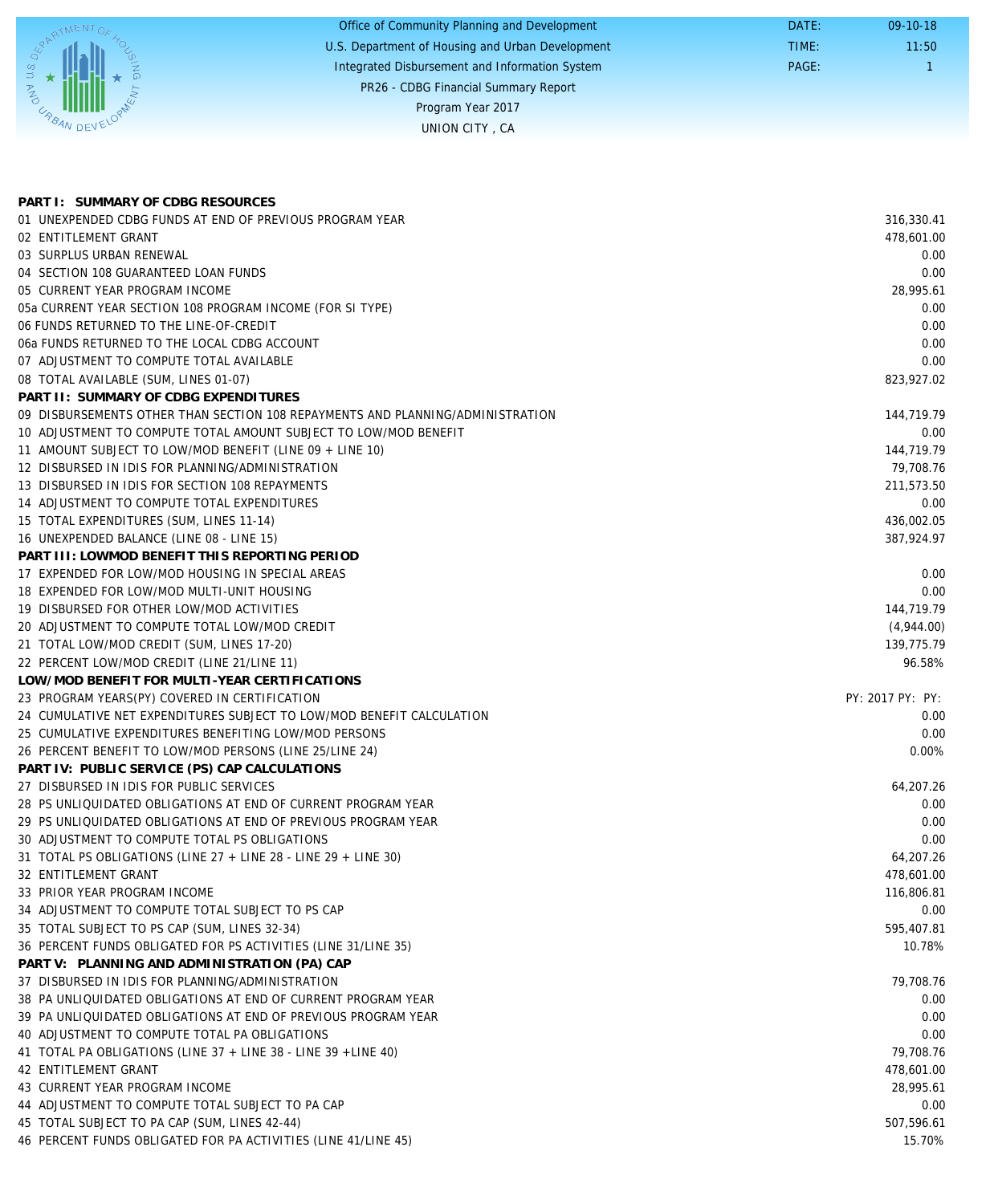

## U.S. Department of Housing and Urban Development Office of Community Planning and Development Integrated Disbursement and Information System

PAGE: 2 11:50 09-10-18

 DATE: TIME:

PR26 - CDBG Financial Summary Report

Program Year 2017

UNION CITY , CA

## **LINE 17 DETAIL: ACTIVITIES TO CONSIDER IN DETERMINING THE AMOUNT TO ENTER ON LINE 17**

Report returned no data.

### **LINE 18 DETAIL: ACTIVITIES TO CONSIDER IN DETERMINING THE AMOUNT TO ENTER ON LINE 18** Report returned no data.

### **LINE 19 DETAIL: ACTIVITIES INCLUDED IN THE COMPUTATION OF LINE 19**

| Plan Year | <b>IDIS Project</b> | <b>IDIS Activity</b> | Voucher<br>Number | <b>Activity Name</b>                                                                          | Matrix<br>Code | National<br>Objective | Drawn Amount |
|-----------|---------------------|----------------------|-------------------|-----------------------------------------------------------------------------------------------|----------------|-----------------------|--------------|
| 2017      | $\overline{4}$      | 199                  | 6102985           | Bay Area Community Services (BACS) - Adult/Senior Day<br>Care                                 | 05A            | <b>LMC</b>            | \$2,500.00   |
| 2017      | 4                   | 199                  | 6157399           | Bay Area Community Services (BACS) - Adult/Senior Day<br>Care                                 | 05A            | <b>LMC</b>            | \$5,000.00   |
| 2017      | $\overline{4}$      | 199                  | 6186086           | Bay Area Community Services (BACS) - Adult/Senior Day<br>Care                                 | 05A            | <b>LMC</b>            | \$2,500.00   |
|           |                     |                      |                   |                                                                                               | 05A            | Matrix Code           | \$10,000.00  |
| 2017      | 4                   | 202                  | 6102985           | Safe Alternatives for Violent Environments (SAVE) -<br>Domestic Violence Services             | 05G            | <b>LMC</b>            | \$2,353.59   |
| 2017      | $\overline{4}$      | 202                  | 6157399           | Safe Alternatives for Violent Environments (SAVE) -<br>Domestic Violence Services             | 05G            | <b>LMC</b>            | \$1,739.01   |
| 2017      | 4                   | 202                  | 6186086           | Safe Alternatives for Violent Environments (SAVE) -<br>Domestic Violence Services             | 05G            | <b>LMC</b>            | \$8,411.87   |
|           |                     |                      |                   |                                                                                               | 05G            | Matrix Code           | \$12,504.47  |
| 2017      | 5                   | 198                  | 6102985           | ECHO Housing - Fair Housing & Tenant/Landlord Services                                        | 05J            | <b>LMC</b>            | \$3,213.58   |
| 2017      | 5                   | 198                  | 6157399           | ECHO Housing - Fair Housing & Tenant/Landlord Services                                        | 05J            | <b>LMC</b>            | \$2,020.47   |
| 2017      | 5                   | 198                  | 6186086           | ECHO Housing - Fair Housing & Tenant/Landlord Services                                        | 05J            | <b>LMC</b>            | \$4,765.95   |
|           |                     |                      |                   |                                                                                               | 05J            | Matrix Code           | \$10,000.00  |
| 2017      | 4                   | 200                  | 6102985           | CALICO Center - Child Abuse Intervention Program                                              | 05N            | <b>LMC</b>            | \$2,662.24   |
| 2017      | $\overline{4}$      | 200                  | 6157399           | CALICO Center - Child Abuse Intervention Program                                              | 05N            | <b>LMC</b>            | \$3,573.11   |
| 2017      | 4                   | 200                  | 6186086           | CALICO Center - Child Abuse Intervention Program                                              | 05N            | <b>LMC</b>            | \$1,467.44   |
|           |                     |                      |                   |                                                                                               | 05N            | Matrix Code           | \$7,702.79   |
| 2017      | 4                   | 203                  | 6102985           | Union City Kids' Zone - Family Resource Center                                                | 05Z            | <b>LMC</b>            | \$2,286.77   |
| 2017      | 4                   | 203                  | 6157399           | Union City Kids' Zone - Family Resource Center                                                | 05Z            | <b>LMC</b>            | \$14,555.67  |
| 2017      | 4                   | 203                  | 6186086           | Union City Kids' Zone - Family Resource Center                                                | 05Z            | <b>LMC</b>            | \$7,157.56   |
|           |                     |                      |                   |                                                                                               | 05Z            | Matrix Code           | \$24,000.00  |
| 2017      | 3                   | 204                  | 6102985           | Housing Rehabilitation Program                                                                | 14A            | <b>LMH</b>            | \$115.00     |
| 2017      | 3                   | 204                  | 6157399           | Housing Rehabilitation Program                                                                | 14A            | LMH                   | \$5,050.00   |
| 2017      | 3                   | 204                  | 6186086           | Housing Rehabilitation Program                                                                | 14A            | <b>LMH</b>            | \$55,347.53  |
|           |                     |                      |                   |                                                                                               | 14A            | Matrix Code           | \$60,512.53  |
| 2017      | 4                   | 201                  | 6102985           | Community Child Care Council (4Cs) of Alameda County -<br>Micro-Enterprise Assistance Program | <b>18C</b>     | <b>LMC</b>            | \$3,308.00   |
| 2017      | 4                   | 201                  | 6157399           | Community Child Care Council (4Cs) of Alameda County -<br>Micro-Enterprise Assistance Program | 18C            | <b>LMC</b>            | \$3,922.00   |
| 2017      | 4                   | 201                  | 6186086           | Community Child Care Council (4Cs) of Alameda County -<br>Micro-Enterprise Assistance Program | <b>18C</b>     | <b>LMC</b>            | \$12,770.00  |
|           |                     |                      |                   |                                                                                               | <b>18C</b>     | Matrix Code           | \$20,000.00  |
| Total     |                     |                      |                   |                                                                                               |                |                       | \$144,719.79 |

### **LINE 27 DETAIL: ACTIVITIES INCLUDED IN THE COMPUTATION OF LINE 27**

| Plan Year | IDIS Project | IDIS Activity Voucher |         | <b>Activity Name</b>                                          | Matrix<br>Code | National<br>Objective | <b>Drawn Amount</b> |
|-----------|--------------|-----------------------|---------|---------------------------------------------------------------|----------------|-----------------------|---------------------|
| 2017      |              | 199                   | 6102985 | Bay Area Community Services (BACS) - Adult/Senior Day<br>Care | 05A            | <b>LMC</b>            | \$2,500.00          |
| 2017      |              | 199                   | 6157399 | Bay Area Community Services (BACS) - Adult/Senior Day<br>Care | 05A            | <b>LMC</b>            | \$5,000.00          |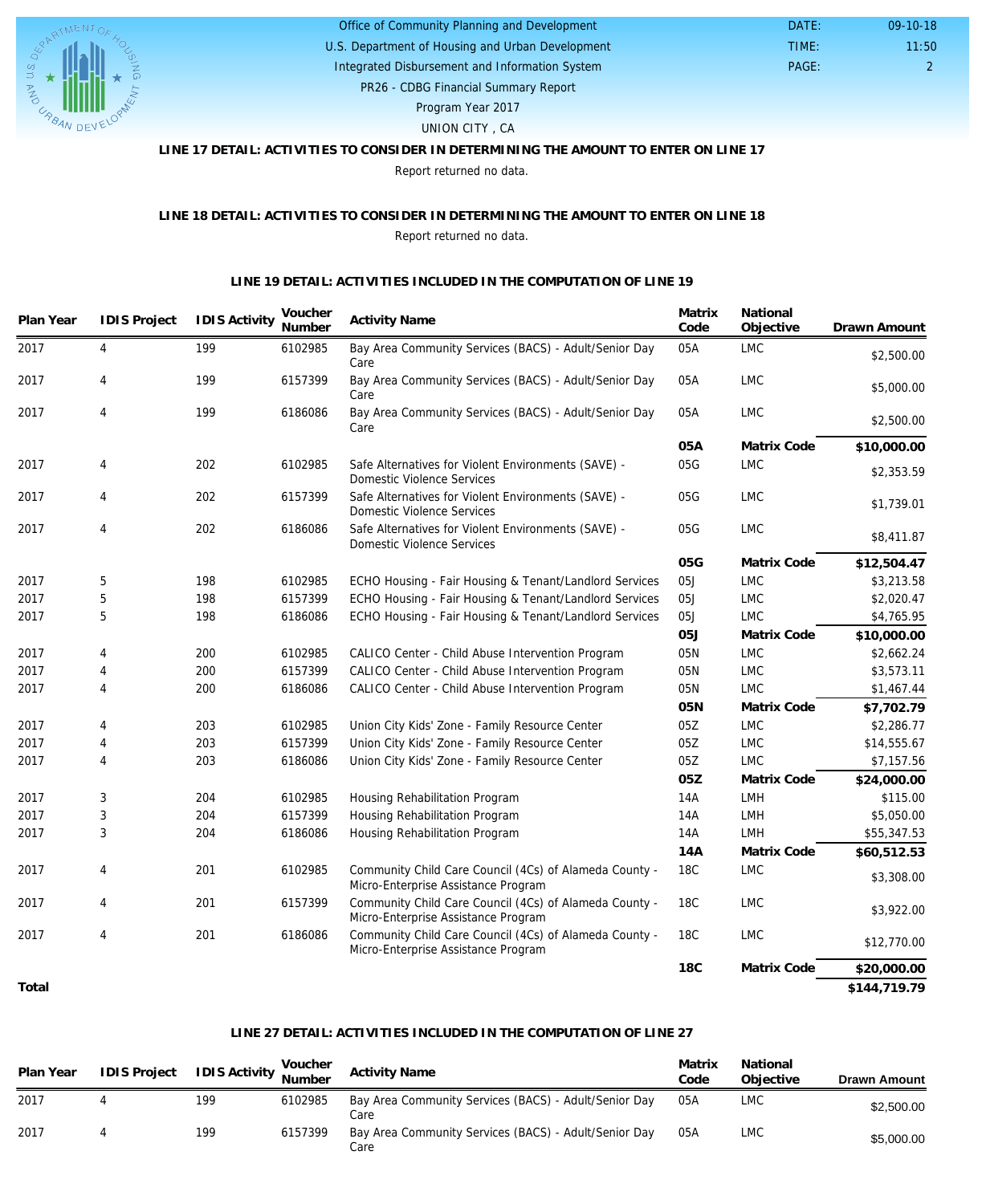

#### Office of Community Planning and Development DATE:

U.S. Department of Housing and Urban Development Integrated Disbursement and Information System

PAGE: 3 11:50 09-10-18

TIME:

PR26 - CDBG Financial Summary Report

Program Year 2017

### UNION CITY , CA

| Plan Year | <b>IDIS Project</b> | <b>IDIS Activity</b> | Voucher<br>Number | <b>Activity Name</b>                                                              | Matrix<br>Code   | National<br>Objective | <b>Drawn Amount</b> |
|-----------|---------------------|----------------------|-------------------|-----------------------------------------------------------------------------------|------------------|-----------------------|---------------------|
| 2017      | 4                   | 199                  | 6186086           | Bay Area Community Services (BACS) - Adult/Senior Day<br>Care                     | 05A              | <b>LMC</b>            | \$2,500.00          |
|           |                     |                      |                   |                                                                                   | 05A              | Matrix Code           | \$10,000.00         |
| 2017      | 4                   | 202                  | 6102985           | Safe Alternatives for Violent Environments (SAVE) -<br>Domestic Violence Services | 05G              | LMC                   | \$2,353.59          |
| 2017      | 4                   | 202                  | 6157399           | Safe Alternatives for Violent Environments (SAVE) -<br>Domestic Violence Services | 05G              | <b>LMC</b>            | \$1,739.01          |
| 2017      | 4                   | 202                  | 6186086           | Safe Alternatives for Violent Environments (SAVE) -<br>Domestic Violence Services | 05G              | <b>LMC</b>            | \$8,411.87          |
|           |                     |                      |                   |                                                                                   | 05G              | Matrix Code           | \$12,504.47         |
| 2017      | 5                   | 198                  | 6102985           | ECHO Housing - Fair Housing & Tenant/Landlord Services                            | 05J              | <b>LMC</b>            | \$3,213.58          |
| 2017      | 5                   | 198                  | 6157399           | ECHO Housing - Fair Housing & Tenant/Landlord Services                            | 05J              | <b>LMC</b>            | \$2,020.47          |
| 2017      | 5                   | 198                  | 6186086           | ECHO Housing - Fair Housing & Tenant/Landlord Services                            | 05J              | <b>LMC</b>            | \$4,765.95          |
|           |                     |                      |                   |                                                                                   | O <sub>5</sub> J | Matrix Code           | \$10,000.00         |
| 2017      | 4                   | 200                  | 6102985           | CALICO Center - Child Abuse Intervention Program                                  | 05N              | <b>LMC</b>            | \$2,662.24          |
| 2017      | 4                   | 200                  | 6157399           | CALICO Center - Child Abuse Intervention Program                                  | 05N              | <b>LMC</b>            | \$3,573.11          |
| 2017      | 4                   | 200                  | 6186086           | CALICO Center - Child Abuse Intervention Program                                  | 05N              | <b>LMC</b>            | \$1,467.44          |
|           |                     |                      |                   |                                                                                   | 05N              | Matrix Code           | \$7,702.79          |
| 2017      | 4                   | 203                  | 6102985           | Union City Kids' Zone - Family Resource Center                                    | 05Z              | <b>LMC</b>            | \$2,286.77          |
| 2017      | 4                   | 203                  | 6157399           | Union City Kids' Zone - Family Resource Center                                    | 05Z              | <b>LMC</b>            | \$14,555.67         |
| 2017      | 4                   | 203                  | 6186086           | Union City Kids' Zone - Family Resource Center                                    | 05Z              | <b>LMC</b>            | \$7,157.56          |
|           |                     |                      |                   |                                                                                   | 05Z              | Matrix Code           | \$24,000.00         |
| Total     |                     |                      |                   |                                                                                   |                  |                       | \$64,207.26         |

### **LINE 37 DETAIL: ACTIVITIES INCLUDED IN THE COMPUTATION OF LINE 37**

| Plan Year | IDIS Project IDIS Activity Voucher |     |         | <b>Activity Name</b>               | Matrix<br>Code | National<br>Objective | <b>Drawn Amount</b> |
|-----------|------------------------------------|-----|---------|------------------------------------|----------------|-----------------------|---------------------|
| 2017      |                                    | 197 | 6102985 | <b>CDBG Program Administration</b> | 21A            |                       | \$30,687.58         |
| 2017      |                                    | 197 | 6157399 | <b>CDBG Program Administration</b> | 21A            |                       | \$26,066.35         |
| 2017      |                                    | 197 | 6186086 | <b>CDBG Program Administration</b> | 21A            |                       | \$22,954.83         |
|           |                                    |     |         |                                    | 21A            | Matrix Code           | \$79,708.76         |
| Total     |                                    |     |         |                                    |                |                       | \$79,708.76         |